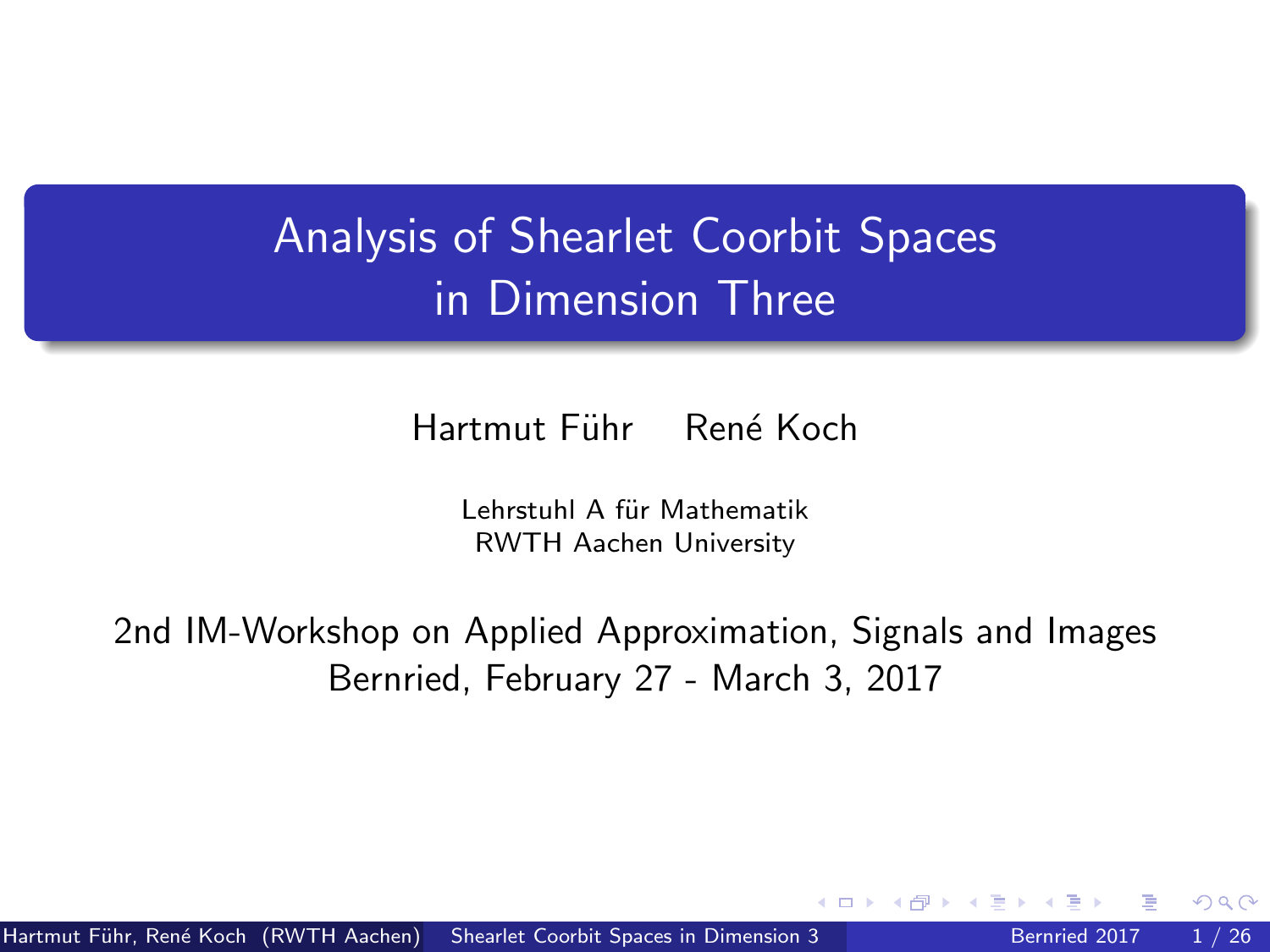## **[Introduction](#page-2-0)**

- [Shearlets in Dimension 3](#page-17-0)
- [Decomposition Spaces](#page-32-0)
- [Rigidity of Decomposition Spaces](#page-49-0)
- [Comparison of Shearlet Coorbit Spaces in Dimension 3](#page-59-0)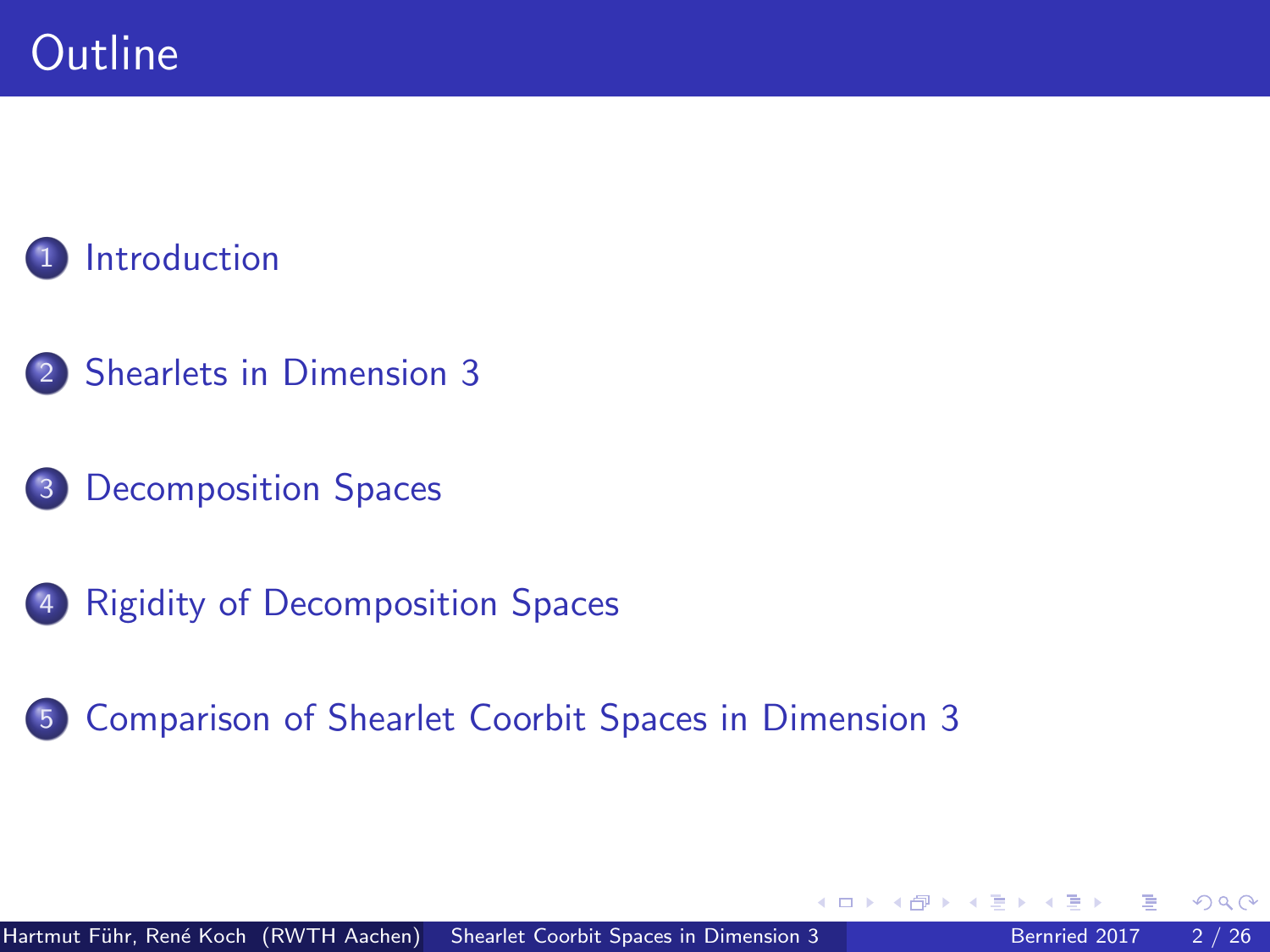### <span id="page-2-0"></span>**[Introduction](#page-2-0)**

- **[Shearlets in Dimension 3](#page-17-0)**
- [Decomposition Spaces](#page-32-0)
- **[Rigidity of Decomposition Spaces](#page-49-0)**
- 5 [Comparison of Shearlet Coorbit Spaces in Dimension 3](#page-59-0)

 $\leftarrow$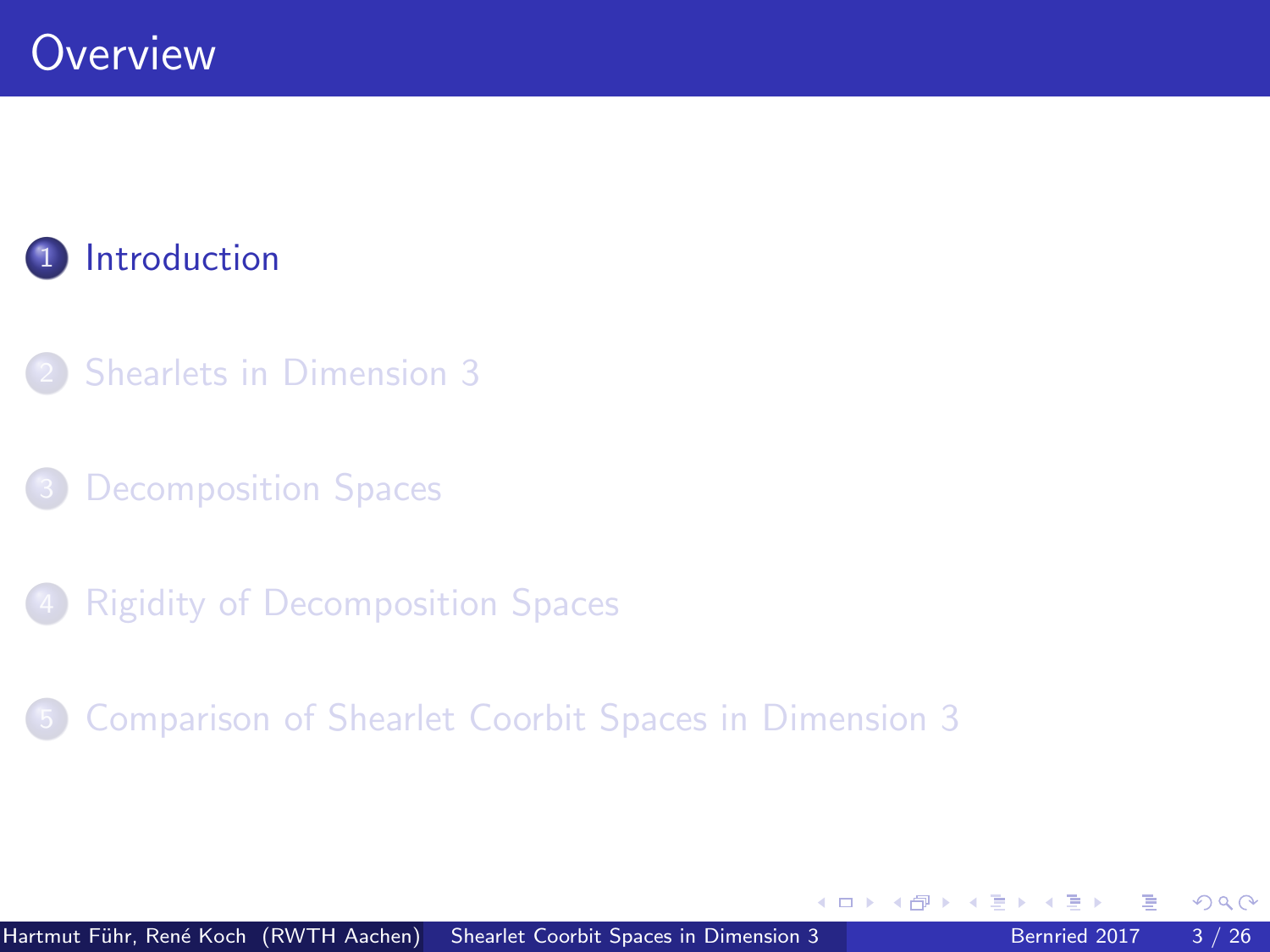The original shearlet group in dimension 2 was introduced by Dahlke, Kutyniok, Steidl, Teschke as

$$
H = \left\{ \pm \left( \begin{array}{cc} a & ab \\ 0 & a^{1/2} \end{array} \right) : \begin{array}{c} a > 0, \\ b \in \mathbb{R} \end{array} \right\}
$$
  
= 
$$
\left\{ \pm \left( \begin{array}{cc} a & 0 \\ 0 & a^{1/2} \end{array} \right) \left( \begin{array}{cc} 1 & b \\ 0 & 1 \end{array} \right) : \begin{array}{c} a > 0, \\ b \in \mathbb{R} \end{array} \right\}.
$$

 $\leftarrow$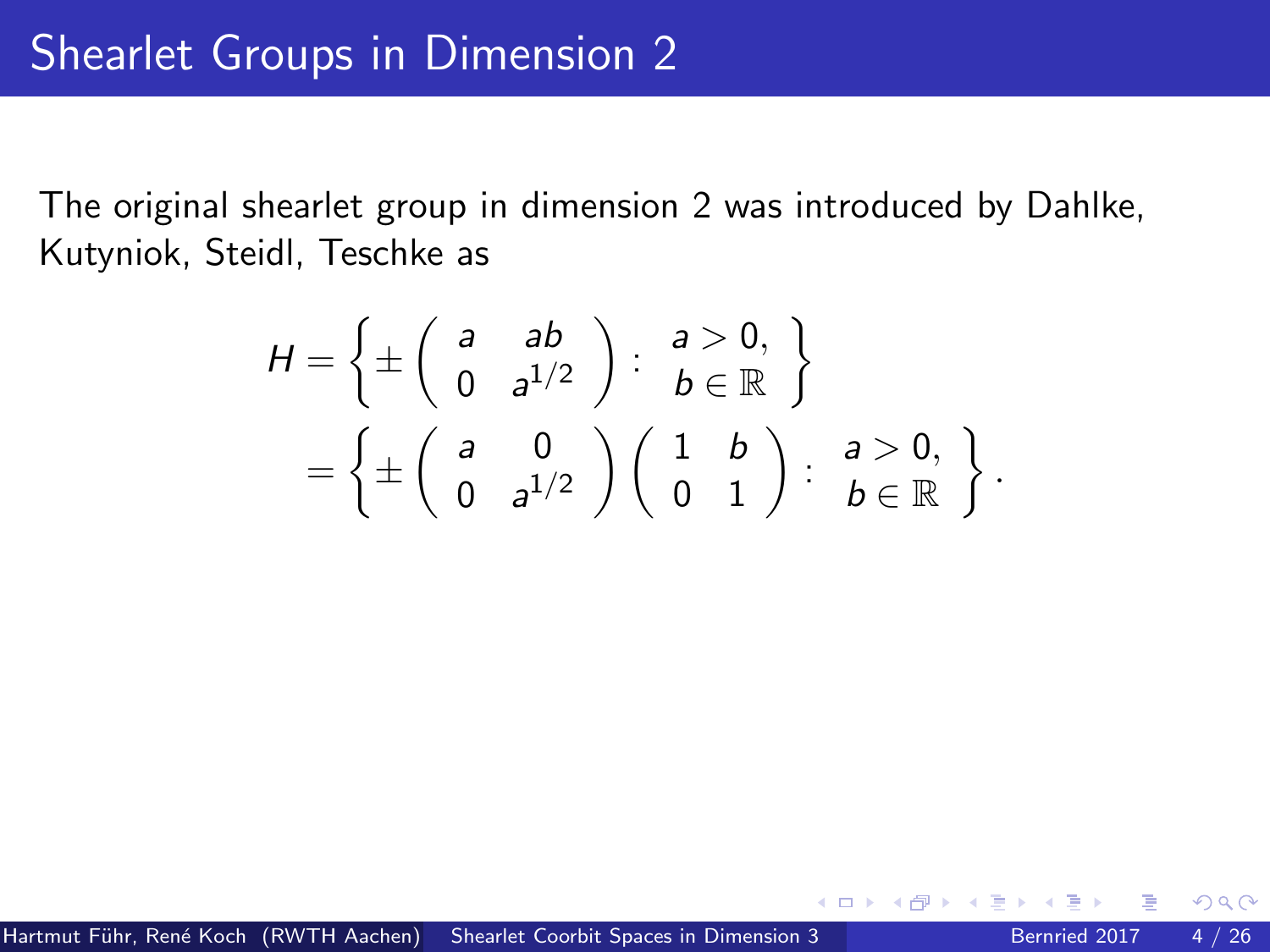The original shearlet group in dimension 2 was introduced by Dahlke, Kutyniok, Steidl, Teschke as

$$
H = \left\{ \pm \left( \begin{array}{cc} a & ab \\ 0 & a^{1/2} \end{array} \right) : \begin{array}{c} a > 0, \\ b \in \mathbb{R} \end{array} \right\}
$$
  
= 
$$
\left\{ \pm \left( \begin{array}{cc} a & 0 \\ 0 & a^{1/2} \end{array} \right) \left( \begin{array}{cc} 1 & b \\ 0 & 1 \end{array} \right) : \begin{array}{c} a > 0, \\ b \in \mathbb{R} \end{array} \right\}.
$$

#### **Motivation**

The anisotropic scaling inherent in the dilation group gives rise to shearlet systems whose approximation-theoretic properties improve on the classical wavelets.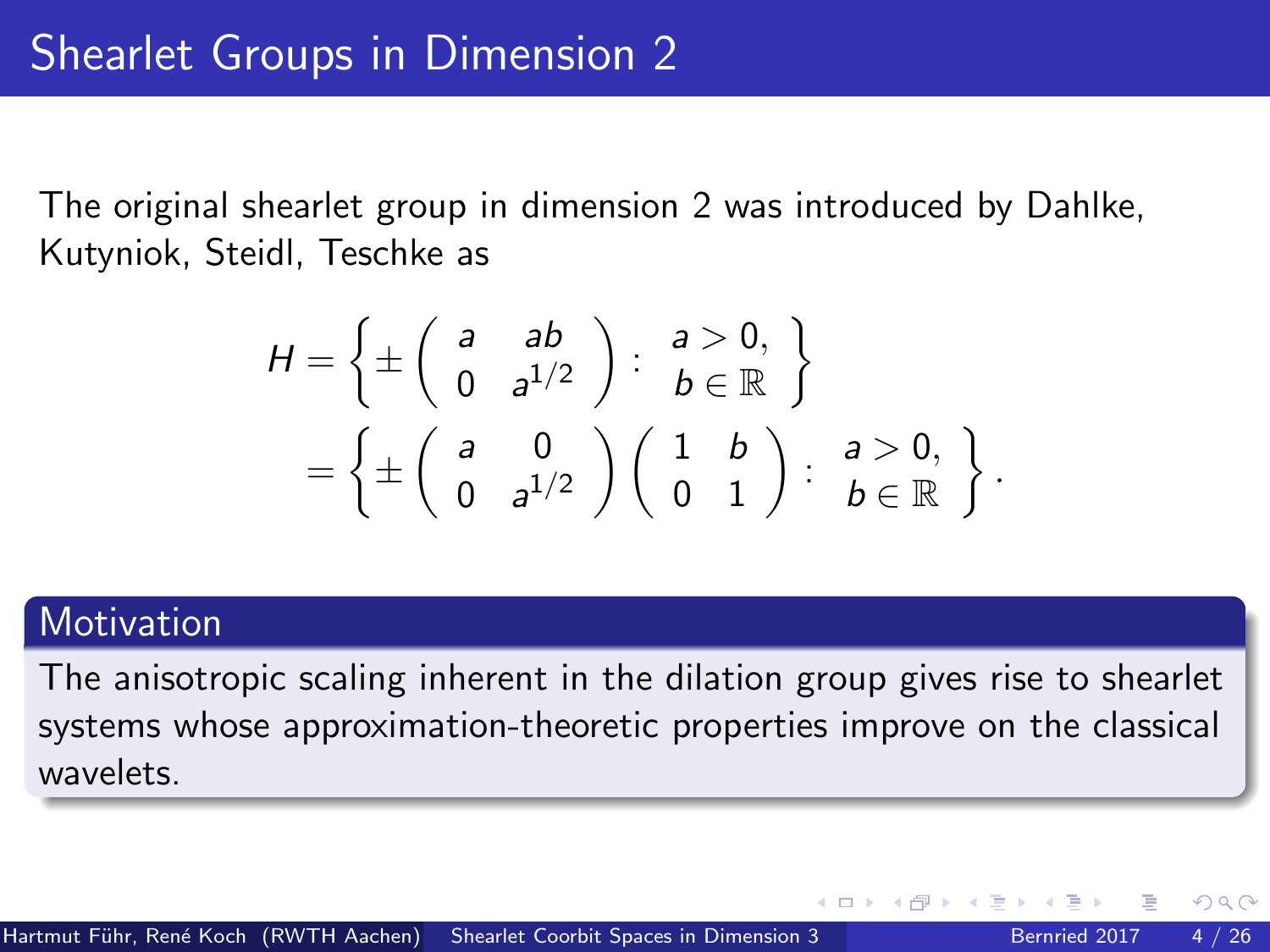$G = \mathbb{R}^2 \rtimes H$  semidirect product of  $\mathbb{R}^2$  and H with group law

 $(x, h) \circ (y, g) = (x + hy, hg)$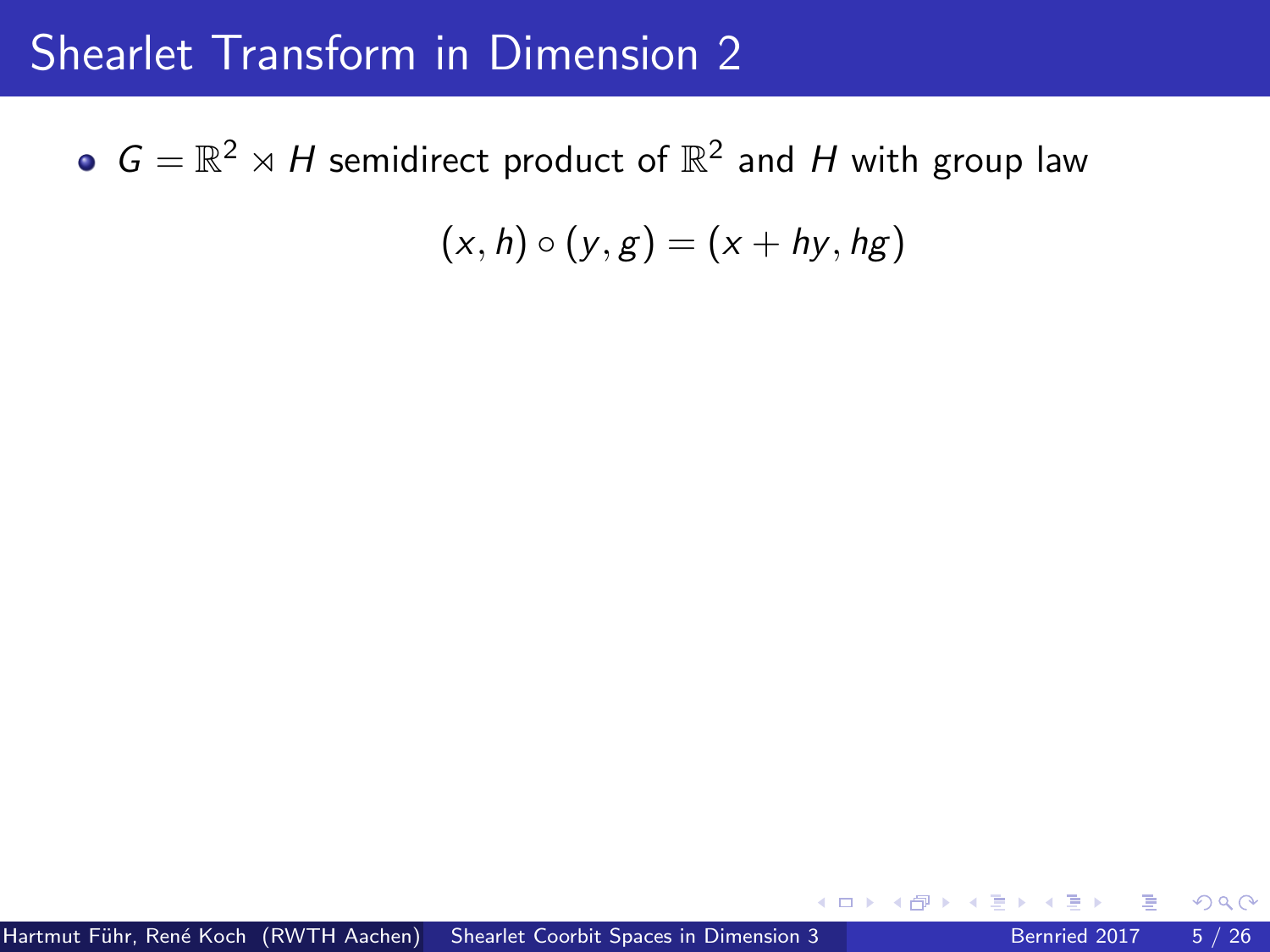$G = \mathbb{R}^2 \rtimes H$  semidirect product of  $\mathbb{R}^2$  and H with group law  $(x, h) \circ (y, g) = (x + hy, hg)$ 

Unitary representation  $\pi$  of G on  $L^2(\mathbb{R}^2)$ 

$$
[\pi(x,h)\psi](y) = |\det(h)|^{-1/2}\psi(h^{-1}(y-x))
$$

つひひ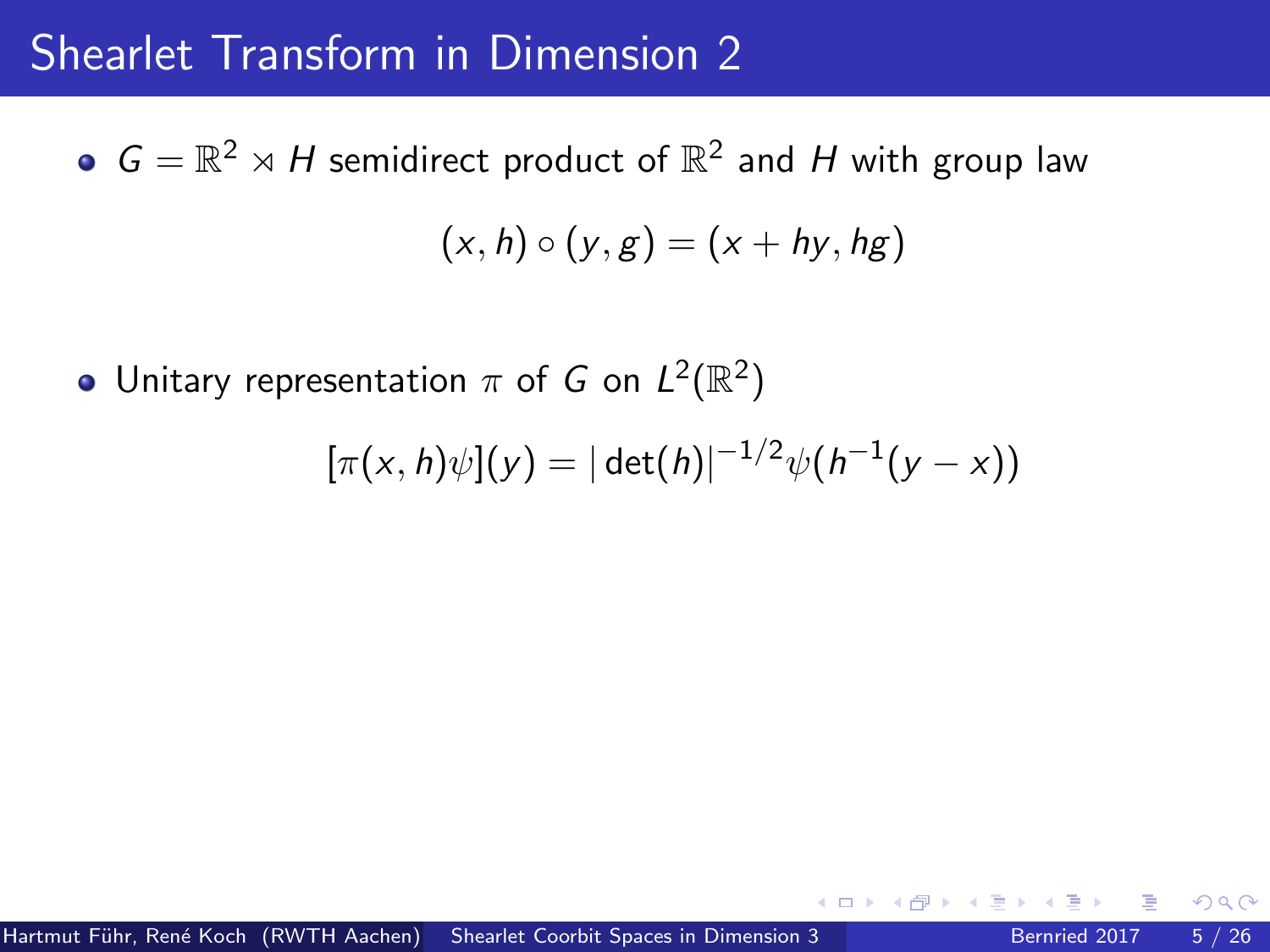$G = \mathbb{R}^2 \rtimes H$  semidirect product of  $\mathbb{R}^2$  and H with group law  $(x, h) \circ (y, g) = (x + hy, hg)$ 

Unitary representation  $\pi$  of G on  $L^2(\mathbb{R}^2)$ 

$$
[\pi(x,h)\psi](y) = |\det(h)|^{-1/2}\psi(h^{-1}(y-x))
$$

For  $\psi \in L^2(\mathbb{R}^2)$  we define the continuous shearlet transform

$$
\mathcal{S}_{\psi}f:(x,h)\mapsto \langle f,\pi(x,h)\psi\rangle
$$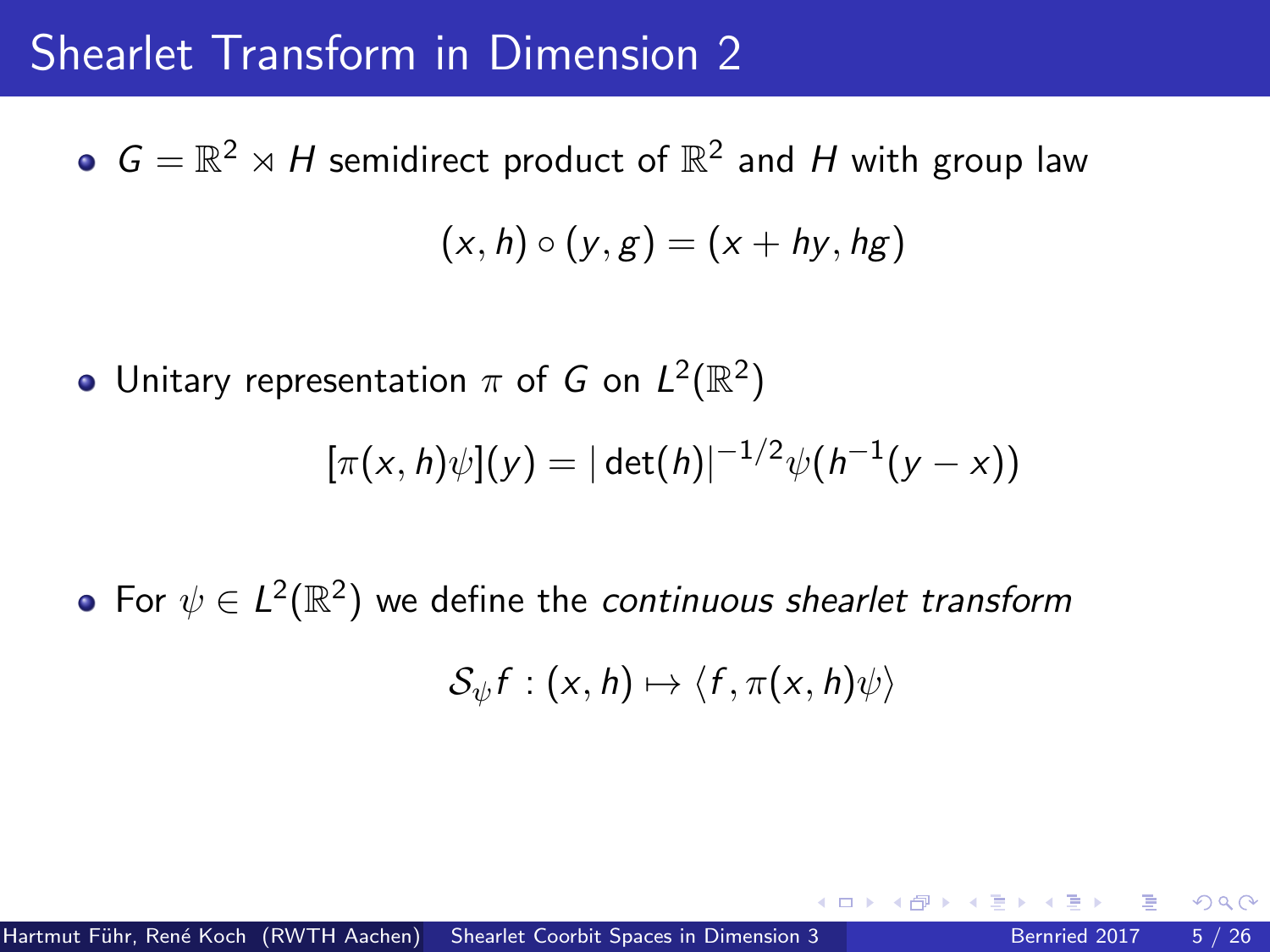$G = \mathbb{R}^2 \rtimes H$  semidirect product of  $\mathbb{R}^2$  and H with group law  $(x, h) \circ (y, g) = (x + hy, hg)$ 

Unitary representation  $\pi$  of G on  $L^2(\mathbb{R}^2)$ 

$$
[\pi(x,h)\psi](y) = |\det(h)|^{-1/2}\psi(h^{-1}(y-x))
$$

For  $\psi \in L^2(\mathbb{R}^2)$  we define the continuous shearlet transform

$$
\mathcal{S}_{\psi}f:(x,h)\mapsto \langle f,\pi(x,h)\psi\rangle
$$

and the associated continuous shearlet system

$$
\mathcal{S}(\psi):=\{\pi(x,h)\psi:(x,h)\in G\}
$$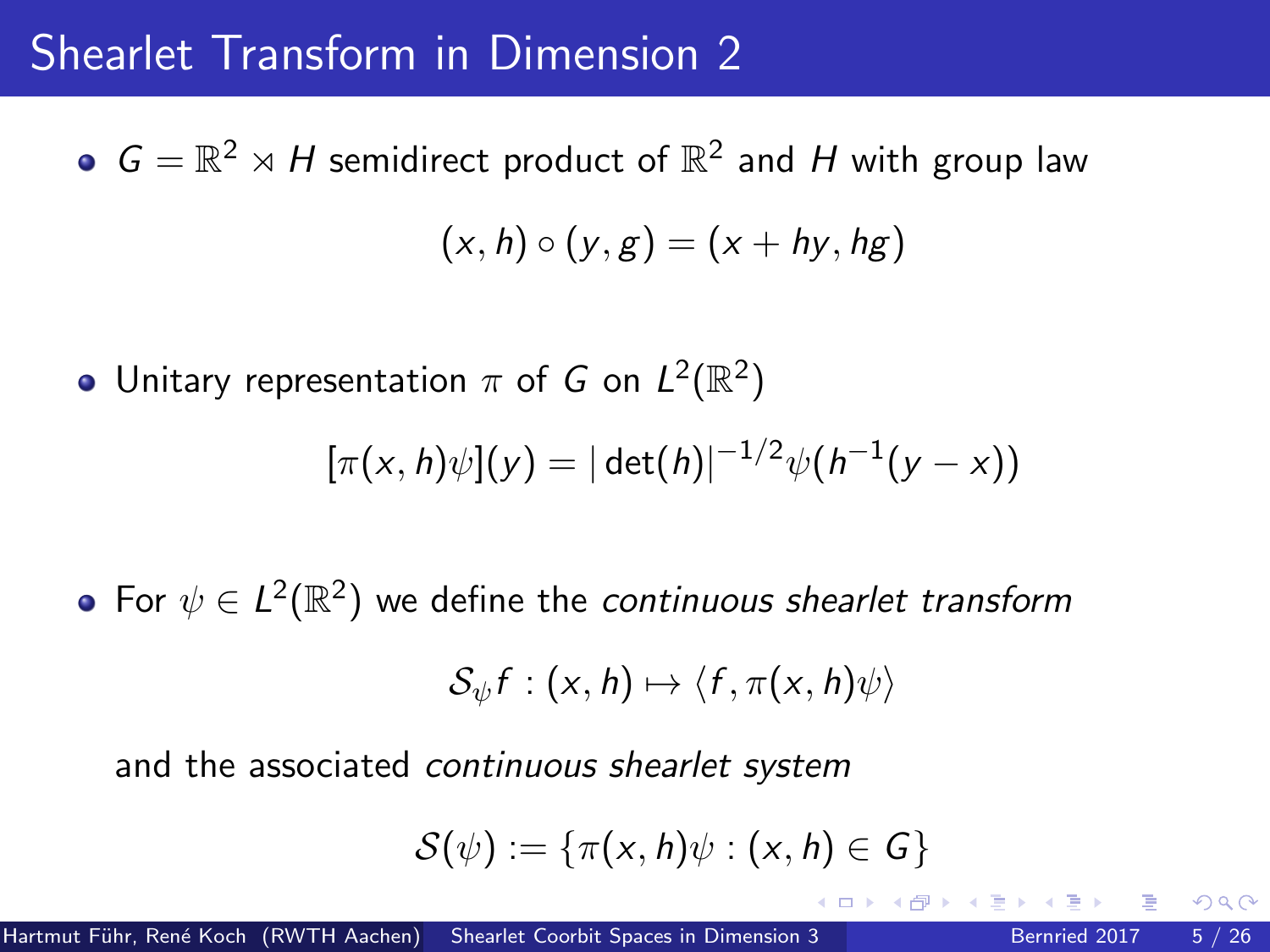A function 0  $\neq \psi \in L^2(\mathbb{R}^2)$  is called *admissible shearlet* if

$$
\int_G |\langle \psi, \pi(x,h)\psi \rangle|^2 \, d\mu_G(x,h) < \infty.
$$

4 D F

 $200$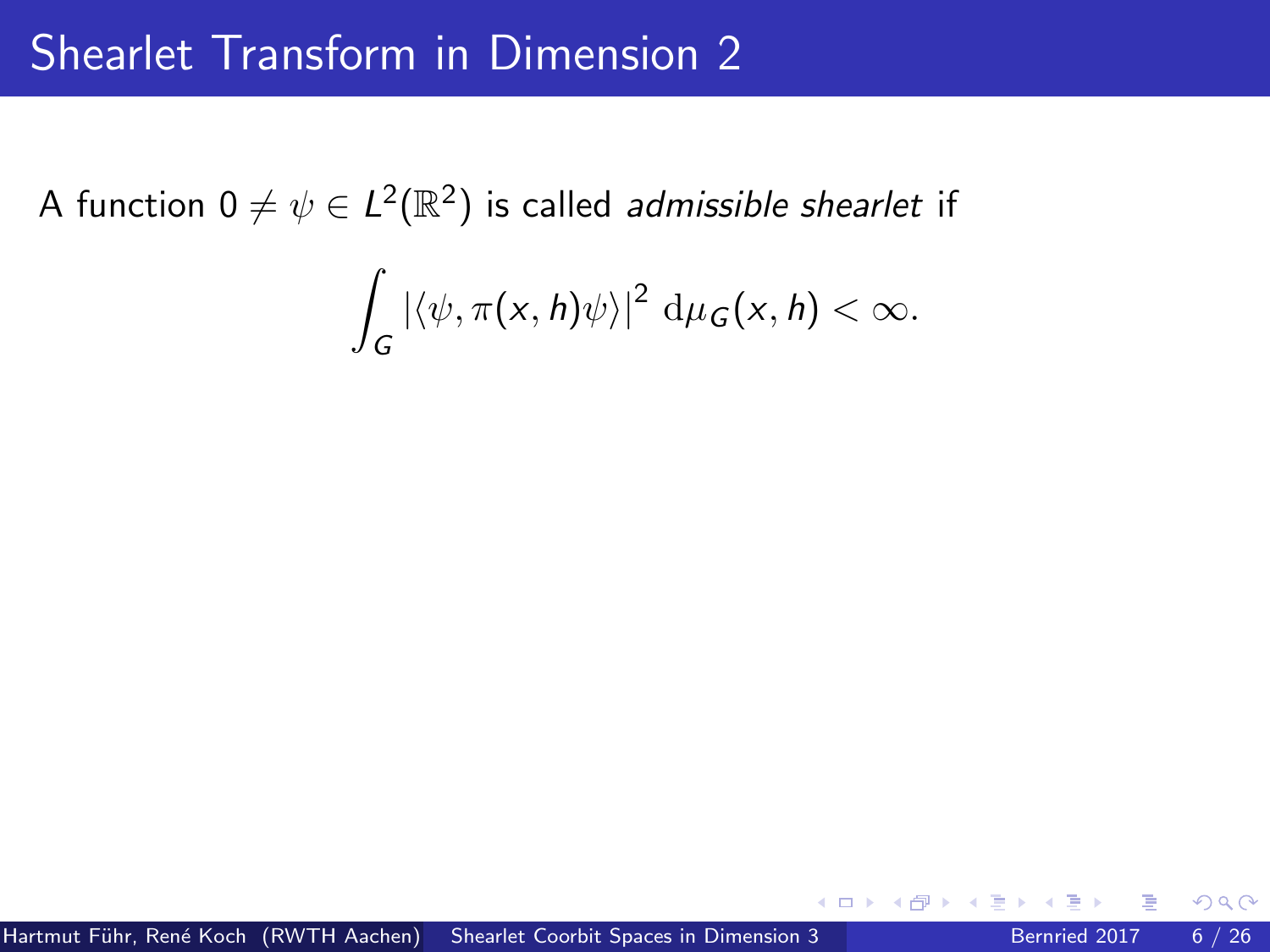A function 0  $\neq \psi \in L^2(\mathbb{R}^2)$  is called *admissible shearlet* if

$$
\int_G |\langle \psi, \pi(x,h)\psi \rangle|^2 \, d\mu_G(x,h) < \infty.
$$

For an admissible shearlet  $\psi$  the map

$$
\mathcal{S}_{\psi}: L^2(\mathbb{R}^2) \to L^2(G), \ f \mapsto \langle f, \pi(\cdot, \cdot) \psi \rangle
$$

is a multiple of an isometry.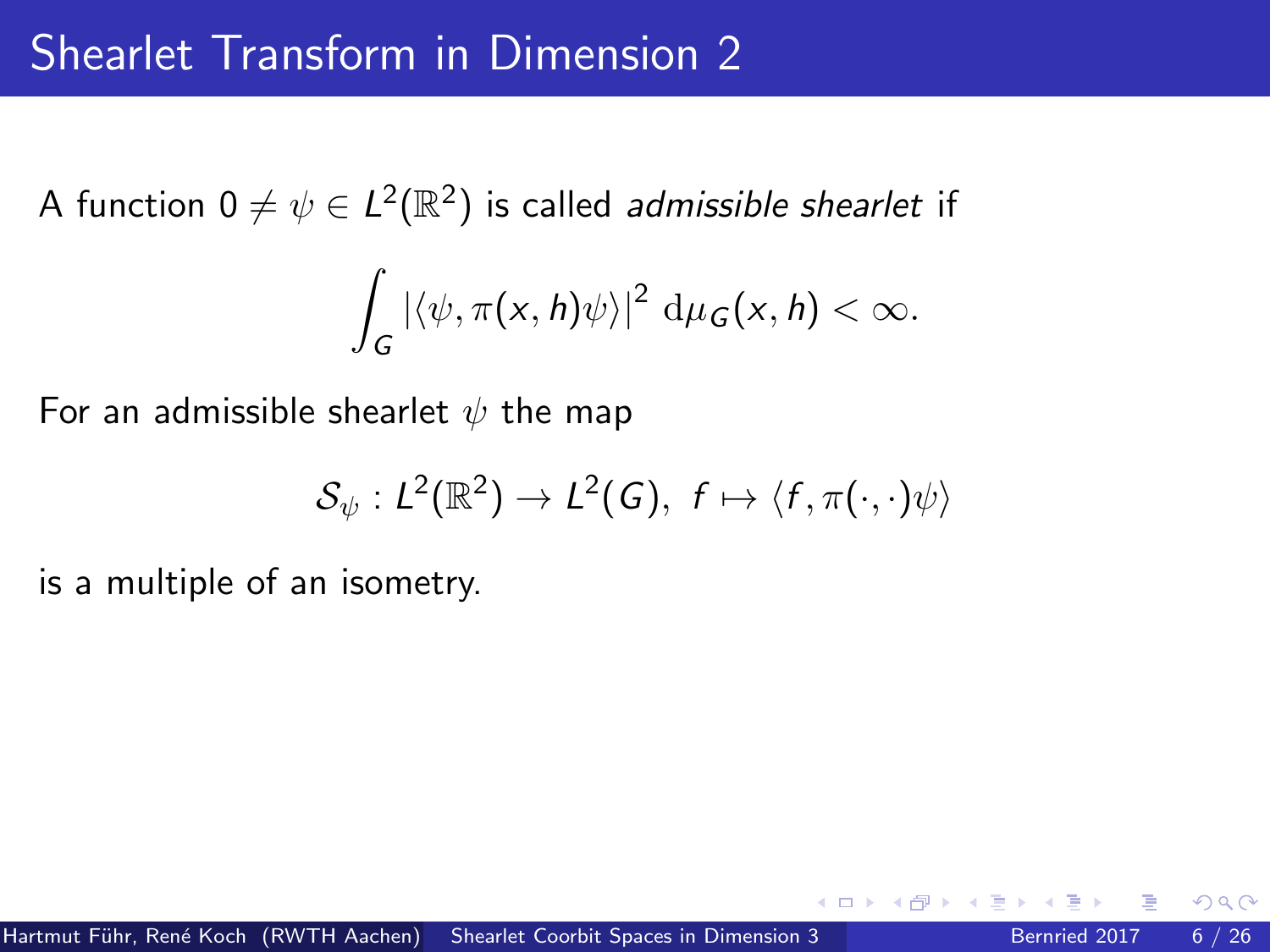A function 0  $\neq \psi \in L^2(\mathbb{R}^2)$  is called *admissible shearlet* if

$$
\int_G |\langle \psi, \pi(x,h)\psi \rangle|^2 \, d\mu_G(x,h) < \infty.
$$

For an admissible shearlet  $\psi$  the map

$$
\mathcal{S}_{\psi}: L^2(\mathbb{R}^2) \to L^2(G), \ f \mapsto \langle f, \pi(\cdot, \cdot) \psi \rangle
$$

is a multiple of an isometry.This leads to the following weak inversion formula

$$
f = \frac{1}{C_{\psi}} \int_{G} S_{\psi} f(x, h) \pi(x, h) \psi d\mu_{G}(x, h).
$$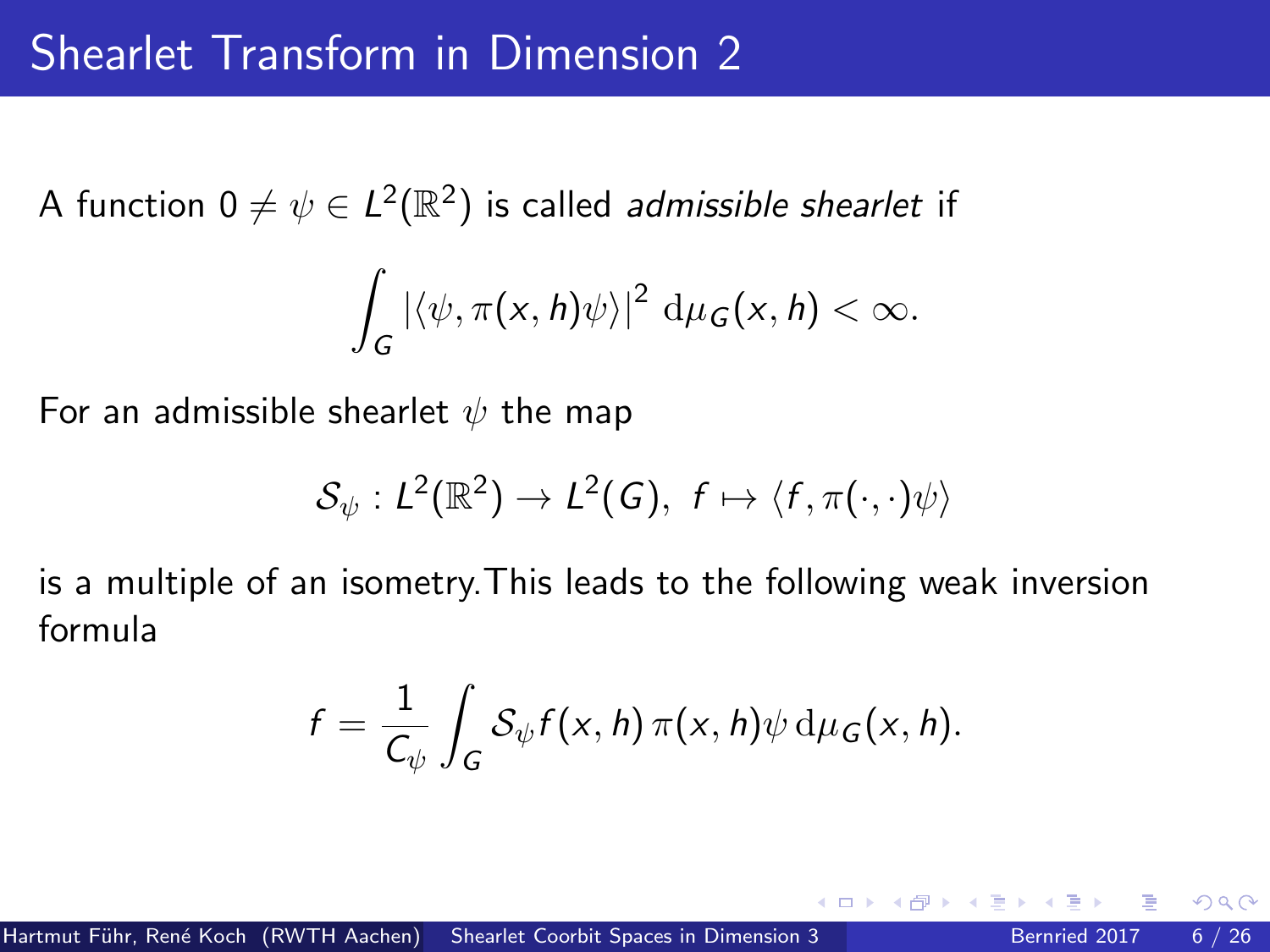For measurable, locally bounded, submultiplicative weight  $v : H \to (0, \infty)$ and  $\rho, q \in (0, \infty)$  define the weighted mixed  $L^{\rho}$ -(quasi-)norm

$$
\|f\|_{L^{p,q}_v} := \left(\int_H \left(\int_{\mathbb{R}^2} v(h)^p |f(x,h)|^p \,\mathrm{d}x\right)^{q/p} \frac{\,\mathrm{d}h}{|\det(h)|}\right)^{1/q}
$$

つひひ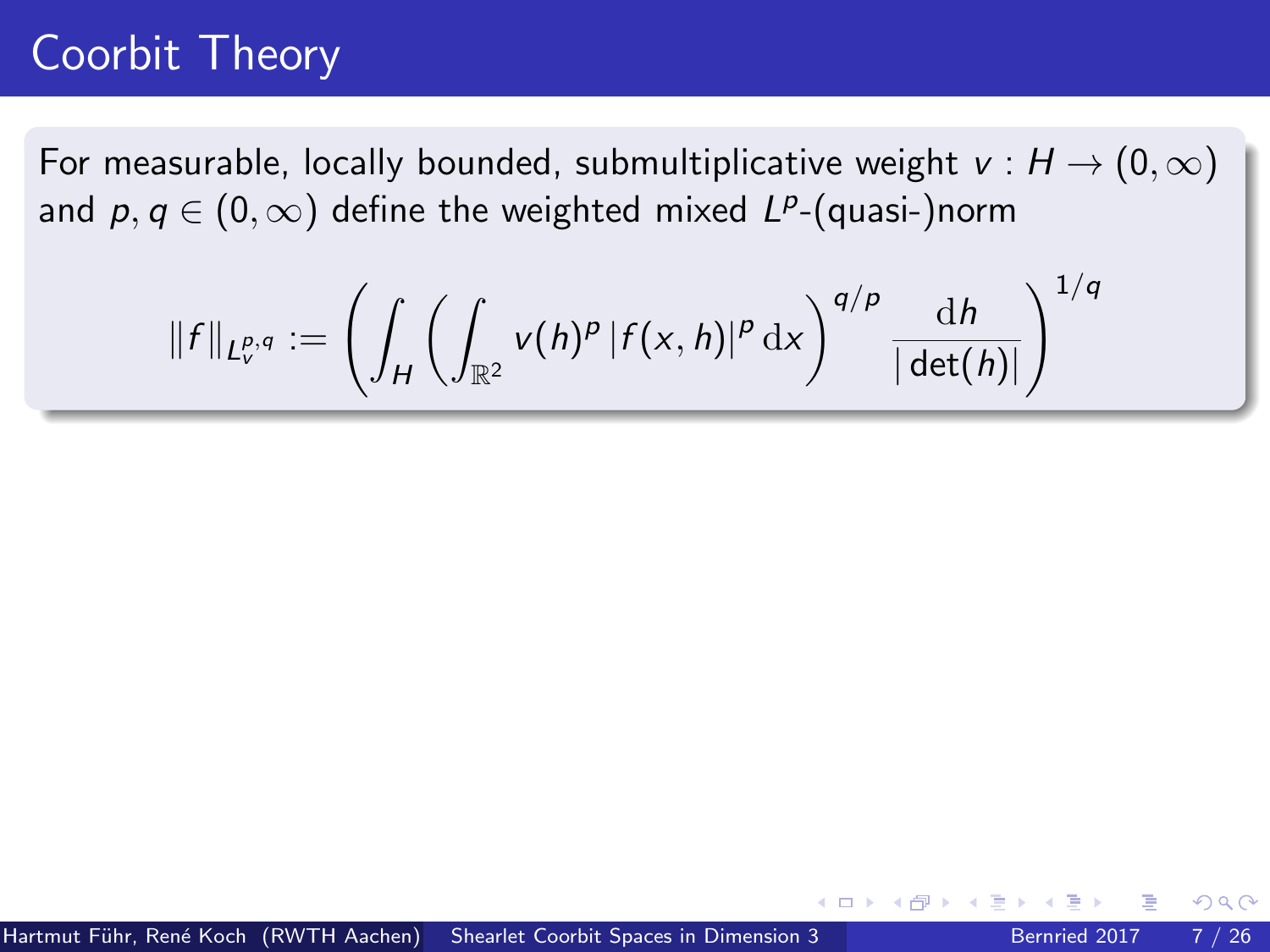For measurable, locally bounded, submultiplicative weight  $v : H \to (0, \infty)$ and  $\rho, q \in (0, \infty)$  define the weighted mixed  $L^{\rho}$ -(quasi-)norm

$$
\|f\|_{L^{p,q}_v}:=\left(\int_H\left(\int_{\mathbb{R}^2}v(h)^p\left|f(x,h)\right|^p\mathrm{d} x\right)^{q/p}\frac{\mathrm{d} h}{|\det(h)|}\right)^{1/q}
$$

For a shearlet  $\psi$  define the coorbit space norm

$$
||f||_{\mathrm{Co}(L_v^{p,q})} := ||\mathcal{S}_{\psi}f||_{L_v^{p,q}}.
$$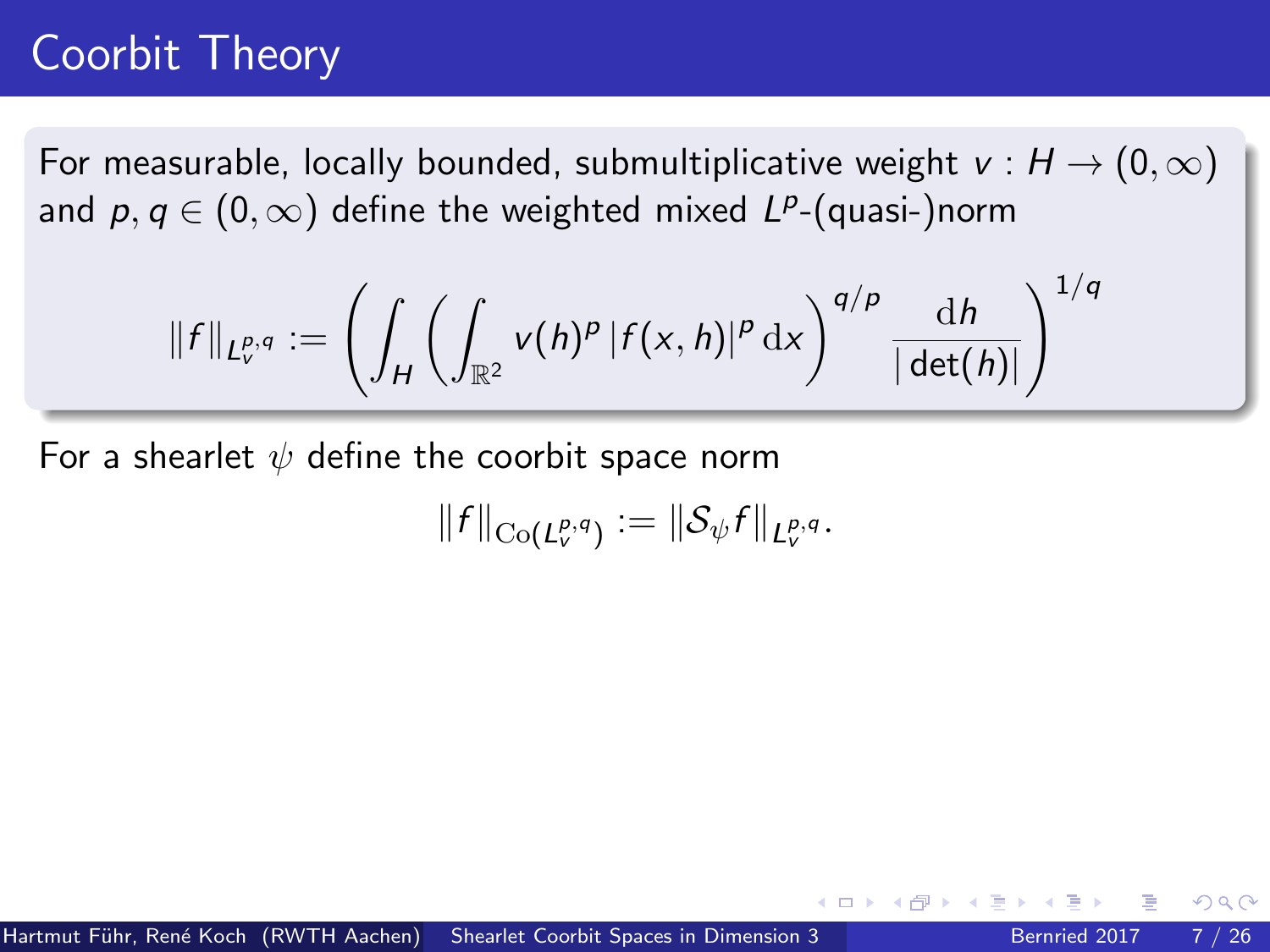For measurable, locally bounded, submultiplicative weight  $v : H \to (0, \infty)$ and  $\rho, q \in (0, \infty)$  define the weighted mixed  $L^{\rho}$ -(quasi-)norm

$$
\|f\|_{L^{p,q}_v}:=\left(\int_H\left(\int_{\mathbb{R}^2}v(h)^p\left|f(x,h)\right|^p\mathrm{d} x\right)^{q/p}\frac{\mathrm{d} h}{|\det(h)|}\right)^{1/q}
$$

For a shearlet  $\psi$  define the coorbit space norm

$$
||f||_{\text{Co}(L_v^{p,q})} := ||\mathcal{S}_{\psi}f||_{L_v^{p,q}}.
$$

The  ${\sf coorbit}$  space  ${\rm Co}\left(L_v^{p,q}(G)\right)$  is given as completion of

$$
\left\{f\in L^2(\mathbb{R}^2)\,:\,\mathcal{S}_{\psi}f\in L^{p,q}_\mathsf{v}(G)\right\}.
$$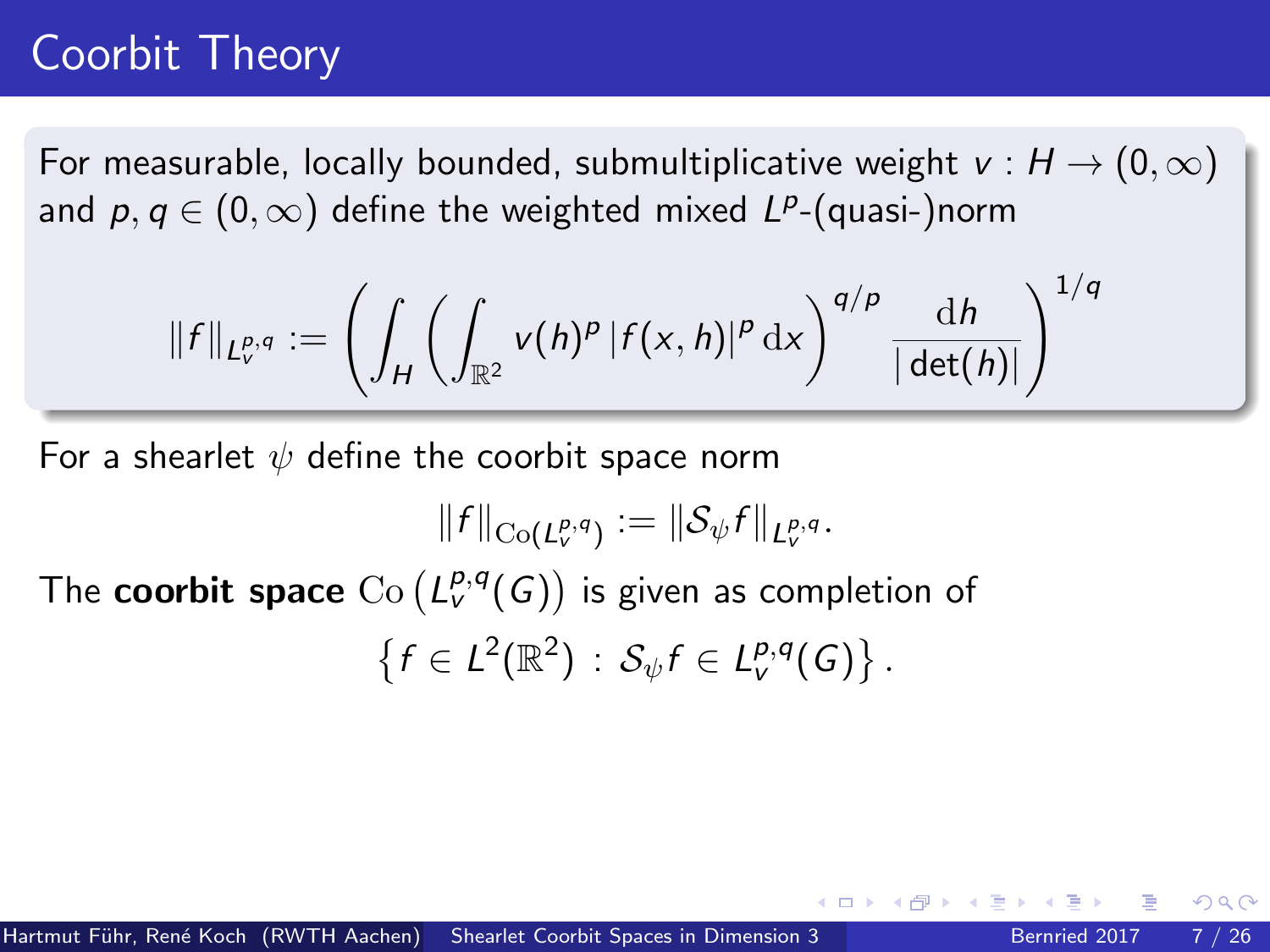For measurable, locally bounded, submultiplicative weight  $v : H \rightarrow (0, \infty)$ and  $\rho, q \in (0, \infty)$  define the weighted mixed  $L^{\rho}$ -(quasi-)norm

$$
\|f\|_{L^{p,q}_v} := \left(\int_H \left(\int_{\mathbb{R}^2} v(h)^p |f(x,h)|^p \,\mathrm{d}x\right)^{q/p} \frac{\,\mathrm{d}h}{|\det(h)|}\right)^{1/q}
$$

For a shearlet  $\psi$  define the coorbit space norm

$$
||f||_{\text{Co}(L_v^{p,q})} := ||\mathcal{S}_{\psi}f||_{L_v^{p,q}}.
$$

The  ${\sf coorbit}$  space  ${\rm Co}\left(L_v^{p,q}(G)\right)$  is given as completion of

$$
\left\{f\in L^2(\mathbb{R}^2)\,:\,\mathcal{S}_{\psi}f\in L^{p,q}_v(G)\right\}.
$$

#### Features of Coorbit theory

• Consistency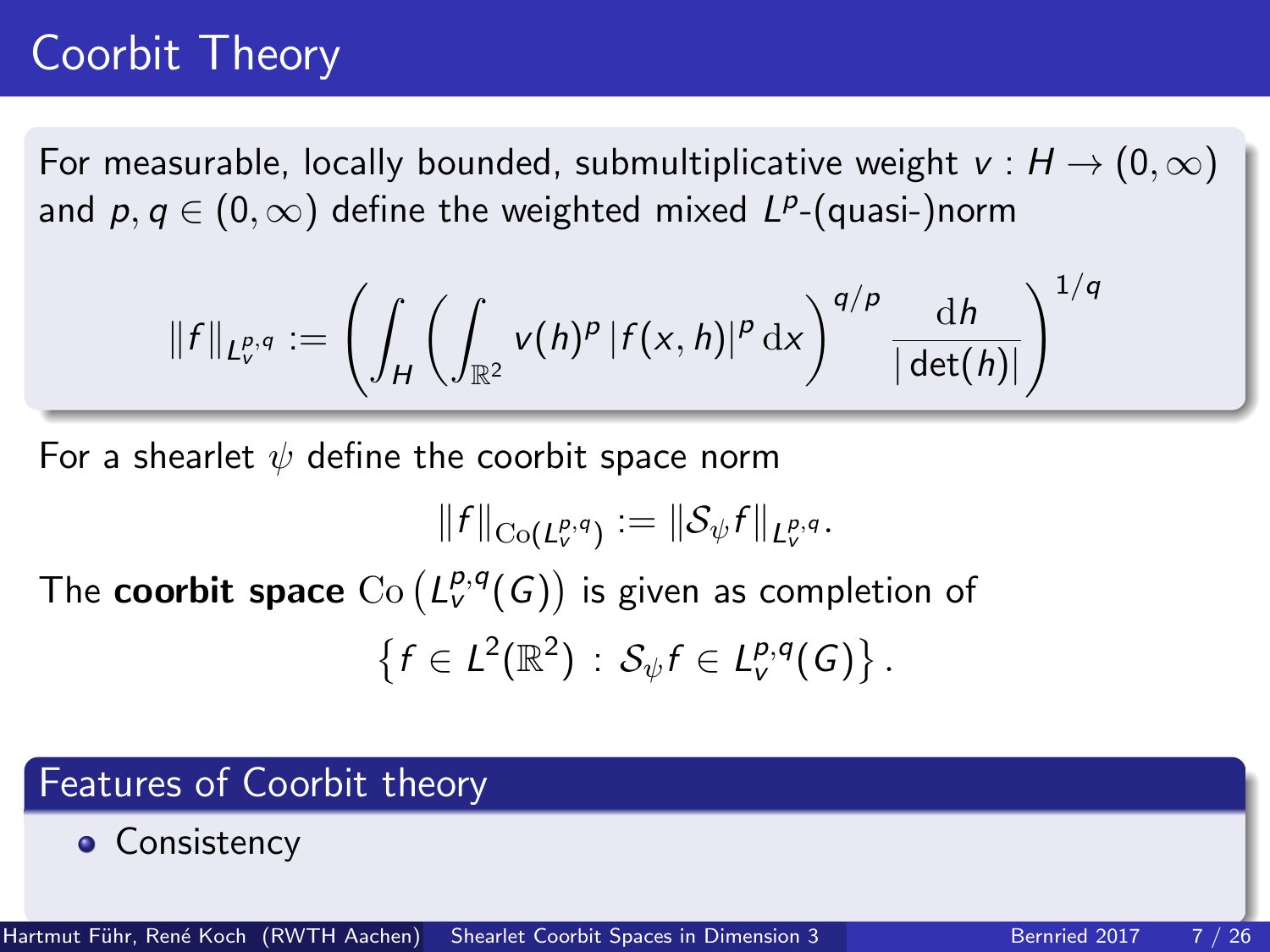For measurable, locally bounded, submultiplicative weight  $v : H \rightarrow (0, \infty)$ and  $\rho, q \in (0, \infty)$  define the weighted mixed  $L^{\rho}$ -(quasi-)norm

$$
\|f\|_{L^{p,q}_v}:=\left(\int_H\left(\int_{\mathbb{R}^2}v(h)^p\left|f(x,h)\right|^p\mathrm{d} x\right)^{q/p}\frac{\mathrm{d} h}{|\det(h)|}\right)^{1/q}
$$

For a shearlet  $\psi$  define the coorbit space norm

$$
||f||_{\text{Co}(L_v^{p,q})} := ||\mathcal{S}_{\psi}f||_{L_v^{p,q}}.
$$

The  ${\sf coorbit}$  space  ${\rm Co}\left(L_v^{p,q}(G)\right)$  is given as completion of

$$
\left\{f\in L^2(\mathbb{R}^2)\,:\,\mathcal{S}_{\psi}f\in L^{p,q}_v(G)\right\}.
$$

#### Features of Coorbit theory

- Consistency
- **•** Discretization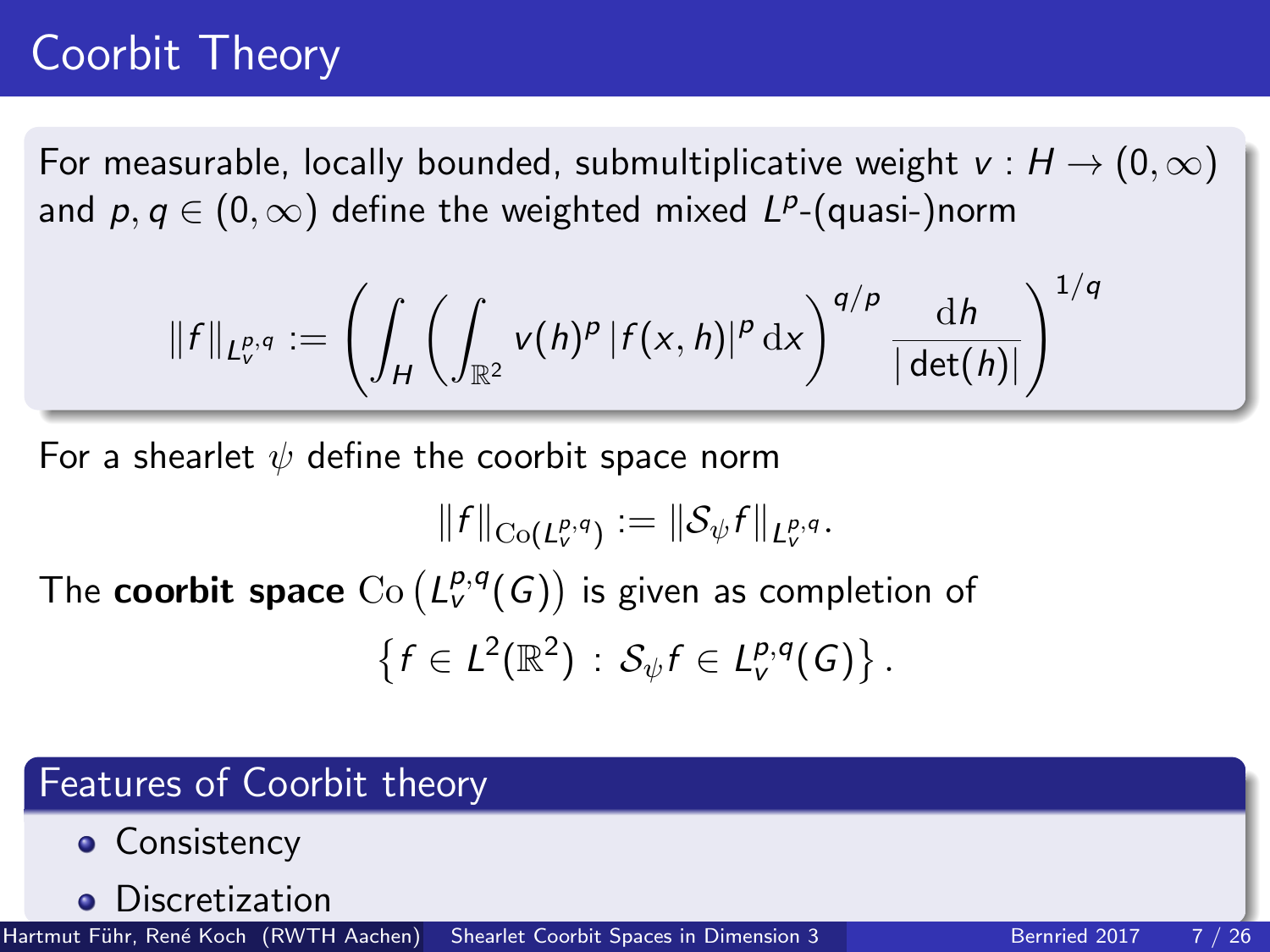#### <span id="page-17-0"></span>**[Introduction](#page-2-0)**



[Decomposition Spaces](#page-32-0)

**[Rigidity of Decomposition Spaces](#page-49-0)** 

5 [Comparison of Shearlet Coorbit Spaces in Dimension 3](#page-59-0)

 $\leftarrow$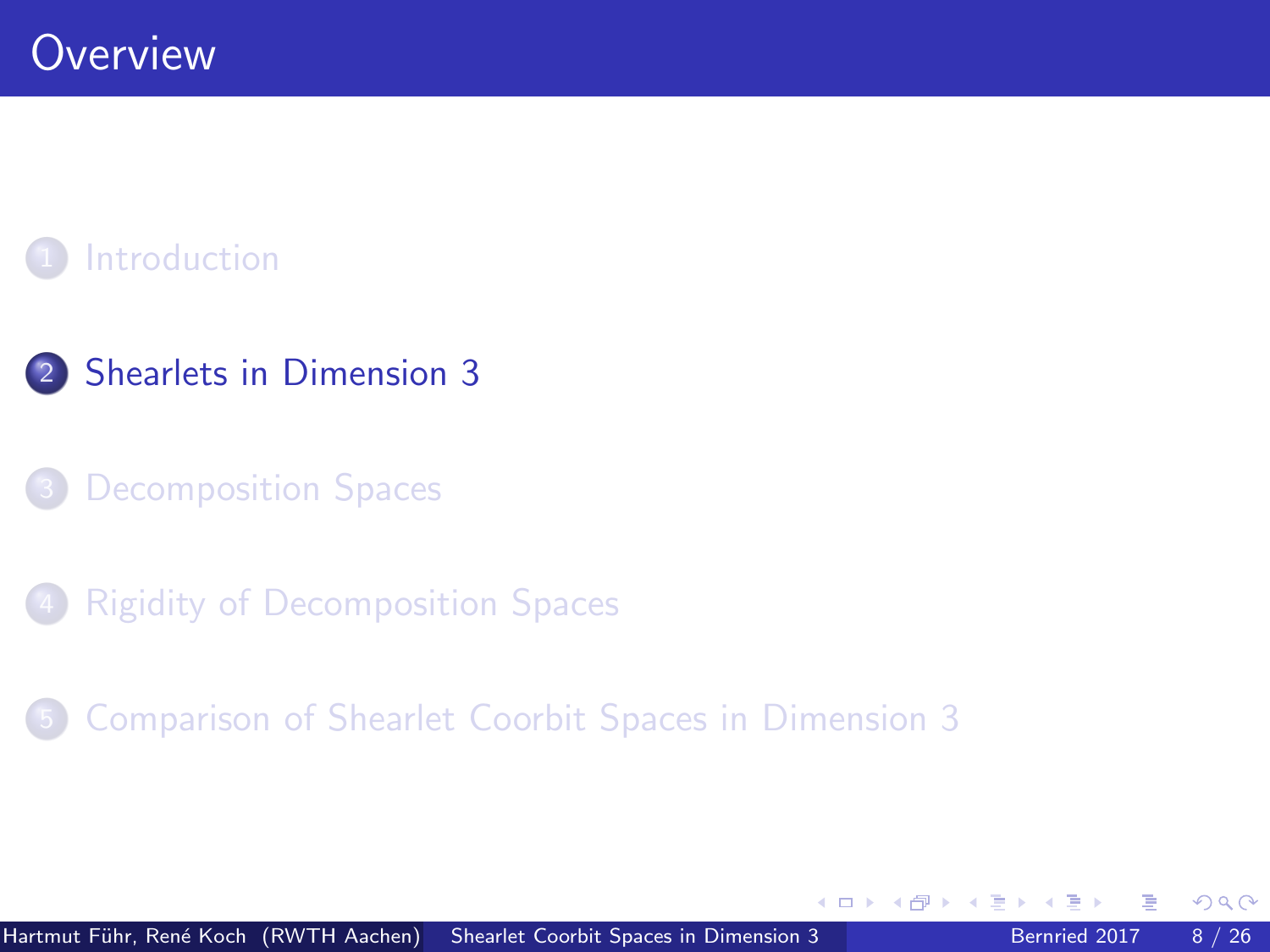## Shearlet Groups in Dimension 3

4 0 8

 $299$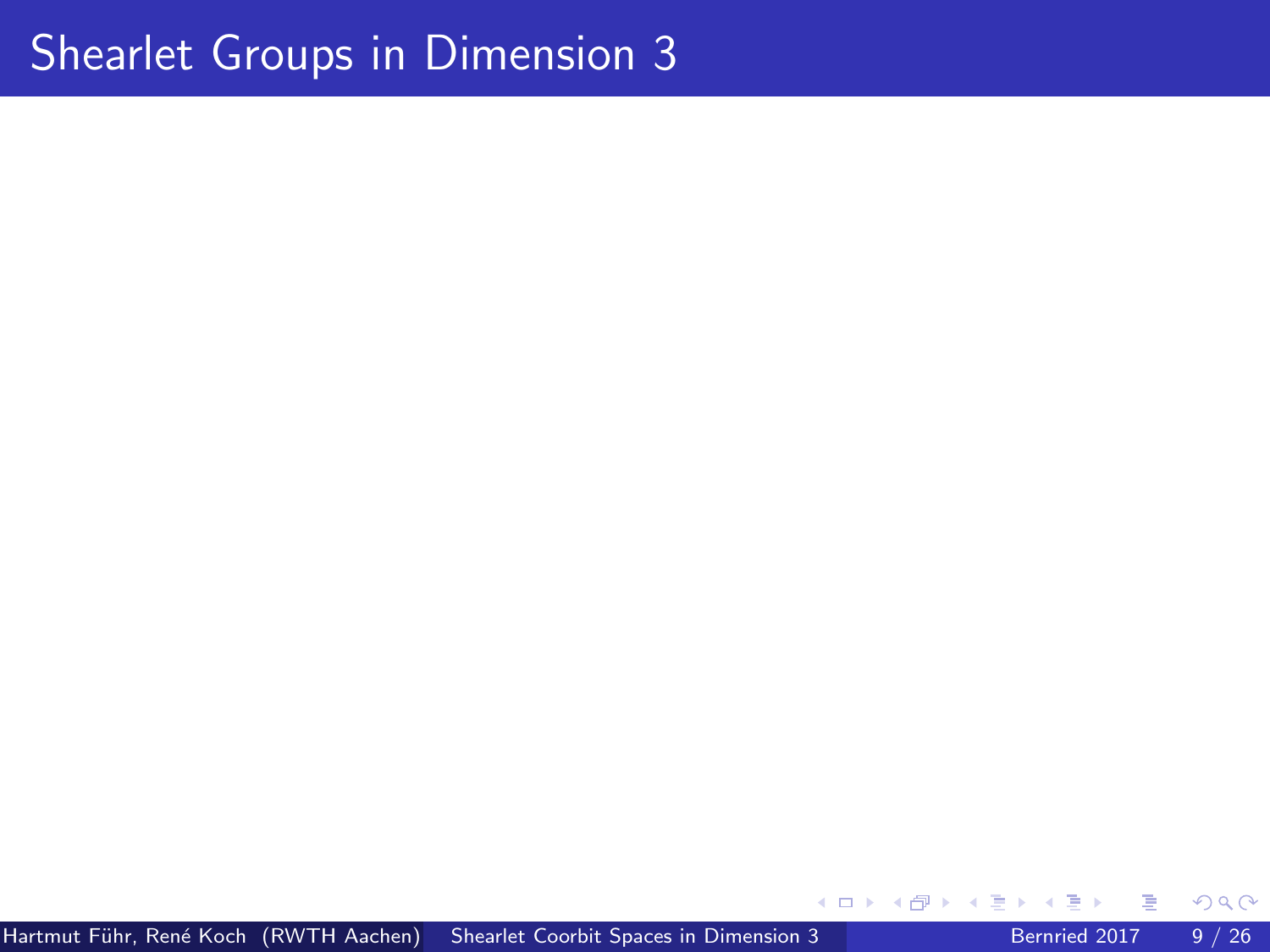## Shearlet Groups in Dimension 3

#### Standard Shearlet Group

$$
H^{\lambda_1,\lambda_2}:=\left\{\pm\begin{pmatrix} a & ab & ac \ 0 & a^{\lambda_1} & 0 \ 0 & 0 & a^{\lambda_2} \end{pmatrix} \middle| \begin{array}{c} a > 0, \\ b, c \in \mathbb{R} \end{array}\right\} < \operatorname{GL}(3,\mathbb{R})
$$

for  $\lambda_1, \lambda_2 \in \mathbb{R}$ .

 $\leftarrow$ 

 $QQ$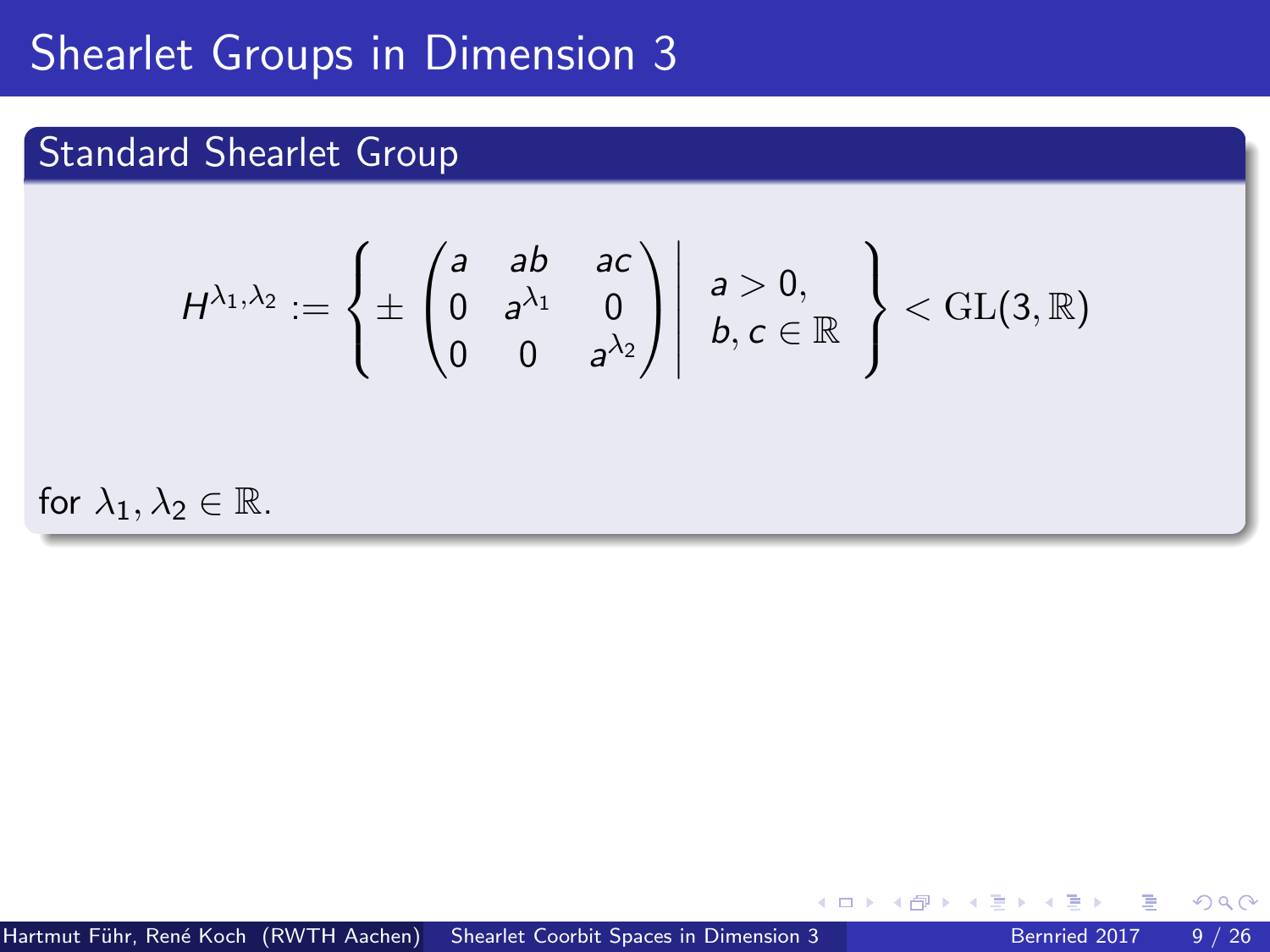## Shearlet Groups in Dimension 3

#### Standard Shearlet Group

$$
H^{\lambda_1,\lambda_2}:=\left\{\pm\begin{pmatrix} a & ab & ac \ 0 & a^{\lambda_1} & 0 \ 0 & 0 & a^{\lambda_2} \end{pmatrix} \middle| \begin{array}{c} a > 0, \\ b, c \in \mathbb{R} \end{array}\right\}<\mathrm{GL}(3,\mathbb{R})
$$

for  $\lambda_1, \lambda_2 \in \mathbb{R}$ .

Toeplitz Shearlet Group

$$
H^{\delta} := \left\{ \pm \begin{pmatrix} a & ab & ac \\ 0 & a^{1-\delta} & a^{1-\delta}b \\ 0 & 0 & a^{1-2\delta} \end{pmatrix} \middle| \begin{array}{l} a > 0, \\ b, c \in \mathbb{R} \end{array} \right\} < \text{GL}(3, \mathbb{R})
$$

for  $\delta \in \mathbb{R}$ .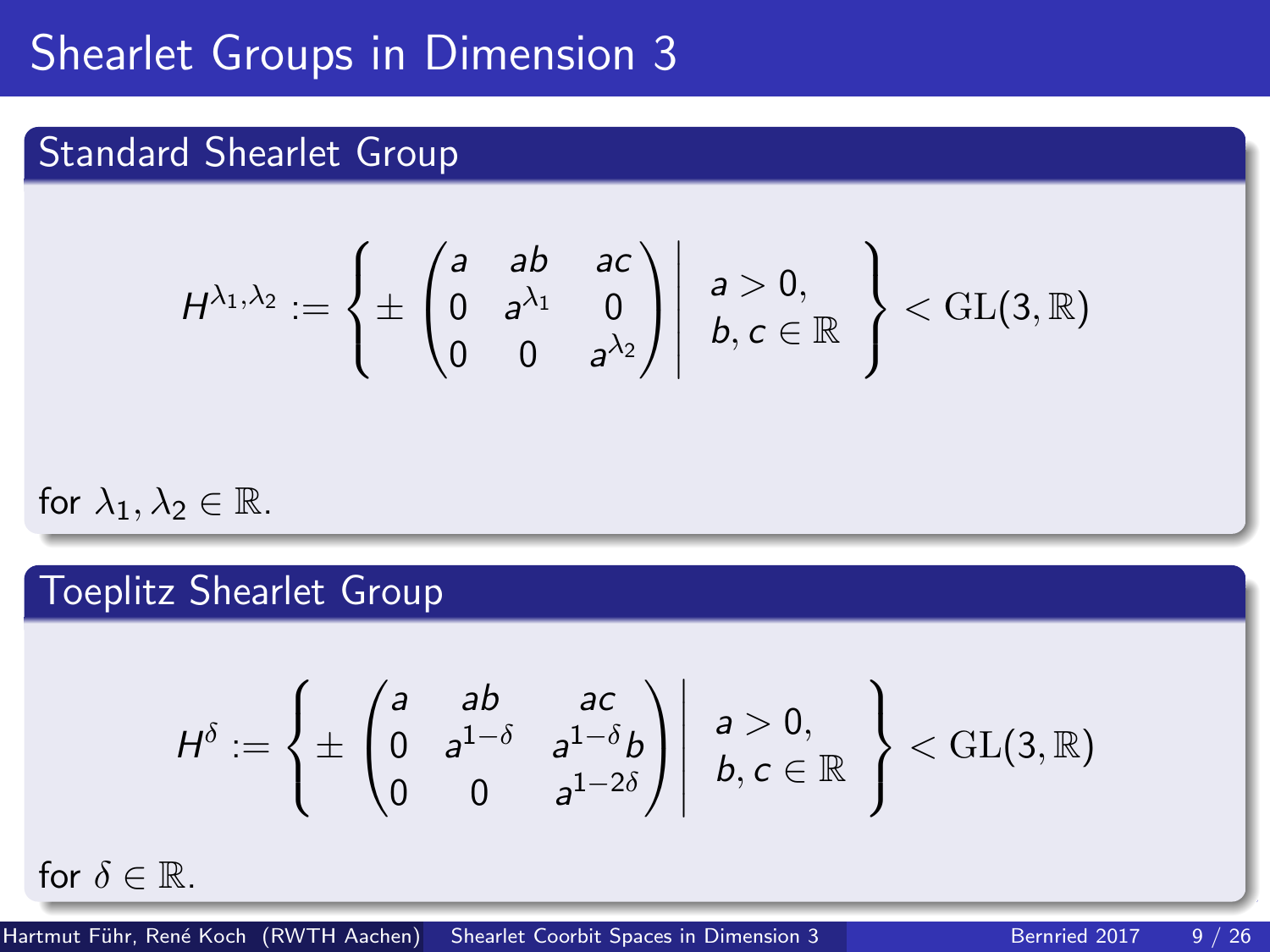$G^\delta:=\mathbb{R}^3\rtimes H^\delta$  and  $G^{\lambda_1,\lambda_2}:=\mathbb{R}^3\rtimes H^{\lambda_1,\lambda_2}$  affine groups with group law

$$
(x,h)\circ (y,g)=(x+hy,hg)
$$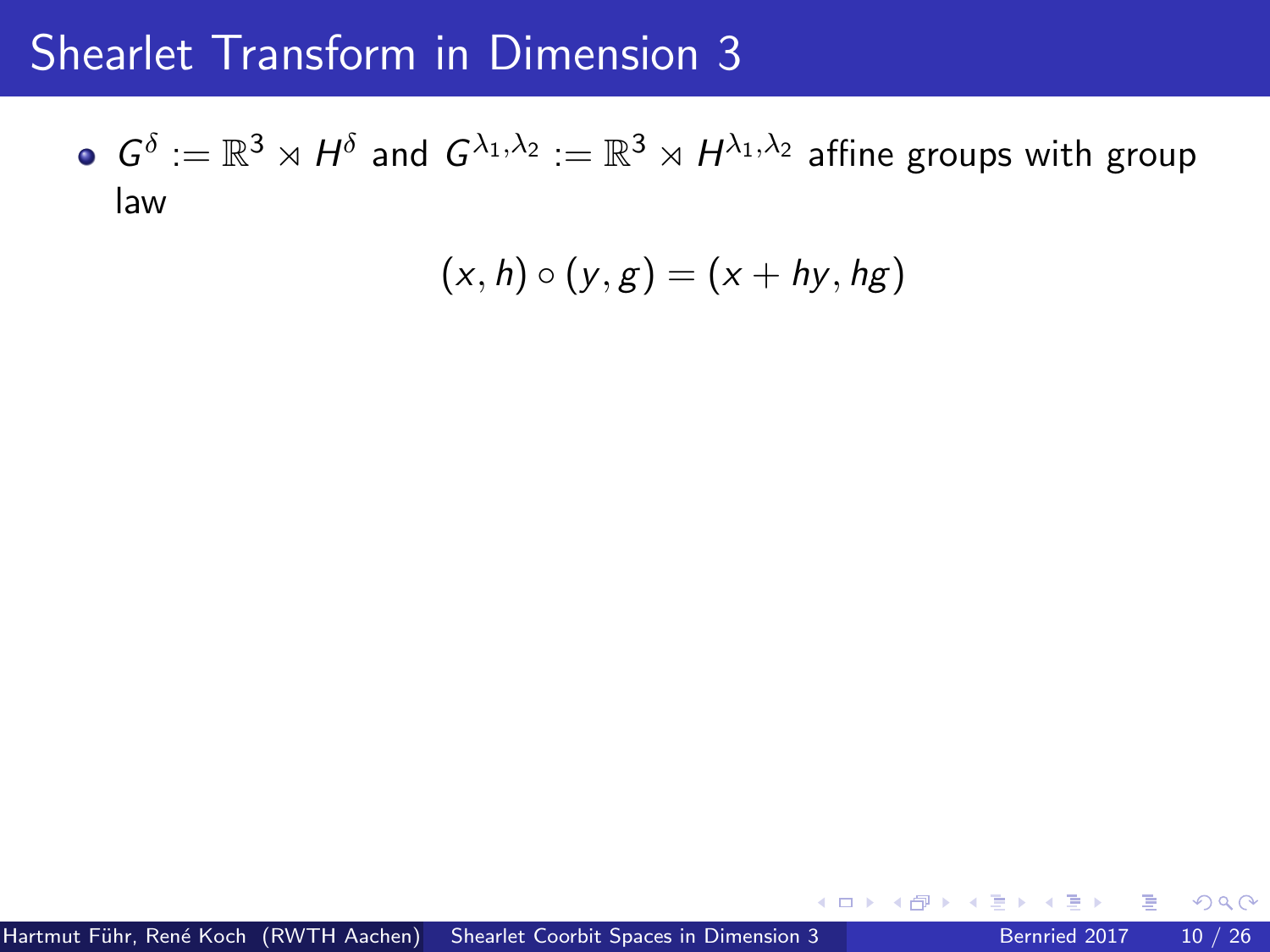$G^\delta:=\mathbb{R}^3\rtimes H^\delta$  and  $G^{\lambda_1,\lambda_2}:=\mathbb{R}^3\rtimes H^{\lambda_1,\lambda_2}$  affine groups with group law

$$
(x,h)\circ (y,g)=(x+hy,hg)
$$

Unitary representation  $\pi$  of  $G^\delta$  and  $G^{\lambda_1,\lambda_2}$  on  $L^2(\mathbb{R}^3)$ 

$$
[\pi(x,h)\psi](y) = |\det(h)|^{-1/2}\psi(h^{-1}(y-x))
$$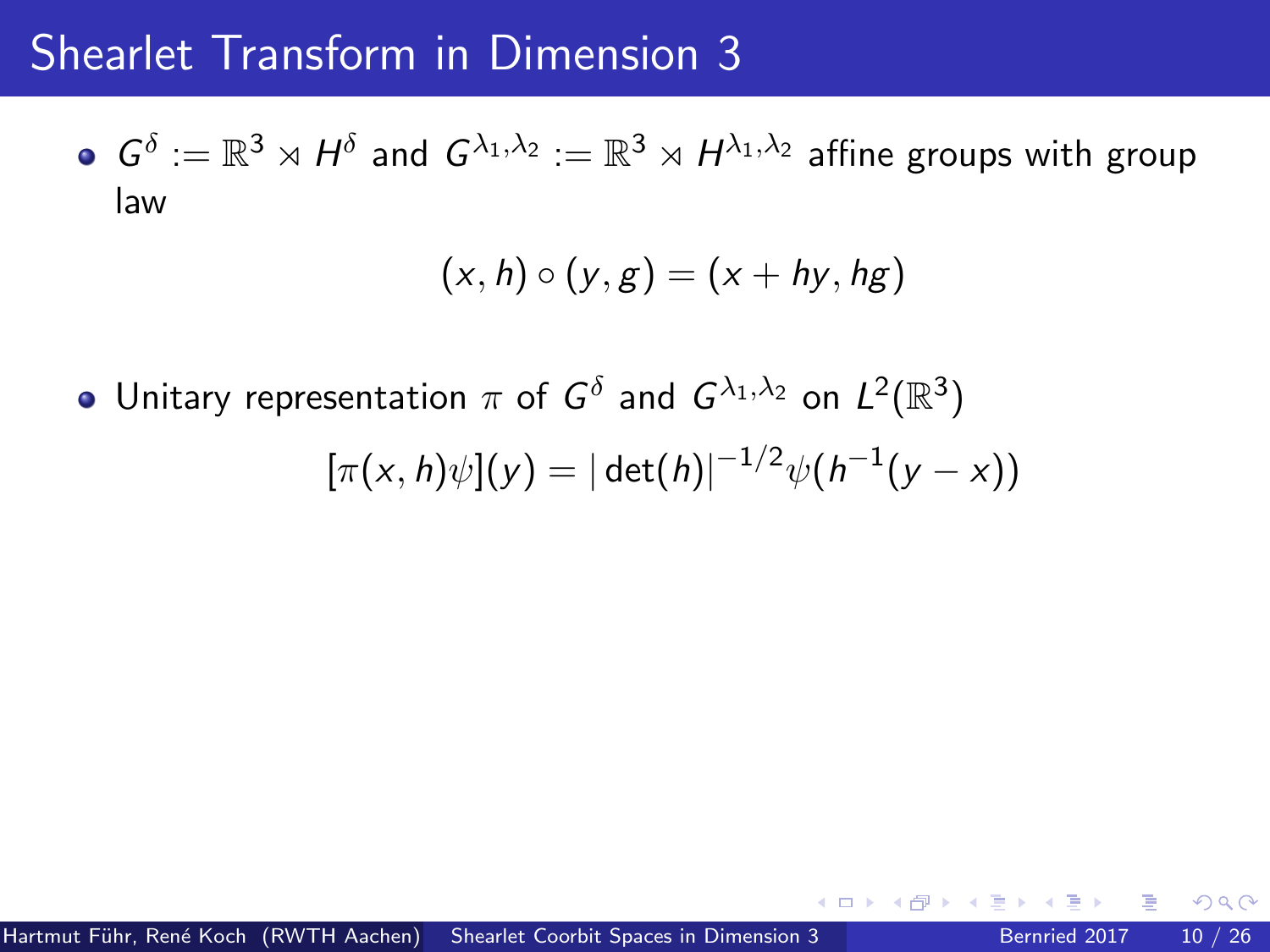$G^\delta:=\mathbb{R}^3\rtimes H^\delta$  and  $G^{\lambda_1,\lambda_2}:=\mathbb{R}^3\rtimes H^{\lambda_1,\lambda_2}$  affine groups with group law

$$
(x,h)\circ (y,g)=(x+hy,hg)
$$

Unitary representation  $\pi$  of  $G^\delta$  and  $G^{\lambda_1,\lambda_2}$  on  $L^2(\mathbb{R}^3)$ 

$$
[\pi(x,h)\psi](y) = |\det(h)|^{-1/2}\psi(h^{-1}(y-x))
$$

For  $\psi \in L^2(\mathbb{R}^3)$  and  $G \in \{G^\delta, G^{\lambda_1, \lambda_2}\}$  we define the continuous shearlet transform

$$
\mathcal{S}_{\psi}f:(x,h)\mapsto \langle f,\pi(x,h)\psi\rangle
$$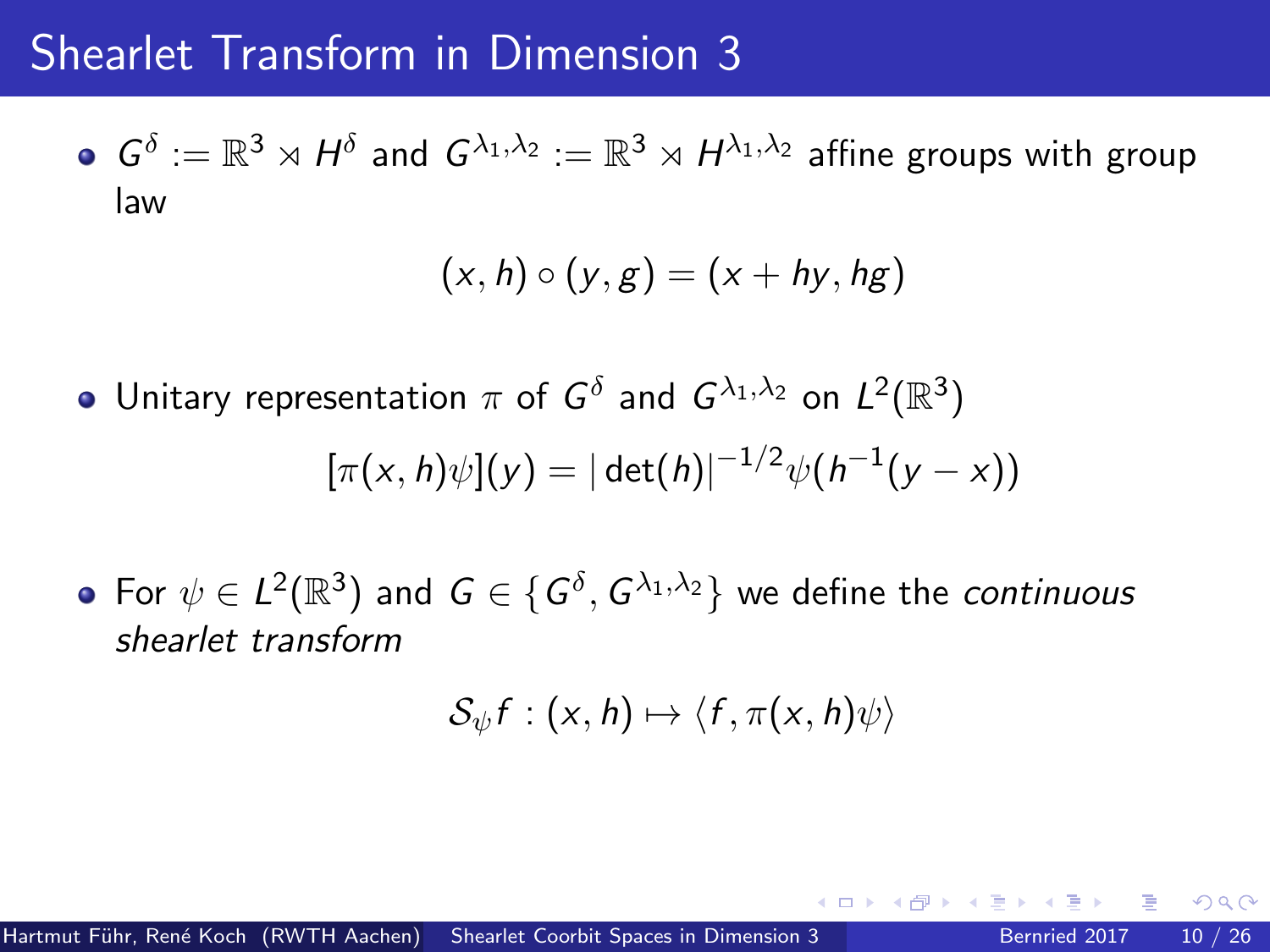$G^\delta:=\mathbb{R}^3\rtimes H^\delta$  and  $G^{\lambda_1,\lambda_2}:=\mathbb{R}^3\rtimes H^{\lambda_1,\lambda_2}$  affine groups with group law

$$
(x,h)\circ (y,g)=(x+hy,hg)
$$

Unitary representation  $\pi$  of  $G^\delta$  and  $G^{\lambda_1,\lambda_2}$  on  $L^2(\mathbb{R}^3)$ 

$$
[\pi(x,h)\psi](y) = |\det(h)|^{-1/2}\psi(h^{-1}(y-x))
$$

For  $\psi \in L^2(\mathbb{R}^3)$  and  $G \in \{G^\delta, G^{\lambda_1, \lambda_2}\}$  we define the continuous shearlet transform

$$
\mathcal{S}_{\psi}f:(x,h)\mapsto \langle f,\pi(x,h)\psi\rangle
$$

and the associated continuous shearlet system

$$
\mathcal{S}(\psi):=\{\pi(x,h)\psi:(x,h)\in\mathsf{G}\}
$$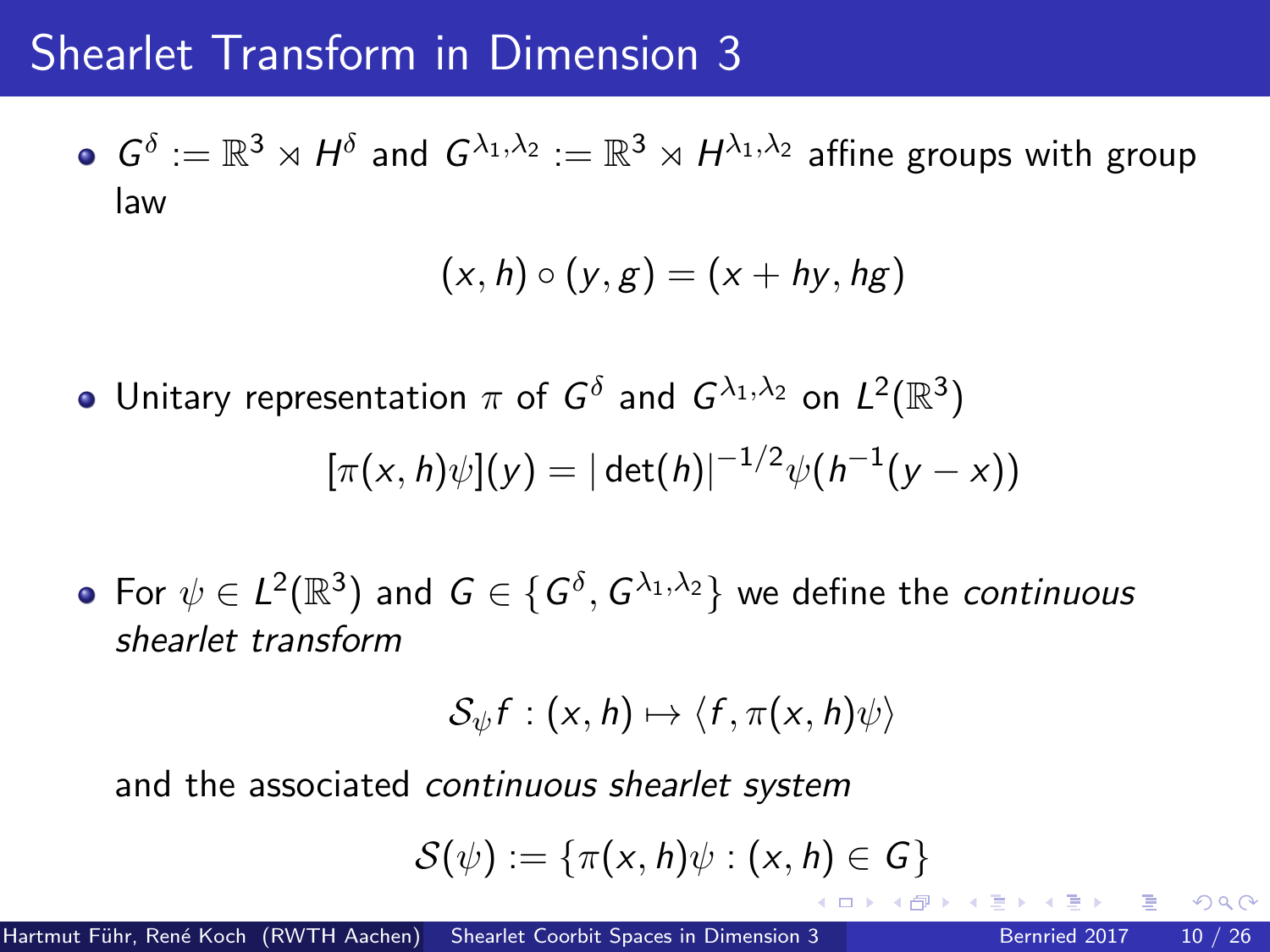## Shearlet Coorbit Spaces in Dimension 3

A function 0  $\neq \psi \in L^2(\mathbb{R}^3)$  is called *admissible shearlet* if

$$
\int_G |\langle \psi, \pi(x, h)\psi \rangle|^2 \, d\mu_G(x, h) < \infty.
$$

 $290$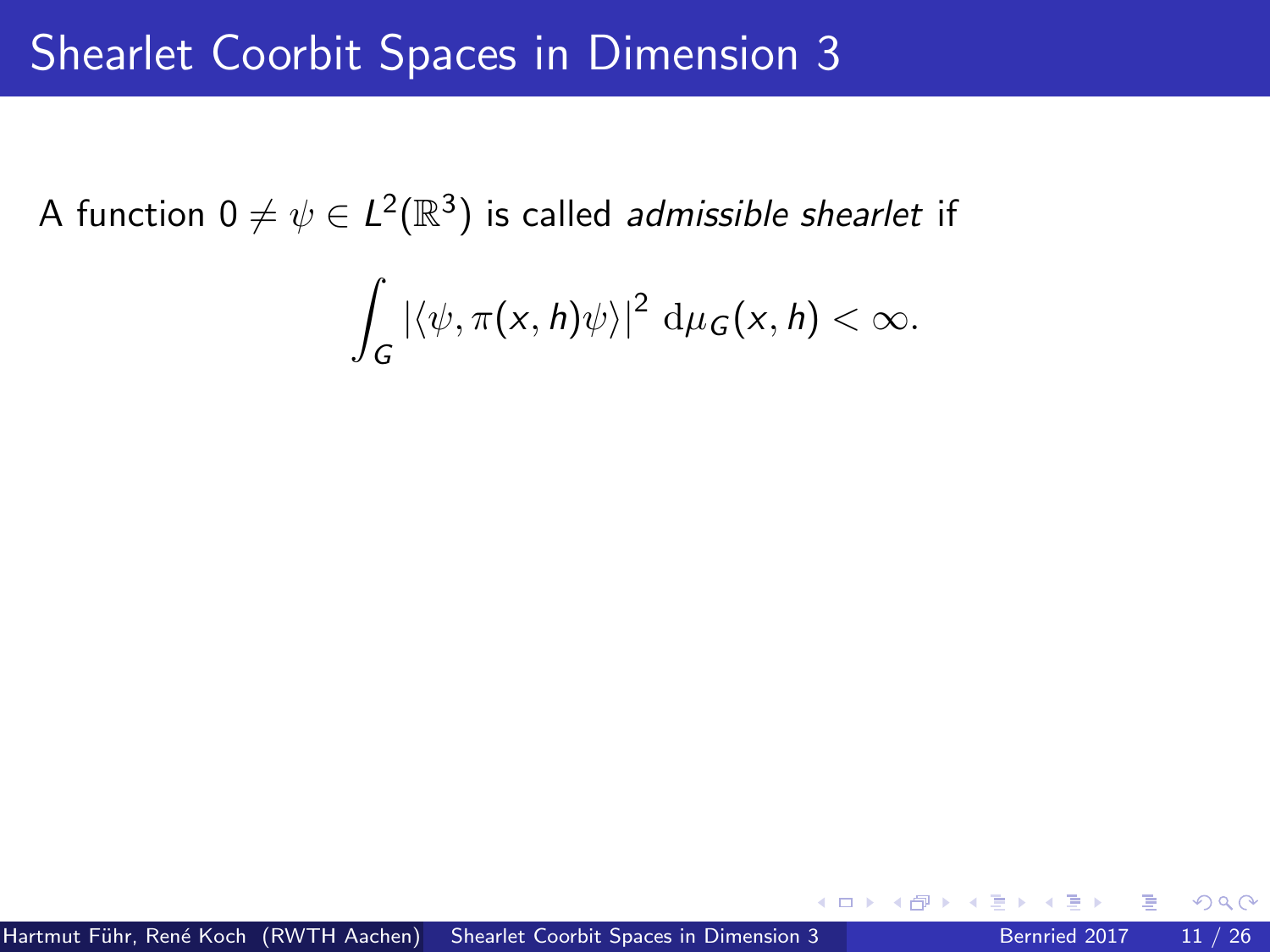A function 0  $\neq \psi \in L^2(\mathbb{R}^3)$  is called *admissible shearlet* if

$$
\int_G |\langle \psi, \pi(x, h)\psi \rangle|^2 \, d\mu_G(x, h) < \infty.
$$

Similarly to the 2-dimensional case, we define for a shearlet  $\psi$  the coorbit space norm

$$
||f||_{\mathrm{Co}(L_v^{p,q})} := ||\mathcal{S}_{\psi}f||_{L_v^{p,q}}.
$$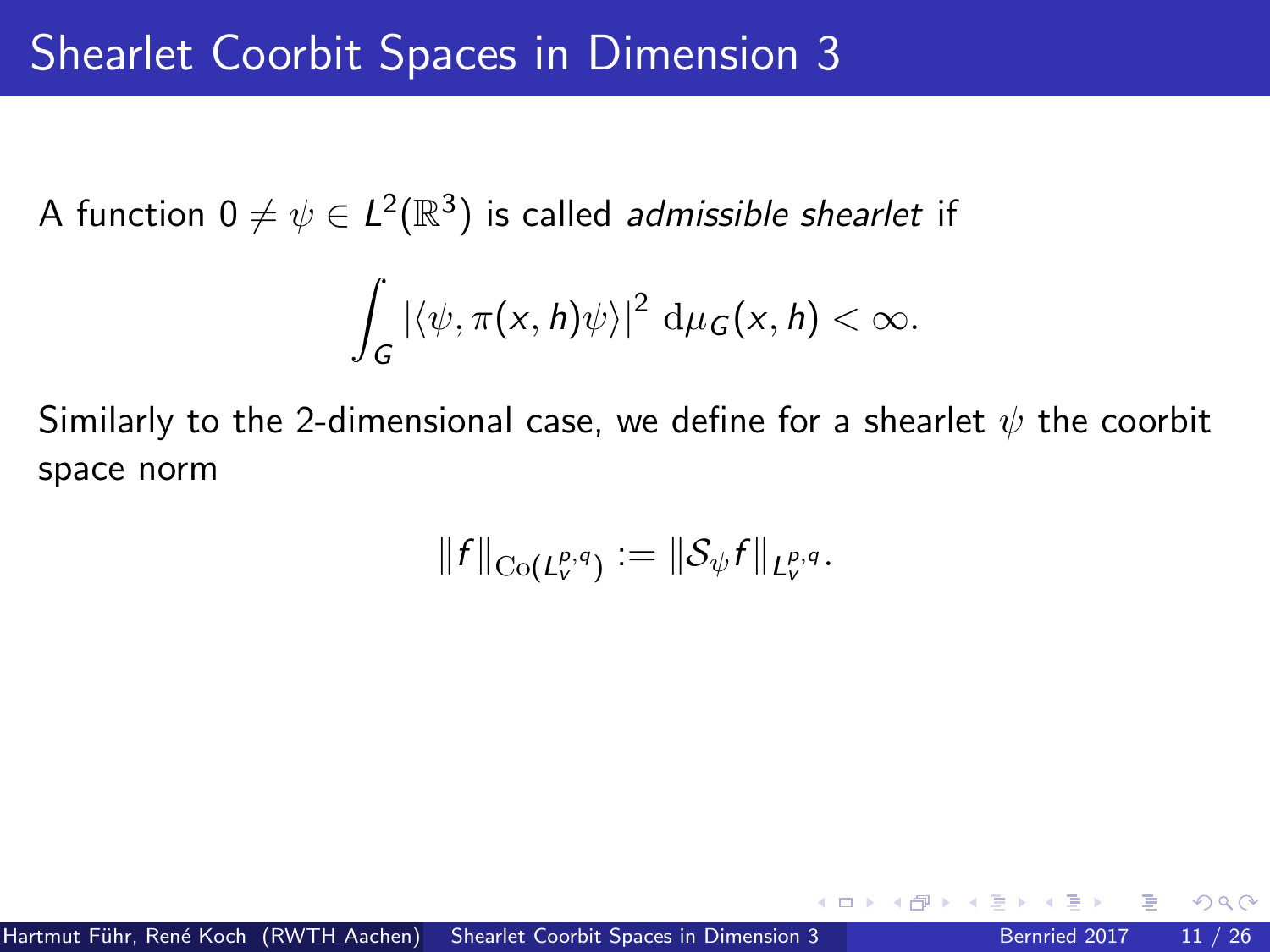A function 0  $\neq \psi \in L^2(\mathbb{R}^3)$  is called *admissible shearlet* if

$$
\int_G |\langle \psi, \pi(x,h)\psi \rangle|^2 \, d\mu_G(x,h) < \infty.
$$

Similarly to the 2-dimensional case, we define for a shearlet  $\psi$  the coorbit space norm

$$
||f||_{\mathrm{Co}(L_v^{p,q})} := ||\mathcal{S}_{\psi}f||_{L_v^{p,q}}.
$$

The  ${\sf coorbit}$  space  ${\rm Co}\left(L_v^{p,q}(G)\right)$  is given as completion of

$$
\left\{f\in L^2(\mathbb{R}^3)\,:\,\mathcal{S}_{\psi}f\in L^{p,q}_\mathsf{v}(G)\right\}.
$$

つひひ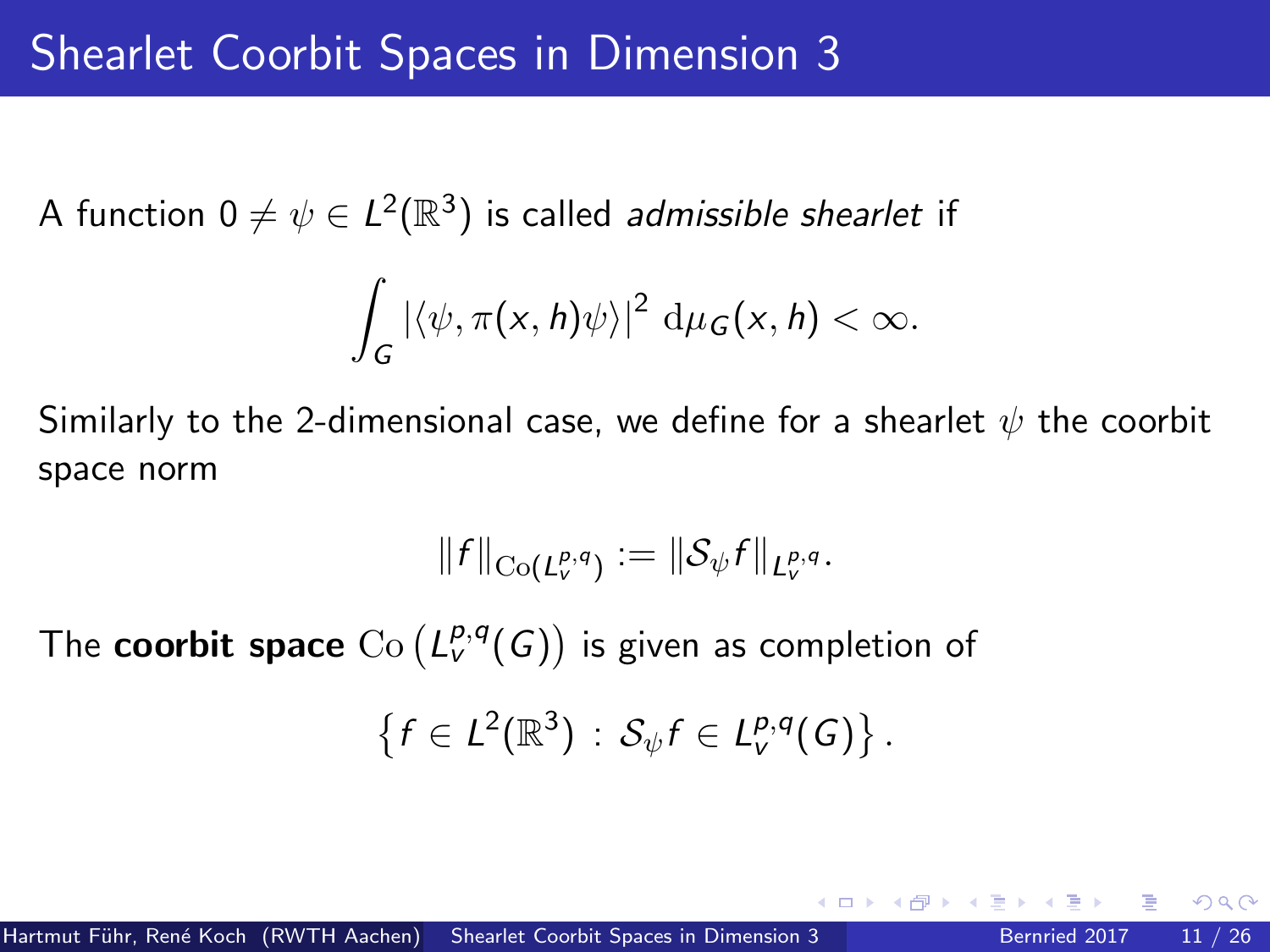## Shearlet Coorbit Spaces in Dimension 3

#### Question

Do different shearlet groups induce different shearlet coorbit spaces?

 $\leftarrow$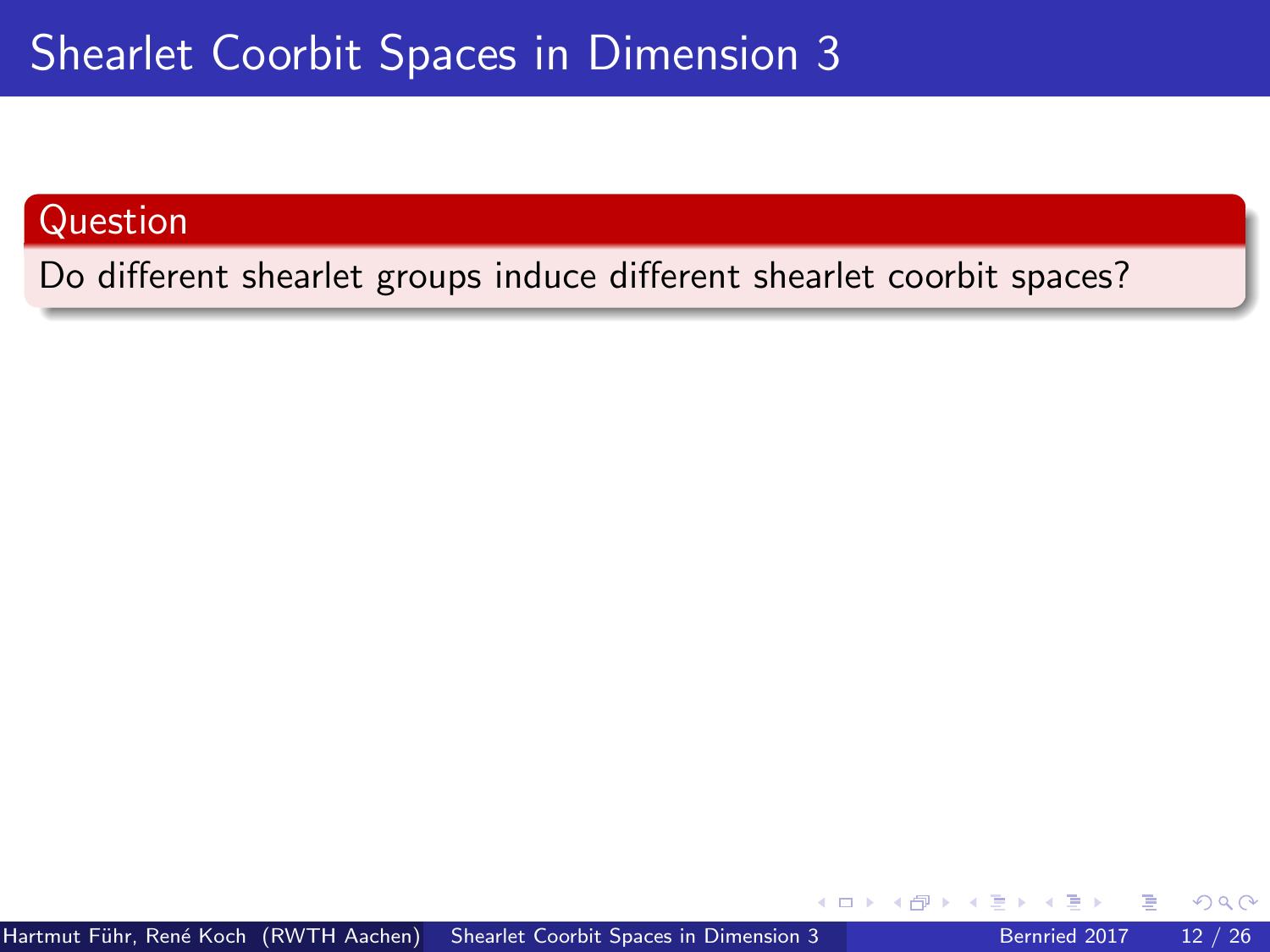#### Question

Do different shearlet groups induce different shearlet coorbit spaces?

As a means to understanding the associated coorbit spaces

- $Co(L_v^{p,q}(\mathbb{R}^3 \rtimes H^{\lambda_1,\lambda_2}))$
- $Co(L_v^{p,q}(\mathbb{R}^3 \rtimes H^\delta))$

better, our next aim is to identify them with certain decomposition spaces.

つひひ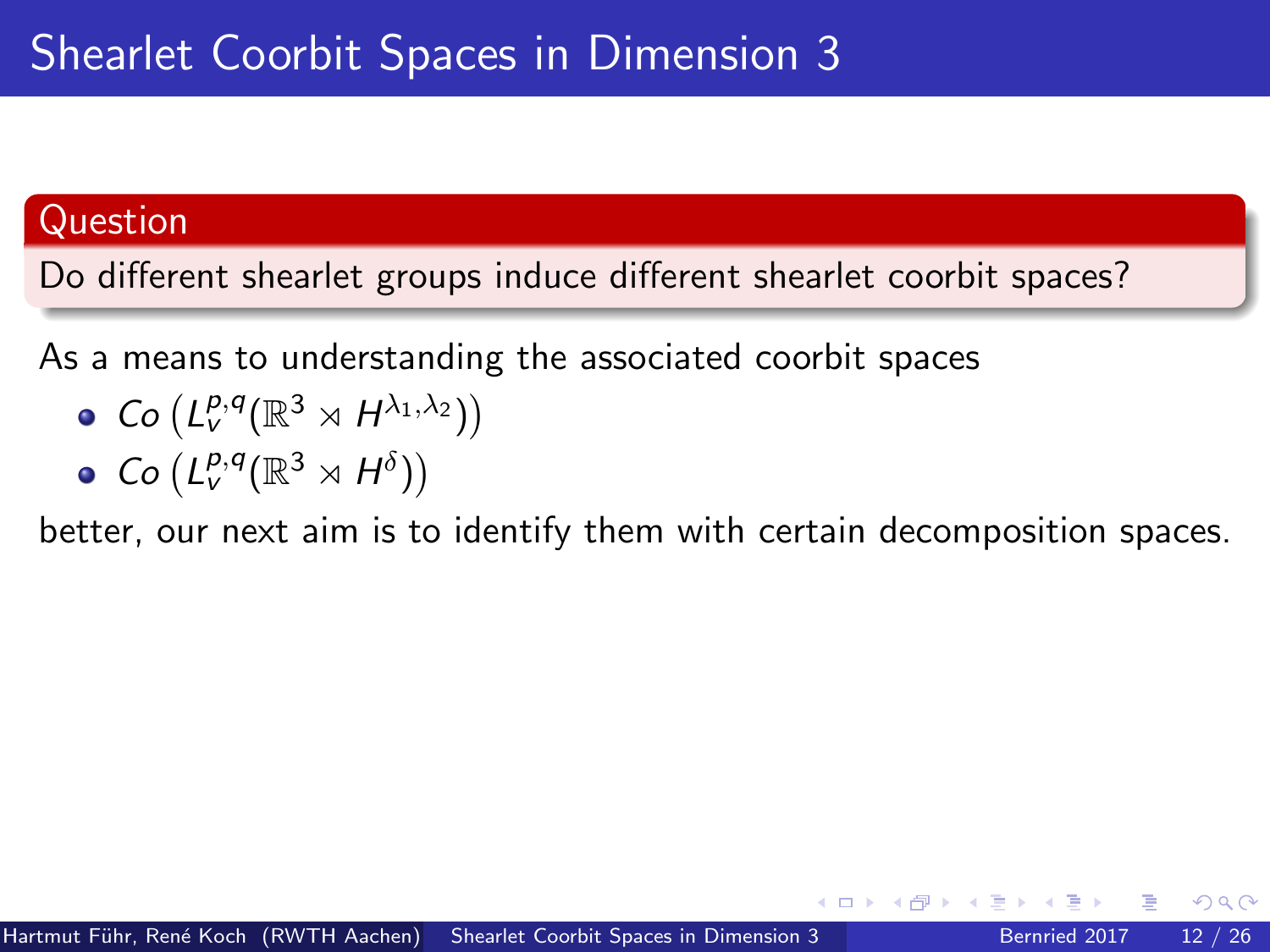#### Question

Do different shearlet groups induce different shearlet coorbit spaces?

As a means to understanding the associated coorbit spaces

- $Co(L_v^{p,q}(\mathbb{R}^3 \rtimes H^{\lambda_1,\lambda_2}))$
- $Co(L_v^{p,q}(\mathbb{R}^3 \rtimes H^\delta))$

better, our next aim is to identify them with certain decomposition spaces.

#### Dual Action and Dual Orbit

The dual action is given by  $H \times \mathbb{R}^3 \to \mathbb{R}^3, (h,\xi) \mapsto h^{-t}\xi$  and for a shearlet group this action has a unique open dual orbit  $H^{-t}\xi_0 = \mathcal{O} = \mathbb{R}^* \times \mathbb{R}^2.$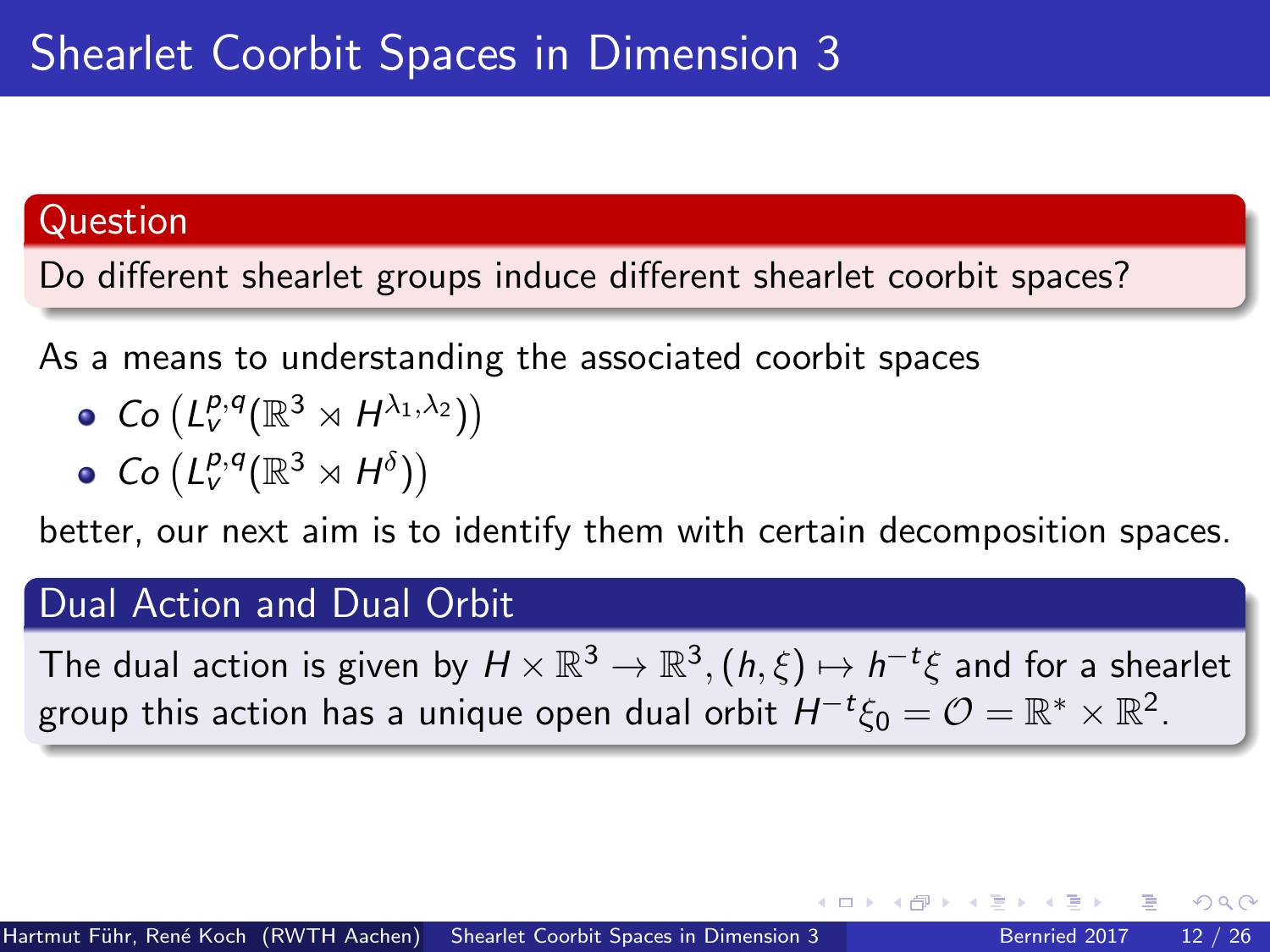#### Question

Do different shearlet groups induce different shearlet coorbit spaces?

As a means to understanding the associated coorbit spaces

- $Co(L_v^{p,q}(\mathbb{R}^3 \rtimes H^{\lambda_1,\lambda_2}))$
- $Co(L_v^{p,q}(\mathbb{R}^3 \rtimes H^\delta))$

better, our next aim is to identify them with certain decomposition spaces.

#### Dual Action and Dual Orbit

The dual action is given by  $H \times \mathbb{R}^3 \to \mathbb{R}^3, (h,\xi) \mapsto h^{-t}\xi$  and for a shearlet group this action has a unique open dual orbit  $H^{-t}\xi_0 = \mathcal{O} = \mathbb{R}^* \times \mathbb{R}^2.$ 

If  $\mathrm{supp} \ \hat{\psi} \subset U$ , then  $\mathrm{supp} \ \widehat{S_{\psi}f}(\cdot,h) \subset h^{-t}U$ .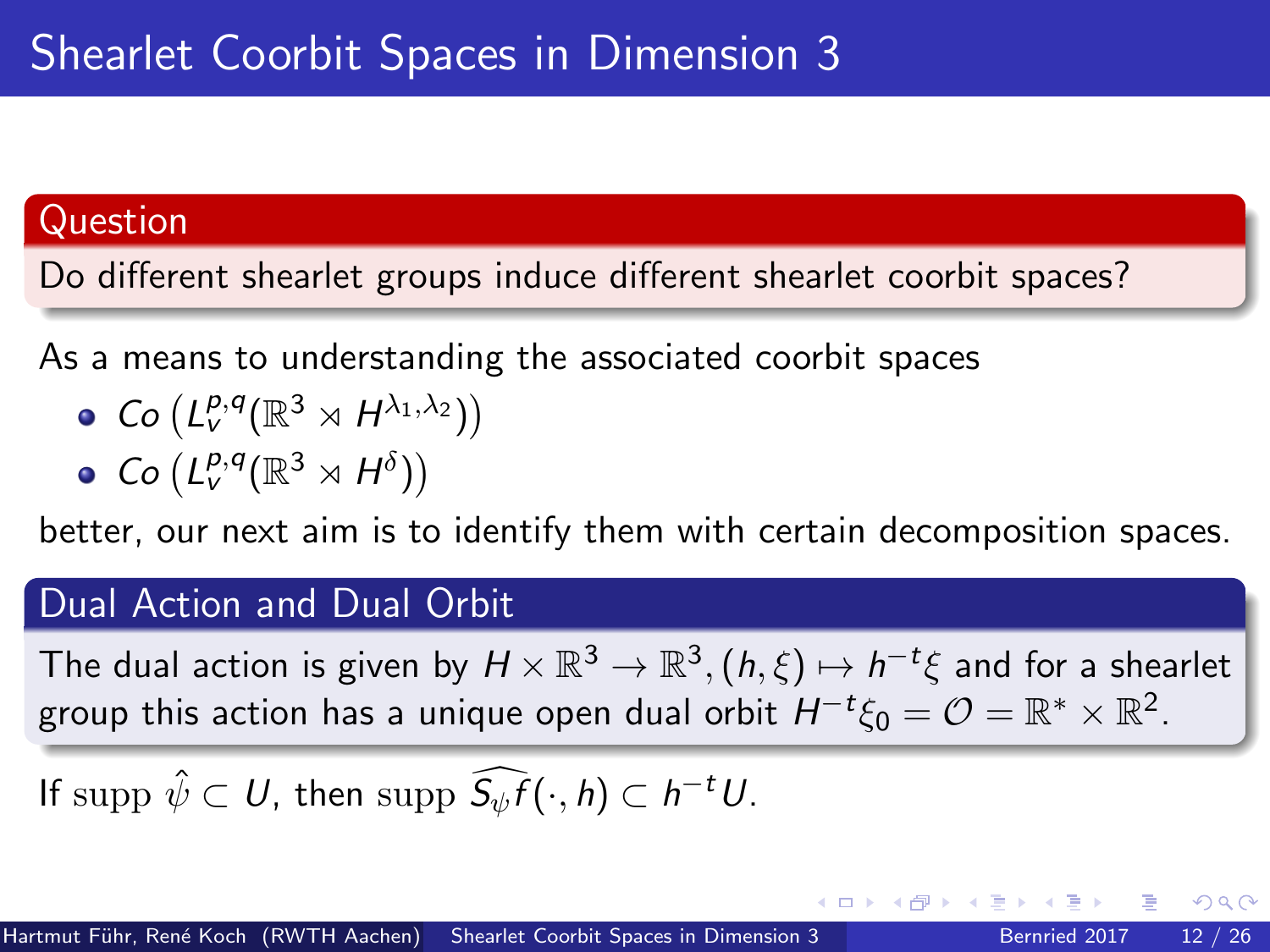### <span id="page-32-0"></span>**[Introduction](#page-2-0)**

- **[Shearlets in Dimension 3](#page-17-0)**
- 3 [Decomposition Spaces](#page-32-0)
- **[Rigidity of Decomposition Spaces](#page-49-0)**
- 5 [Comparison of Shearlet Coorbit Spaces in Dimension 3](#page-59-0)

 $\leftarrow$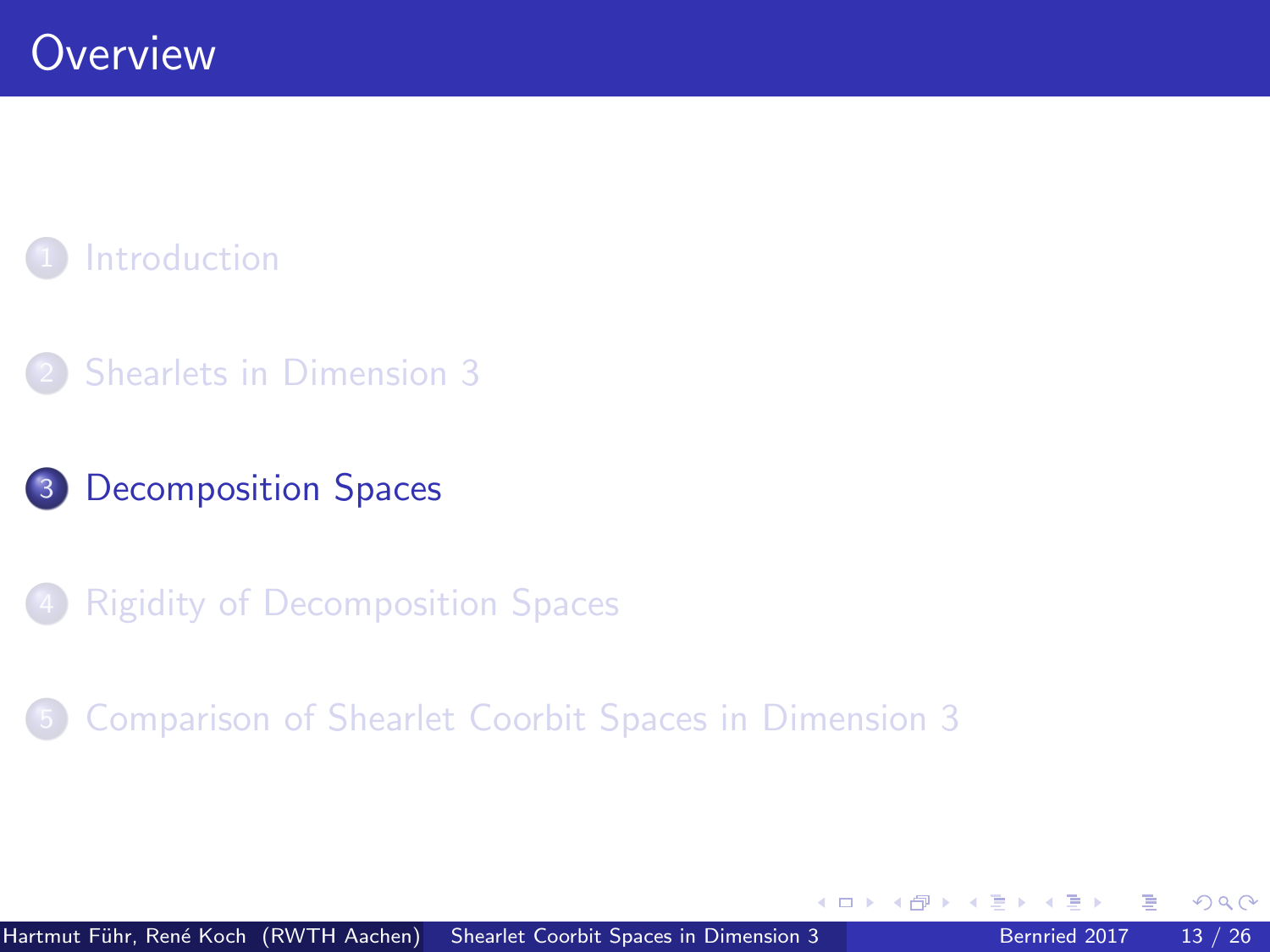#### Idea

Cover the frequencies in  $\mathcal{O}=\mathbb{R}^*\times\mathbb{R}^2$  by a family of open sets by means of the dual action.

 $299$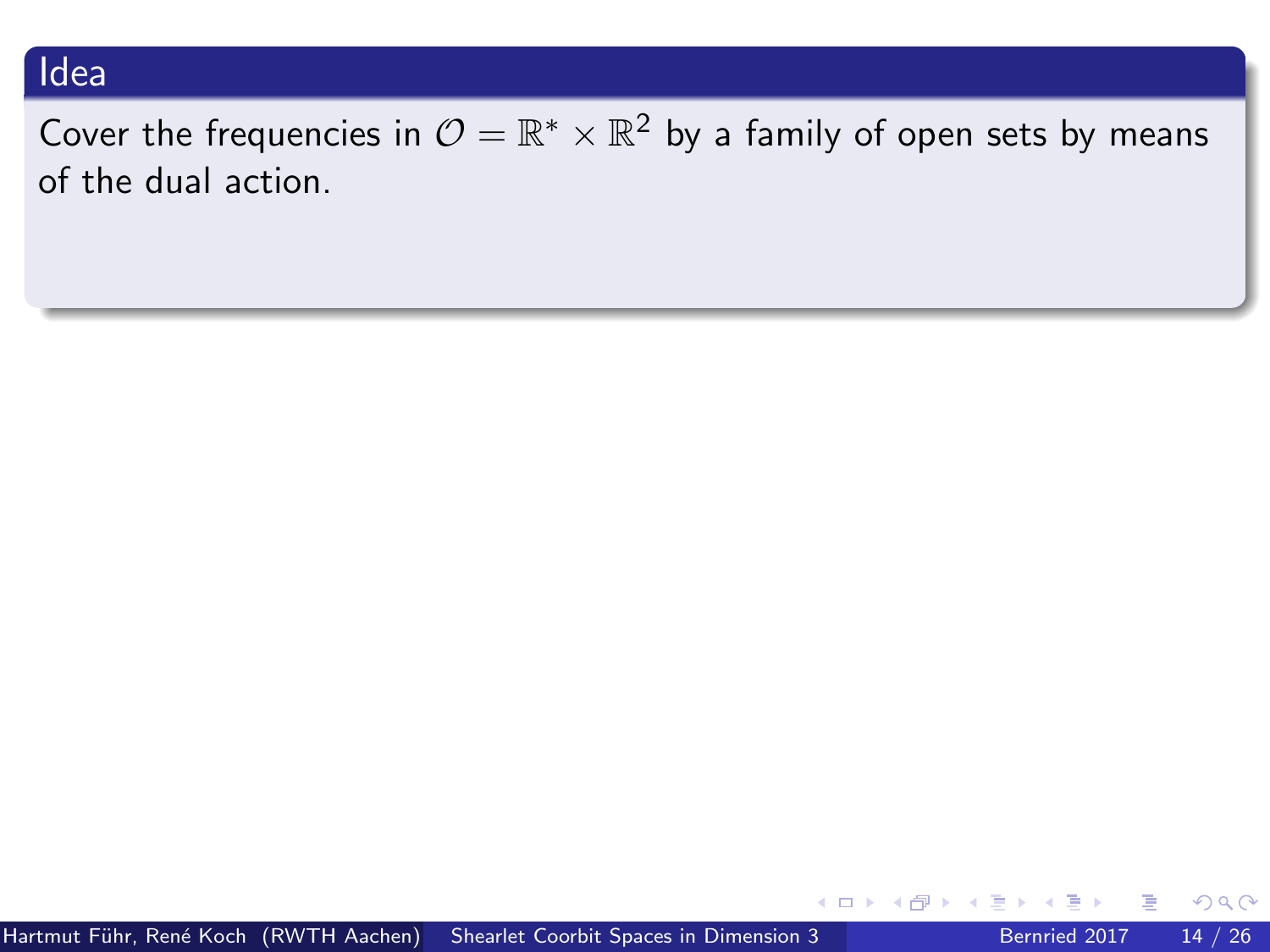#### Idea

Cover the frequencies in  $\mathcal{O}=\mathbb{R}^*\times\mathbb{R}^2$  by a family of open sets by means of the dual action. Decompose functions with a subordinate partition of unity.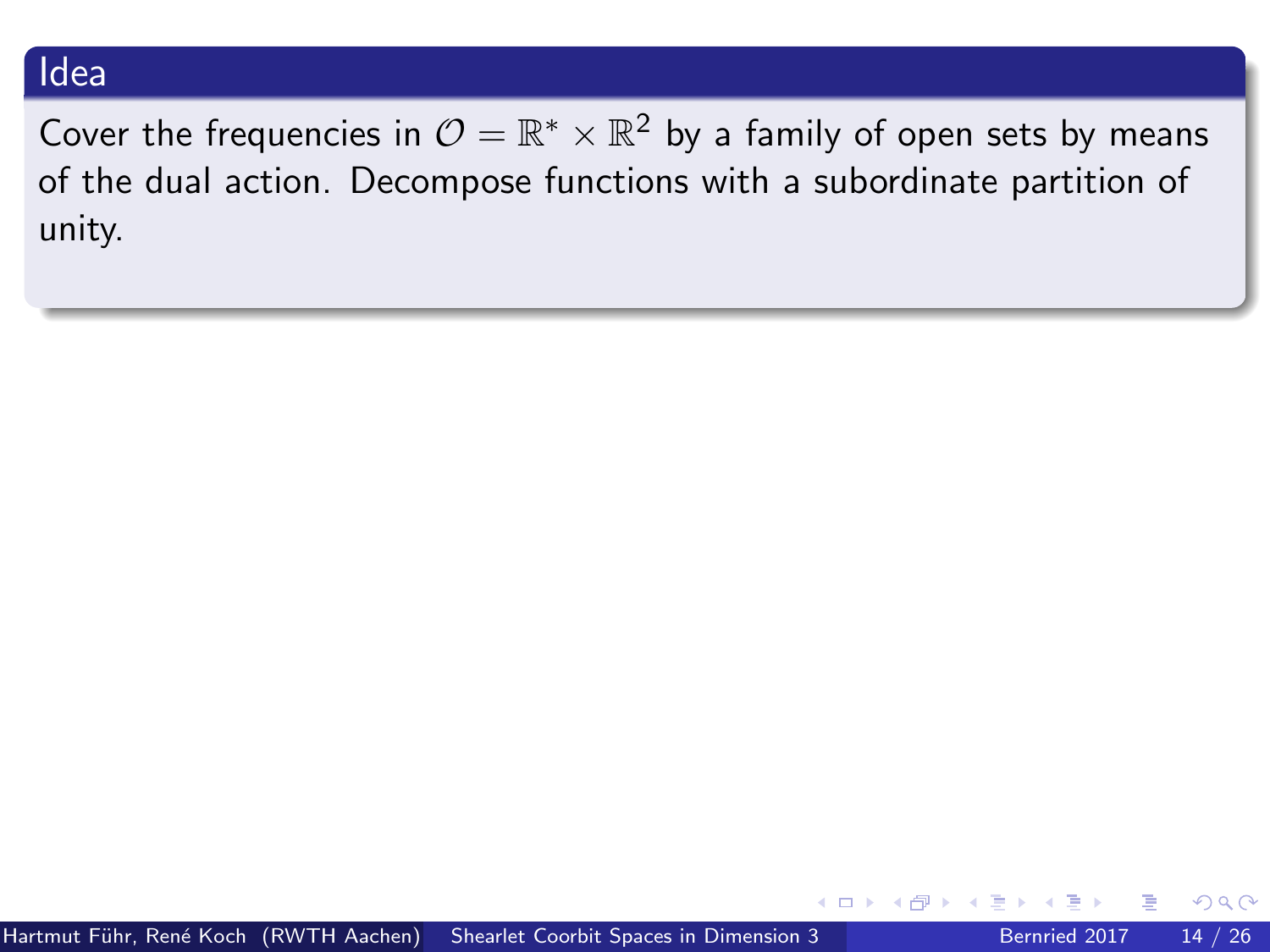#### Idea

Cover the frequencies in  $\mathcal{O}=\mathbb{R}^*\times\mathbb{R}^2$  by a family of open sets by means of the dual action. Decompose functions with a subordinate partition of unity.Measure the inverse Fourier transforms of these individual pieces locally with an  $L^p$ -norm and then globally in a weighted  $\ell^q$ -norm.

つひひ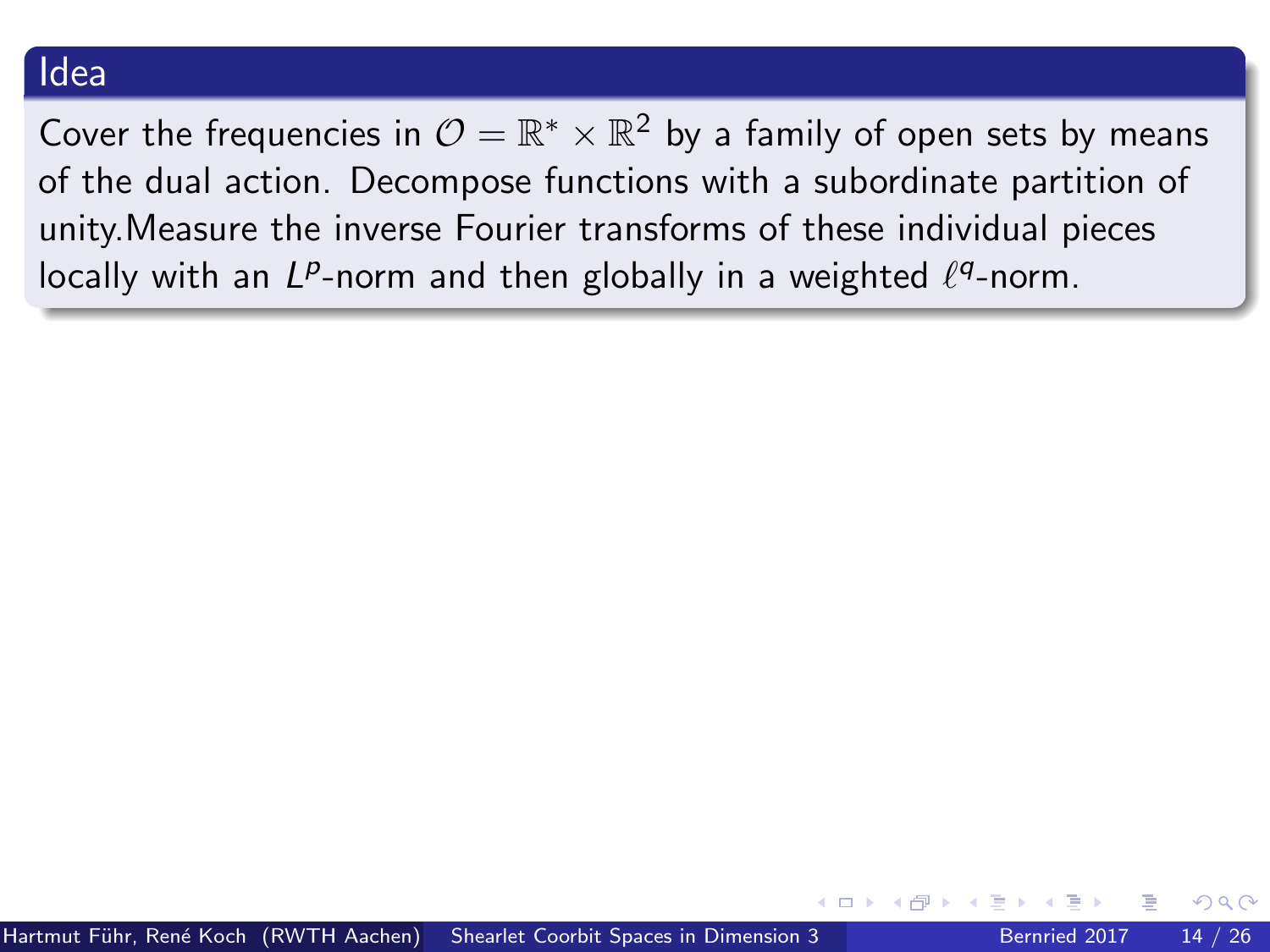Cover the frequencies in  $\mathcal{O}=\mathbb{R}^*\times\mathbb{R}^2$  by a family of open sets by means of the dual action. Decompose functions with a subordinate partition of unity.Measure the inverse Fourier transforms of these individual pieces locally with an  $L^p$ -norm and then globally in a weighted  $\ell^q$ -norm.

# Definition (Decomposition Space)

Let  $\rho,q\in(0,\infty)$ ,  $\mathcal{Q}=(Q_i)_{i\in I}$  a covering of  $\mathcal O$  and  $u:I\to\mathbb R^{>0}$  a discrete weight.

 $200$ 

4. 0. 8.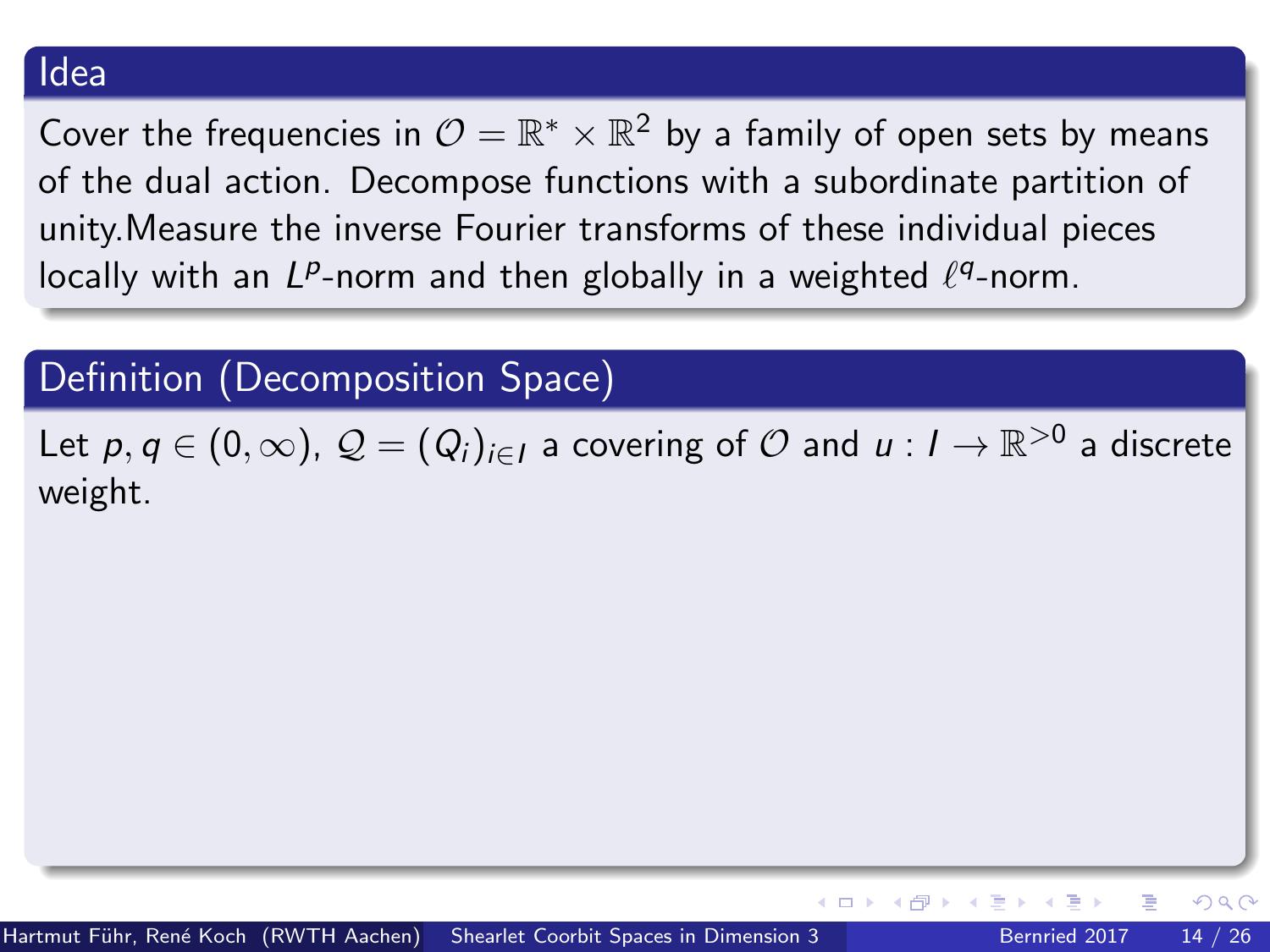Cover the frequencies in  $\mathcal{O}=\mathbb{R}^*\times\mathbb{R}^2$  by a family of open sets by means of the dual action. Decompose functions with a subordinate partition of unity.Measure the inverse Fourier transforms of these individual pieces locally with an  $L^p$ -norm and then globally in a weighted  $\ell^q$ -norm.

# Definition (Decomposition Space)

Let  $\rho,q\in(0,\infty)$ ,  $\mathcal{Q}=(Q_i)_{i\in I}$  a covering of  $\mathcal O$  and  $u:I\to\mathbb R^{>0}$  a discrete weight. Then define for a suitable partition of unity  $(\varphi_i)_{i\in I}$  subordinate to Q the norm

 $200$ 

(□) (母)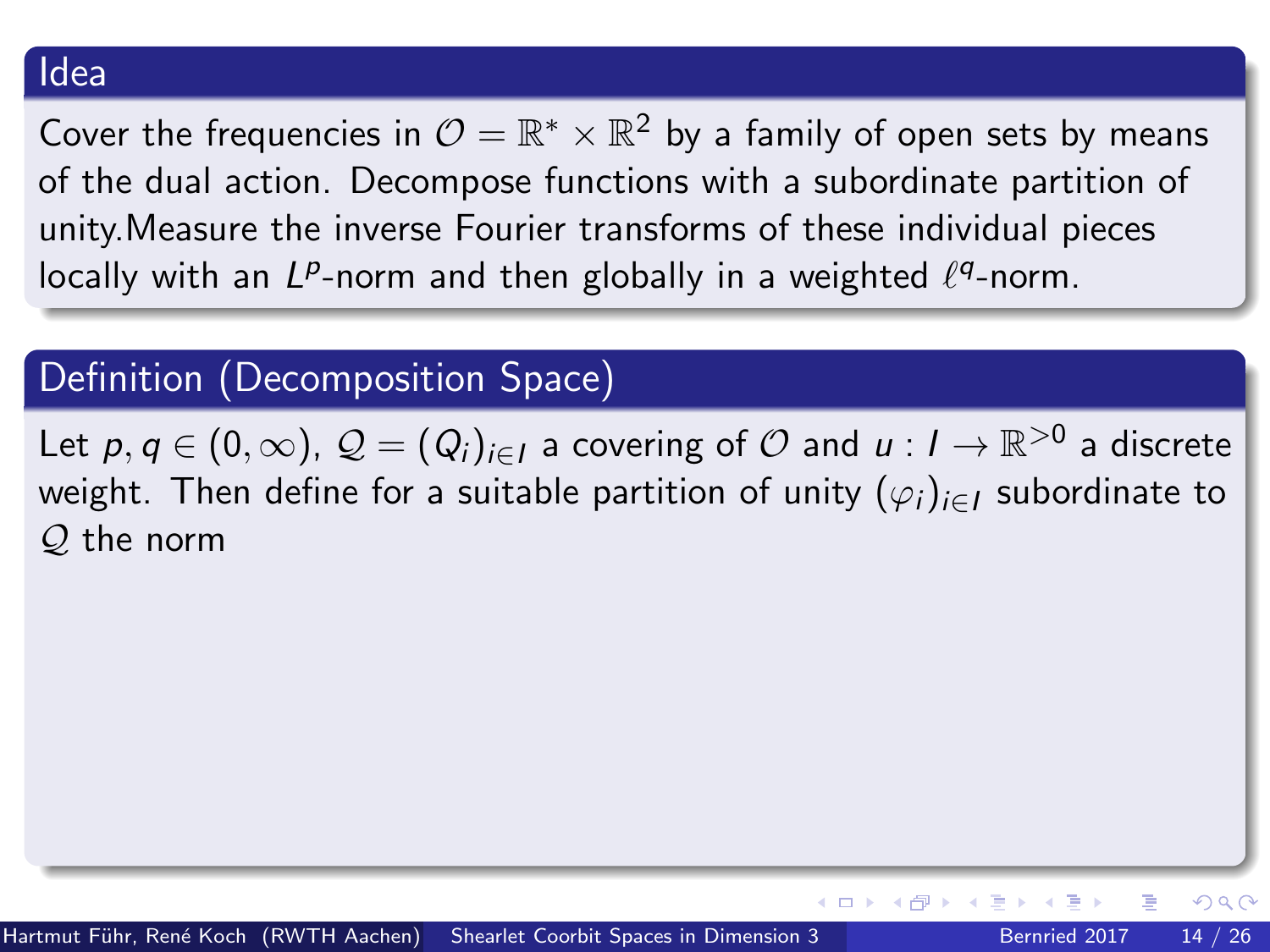Cover the frequencies in  $\mathcal{O}=\mathbb{R}^*\times\mathbb{R}^2$  by a family of open sets by means of the dual action. Decompose functions with a subordinate partition of unity.Measure the inverse Fourier transforms of these individual pieces locally with an  $L^p$ -norm and then globally in a weighted  $\ell^q$ -norm.

# Definition (Decomposition Space)

Let  $\rho,q\in(0,\infty)$ ,  $\mathcal{Q}=(Q_i)_{i\in I}$  a covering of  $\mathcal O$  and  $u:I\to\mathbb R^{>0}$  a discrete weight. Then define for a suitable partition of unity  $(\varphi_i)_{i\in I}$  subordinate to Q the norm

$$
||f||_{\mathcal{D}(\mathcal{Q},L^p,\ell^q_\omega)} = \left\| \left( u_i \cdot ||\mathcal{F}^{-1}(\varphi_i f)||_{L^p} \right)_{i \in I} \right\|_{\ell^q}
$$

 $200$ 

**←ロト ←何ト ←ヨト**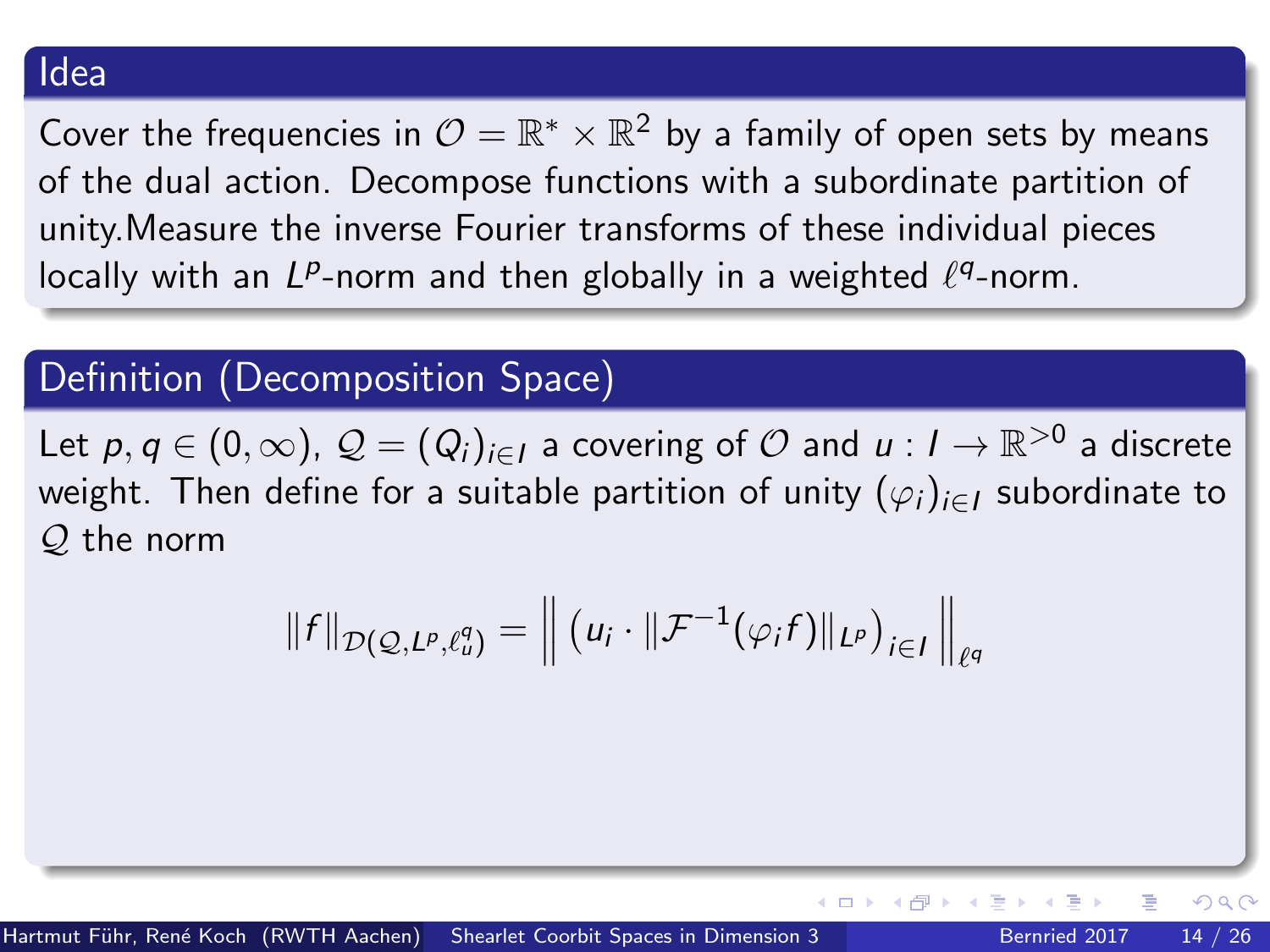Cover the frequencies in  $\mathcal{O}=\mathbb{R}^*\times\mathbb{R}^2$  by a family of open sets by means of the dual action. Decompose functions with a subordinate partition of unity.Measure the inverse Fourier transforms of these individual pieces locally with an  $L^p$ -norm and then globally in a weighted  $\ell^q$ -norm.

# Definition (Decomposition Space)

Let  $\rho,q\in(0,\infty)$ ,  $\mathcal{Q}=(Q_i)_{i\in I}$  a covering of  $\mathcal O$  and  $u:I\to\mathbb R^{>0}$  a discrete weight. Then define for a suitable partition of unity  $(\varphi_i)_{i\in I}$  subordinate to Q the norm

$$
||f||_{\mathcal{D}(\mathcal{Q},L^p,\ell^q_\omega)} = \left\| \left( u_i \cdot ||\mathcal{F}^{-1}(\varphi_i f)||_{L^p} \right)_{i \in I} \right\|_{\ell^q}
$$

and the space

$$
\mathcal{D}(\mathcal{Q}, L^{\rho}, \ell^q_{\omega}) = \left\{ f \in \mathcal{D}'(\mathcal{O}) : ||f||_{\mathcal{D}(\mathcal{Q}, L^{\rho}, \ell^q_{\omega})} < \infty \right\}
$$

 $200$ 

**≮ロト ⊀伺ト ⊀∃ト**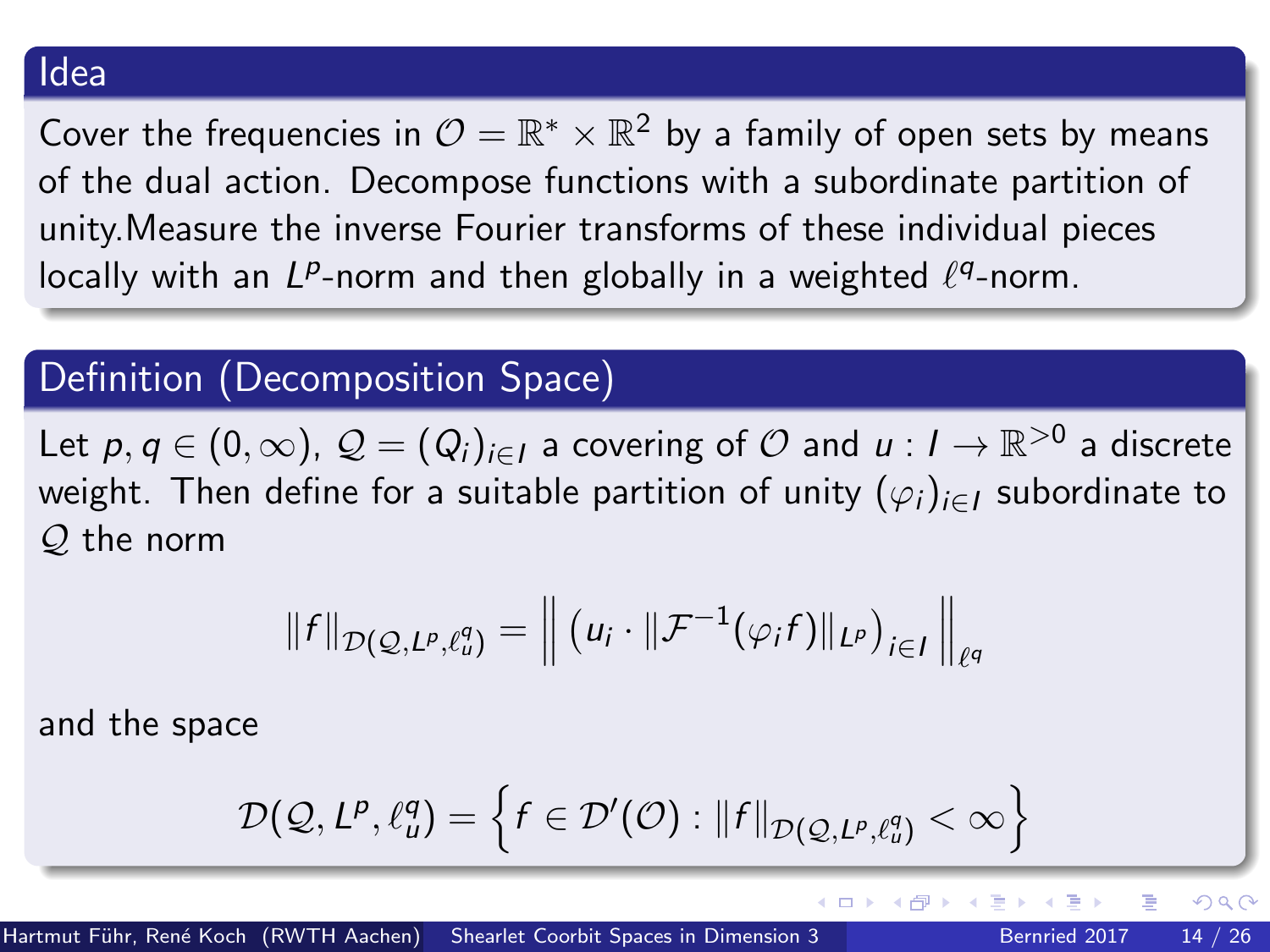The family  $\mathcal{Q} = (h_i^{-T}Q)_{i \in I}$  is a covering of  $\mathcal O$  induced by  $H$  if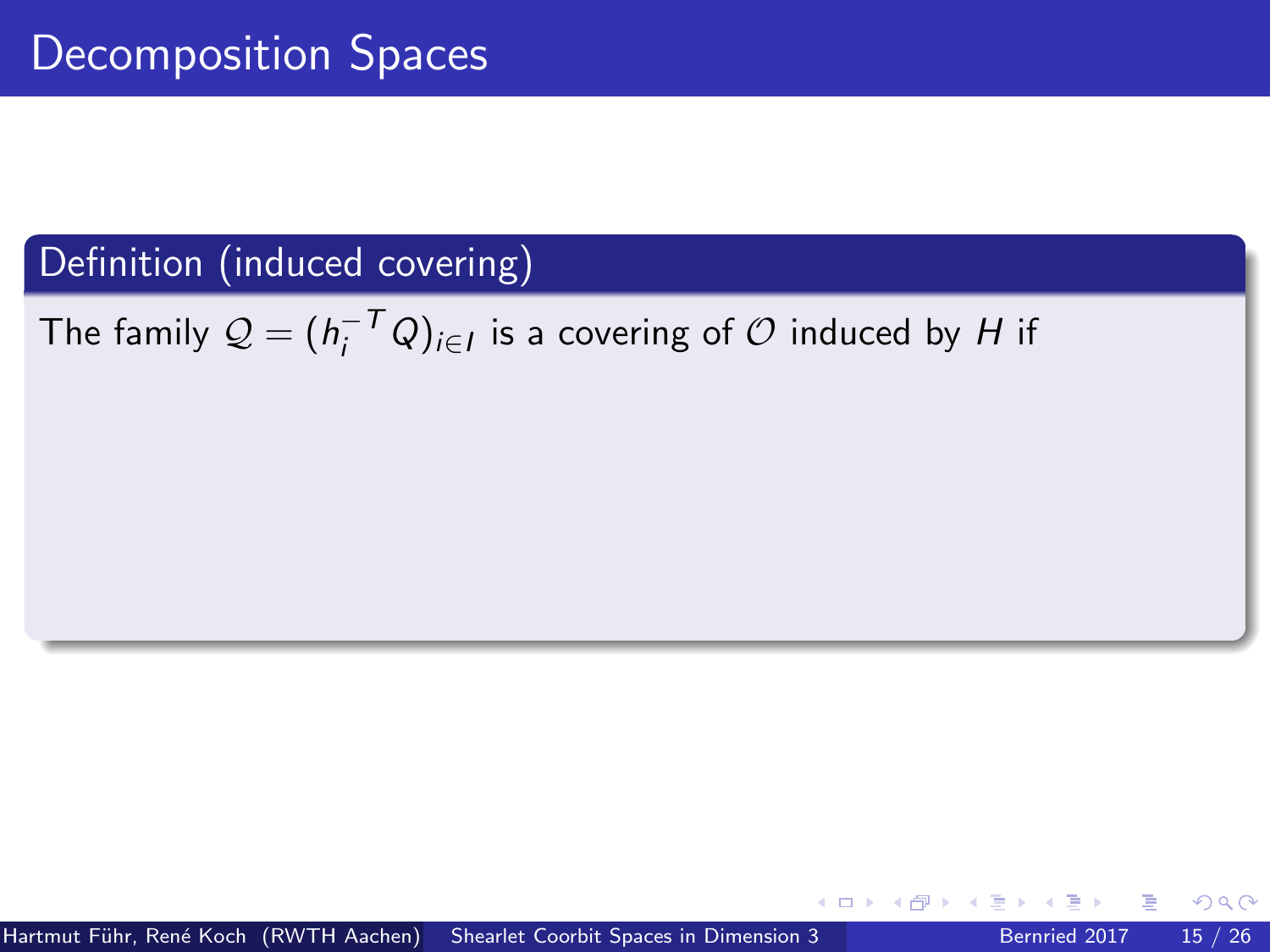The family  $\mathcal{Q} = (h_i^{-T}Q)_{i \in I}$  is a covering of  $\mathcal O$  induced by  $H$  if

 $\bullet$  Q covers  $\mathcal O$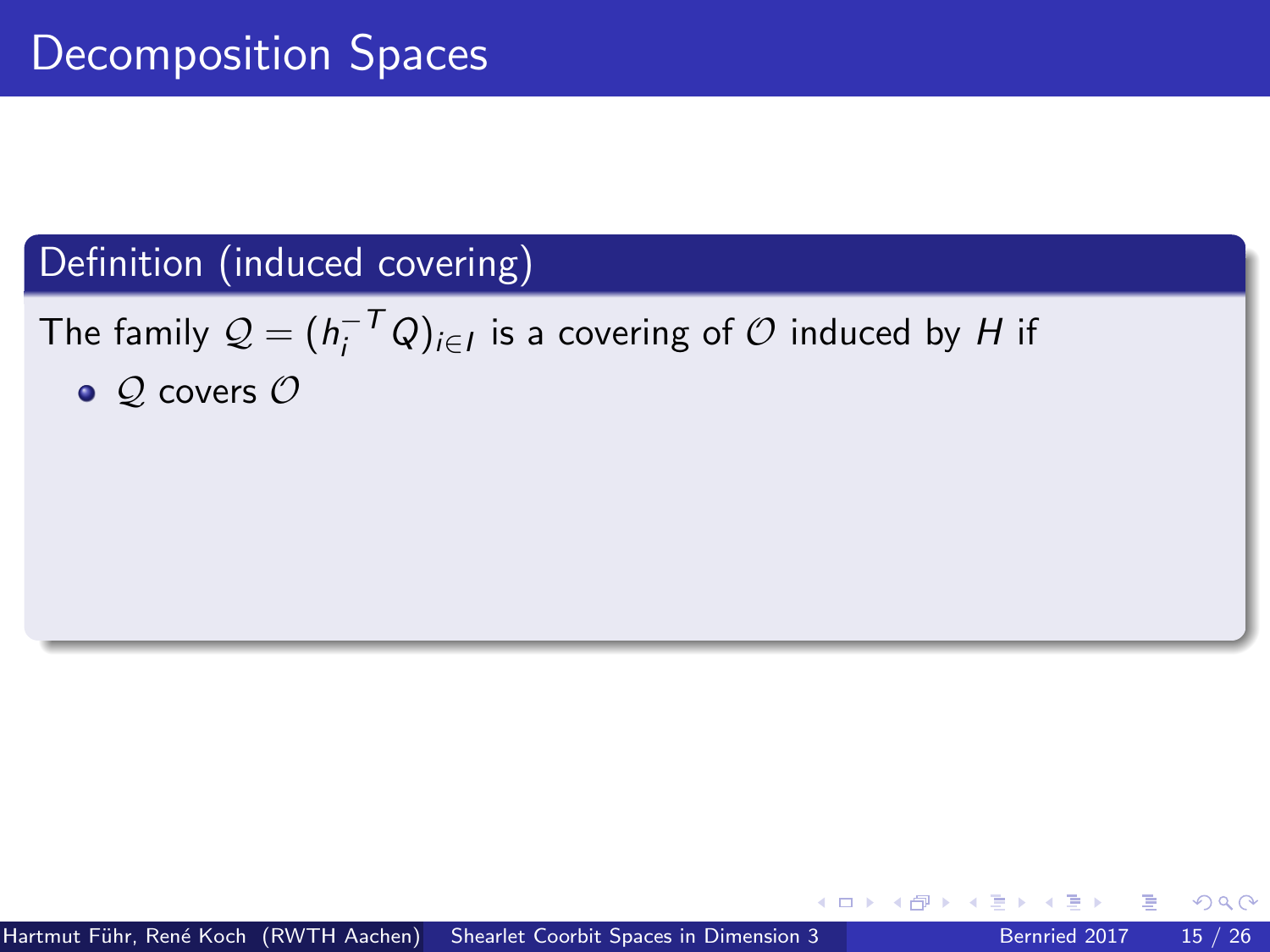The family  $\mathcal{Q} = (h_i^{-T}Q)_{i \in I}$  is a covering of  $\mathcal O$  induced by  $H$  if

- $\bullet$  Q covers  $\mathcal O$
- $\bullet$  Q  $\subset$  O is open with  $\overline{Q} \subset \mathcal{O}$  compact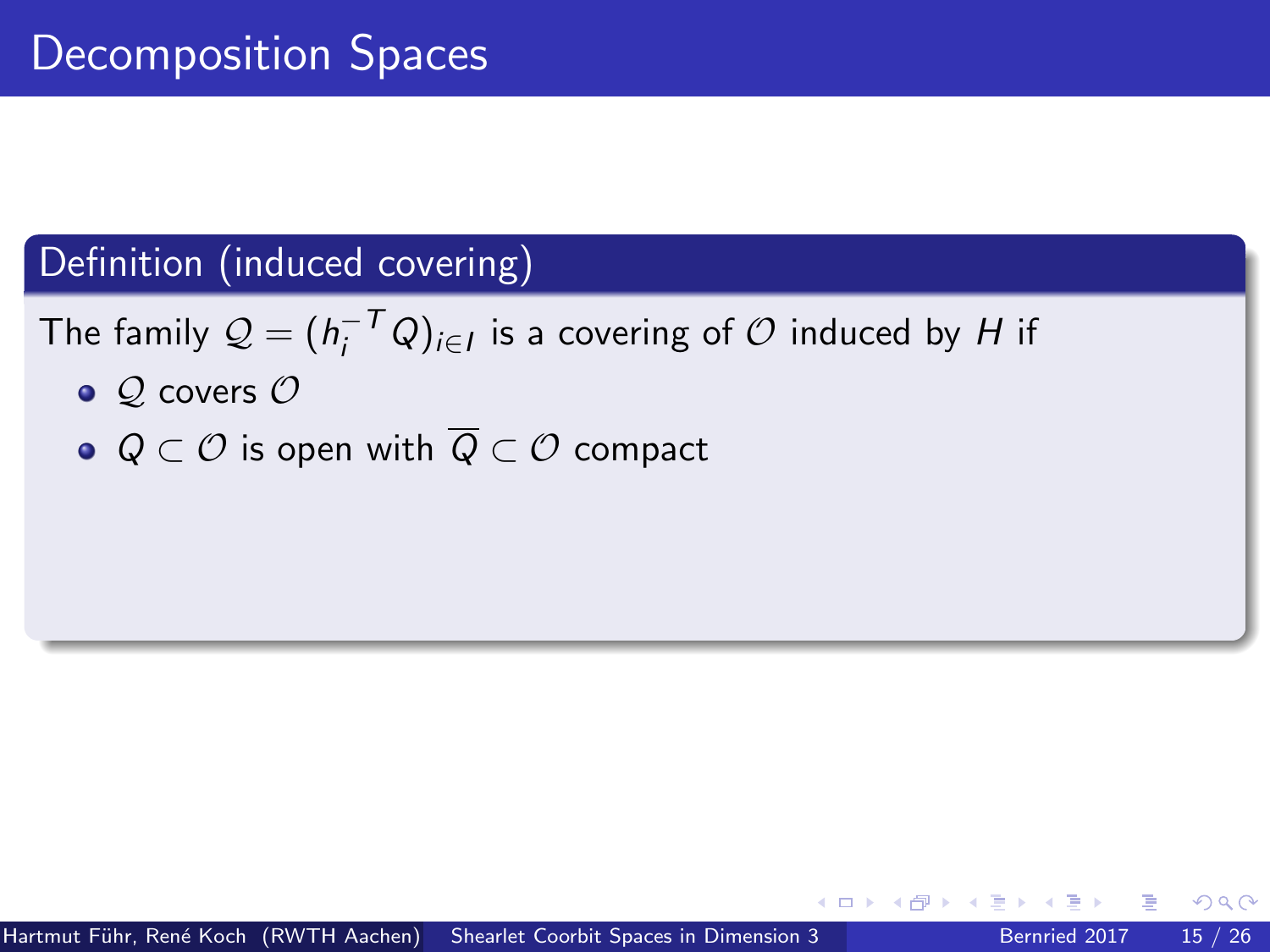The family  $\mathcal{Q} = (h_i^{-T}Q)_{i \in I}$  is a covering of  $\mathcal O$  induced by  $H$  if

- $\bullet$  Q covers  $\mathcal O$
- $\bullet$  Q  $\subset$   $\mathcal{O}$  is open with  $\overline{Q} \subset \mathcal{O}$  compact
- The set of Elements  $(h_i)_{i\in I}$  is well-spread in  $H$ ,

つひひ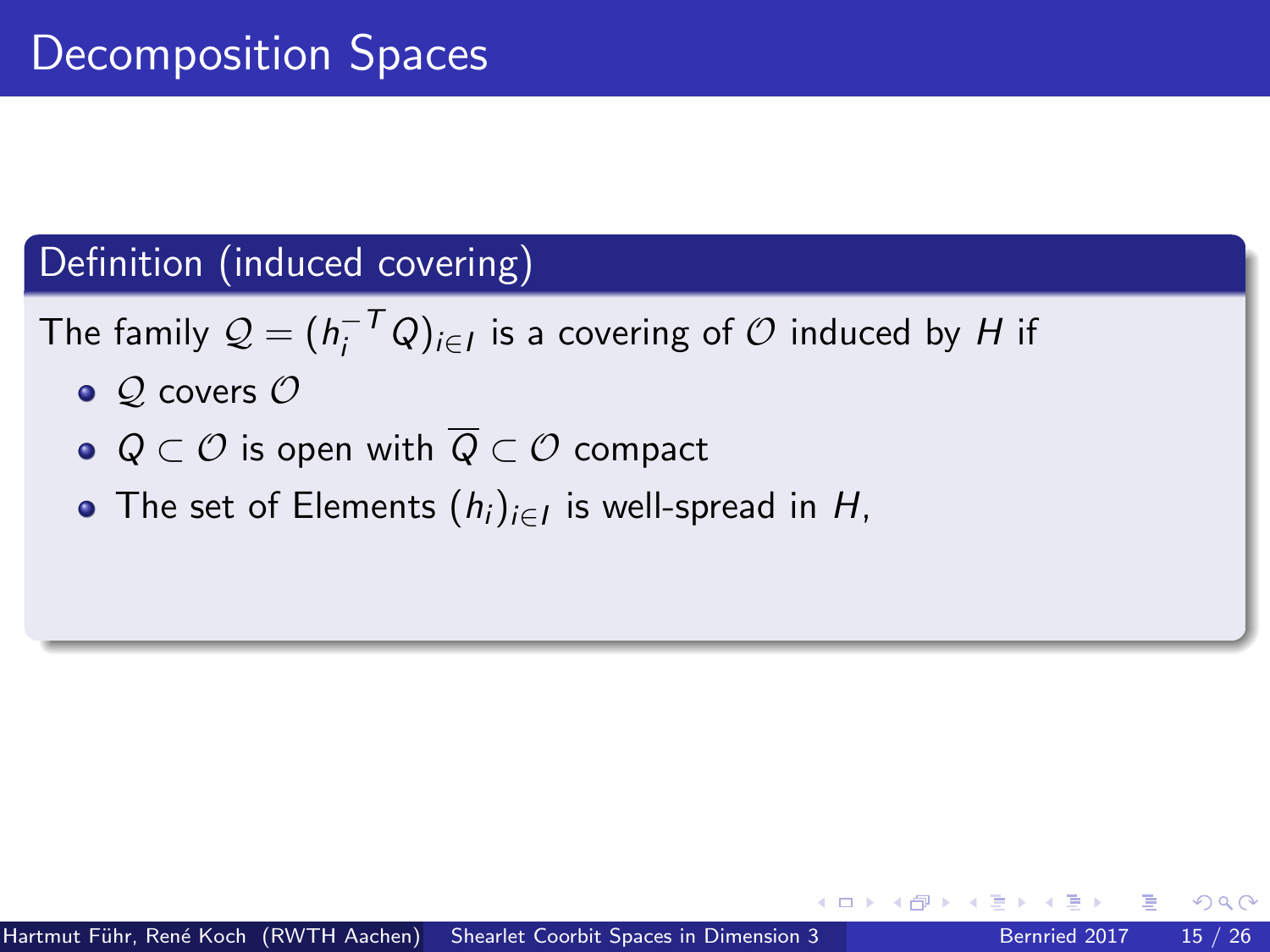The family  $\mathcal{Q} = (h_i^{-T}Q)_{i \in I}$  is a covering of  $\mathcal O$  induced by  $H$  if

- $\bullet$  Q covers  $\mathcal O$
- $\bullet$  Q  $\subset$   $\mathcal{O}$  is open with  $\overline{Q} \subset \mathcal{O}$  compact
- The set of Elements  $(h_i)_{i\in I}$  is well-spread in  $H$ ,i.e.
	- $(h_iV)_{i\in I}$  is pairwise disjoint for a suitable unit neighborhood  $V\subset H$

つひひ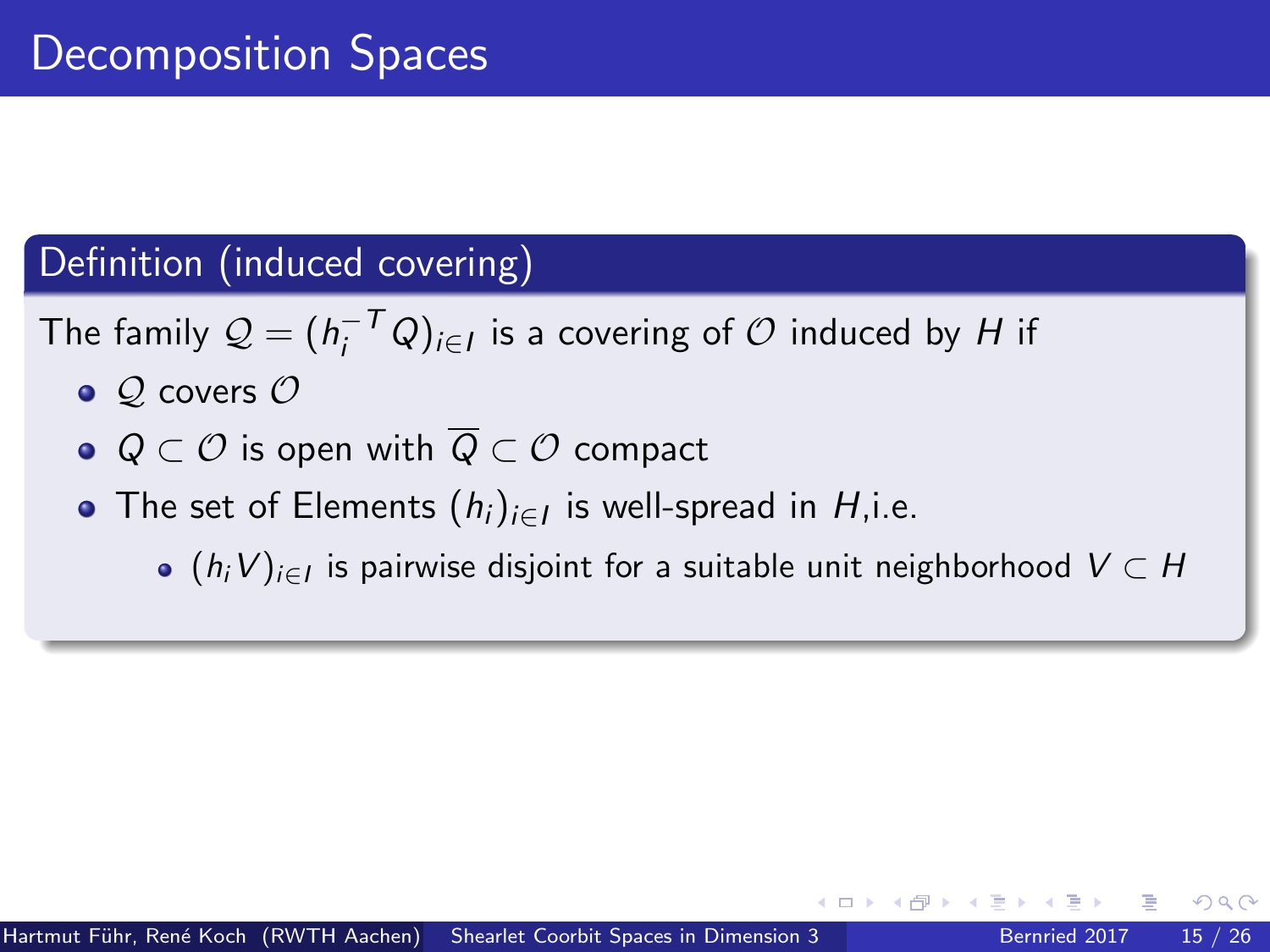The family  $\mathcal{Q} = (h_i^{-T}Q)_{i \in I}$  is a covering of  $\mathcal O$  induced by  $H$  if

- $\bullet$  Q covers  $\mathcal O$
- $\bullet$  Q  $\subset$   $\mathcal{O}$  is open with  $\overline{Q} \subset \mathcal{O}$  compact
- The set of Elements  $(h_i)_{i\in I}$  is well-spread in  $H$ ,i.e.
	- $(h_iV)_{i\in I}$  is pairwise disjoint for a suitable unit neighborhood  $V\subset H$
	- $(h_iU)_{i\in I}$  covers H for some precompact unit neighborhood  $U \subset H$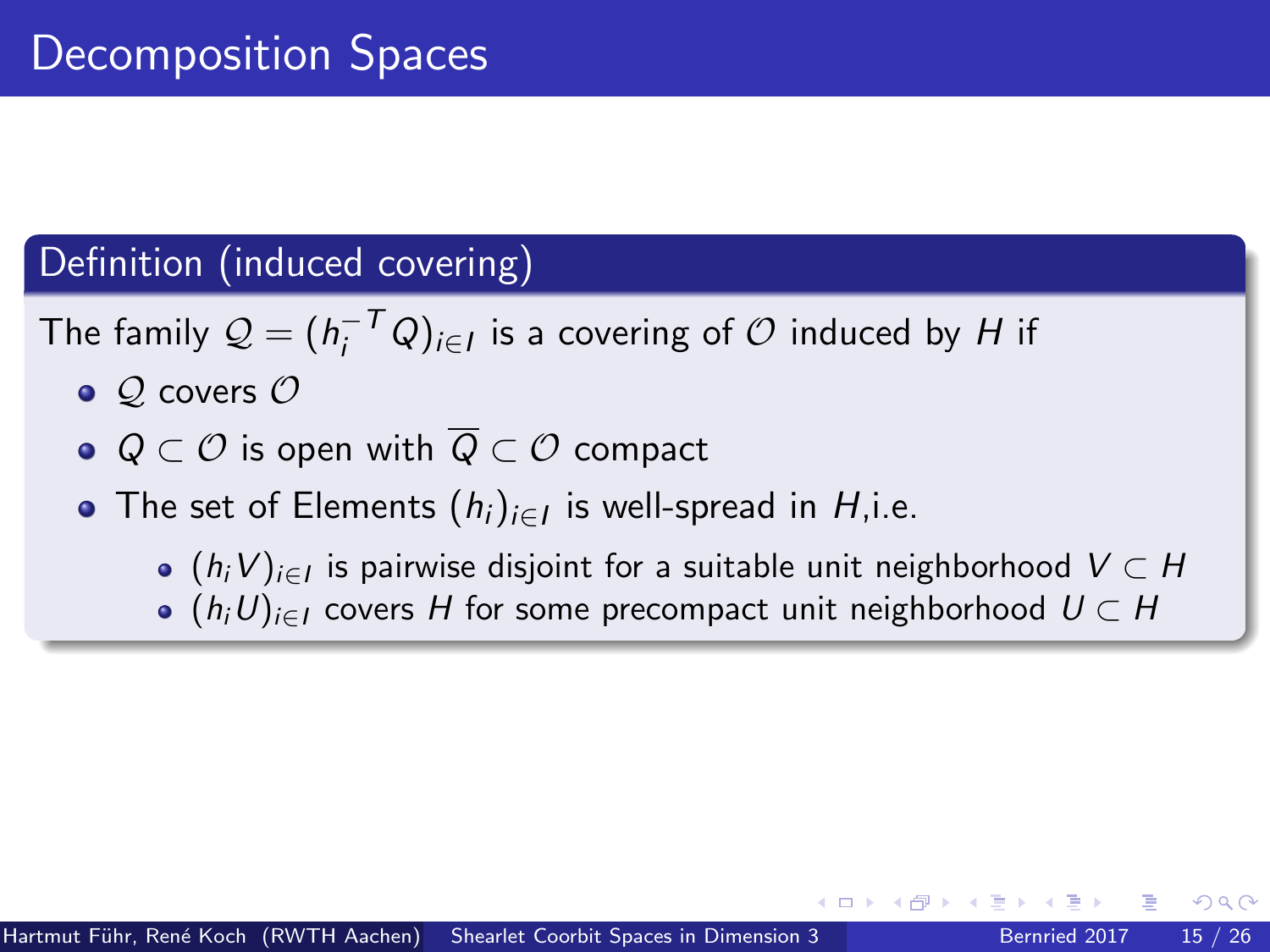The family  $\mathcal{Q} = (h_i^{-T}Q)_{i \in I}$  is a covering of  $\mathcal O$  induced by  $H$  if

- $\bullet$  Q covers  $\mathcal O$
- $\bullet$  Q  $\subset$   $\mathcal{O}$  is open with  $\overline{Q} \subset \mathcal{O}$  compact
- The set of Elements  $(h_i)_{i\in I}$  is well-spread in  $H$ ,i.e.
	- $(h_iV)_{i\in I}$  is pairwise disjoint for a suitable unit neighborhood  $V\subset H$
	- $(h_iU)_{i\in I}$  covers H for some precompact unit neighborhood  $U \subset H$

**Intuition:** The relevant aspect of the group  $H$  for the coorbit space is this covering.

つひひ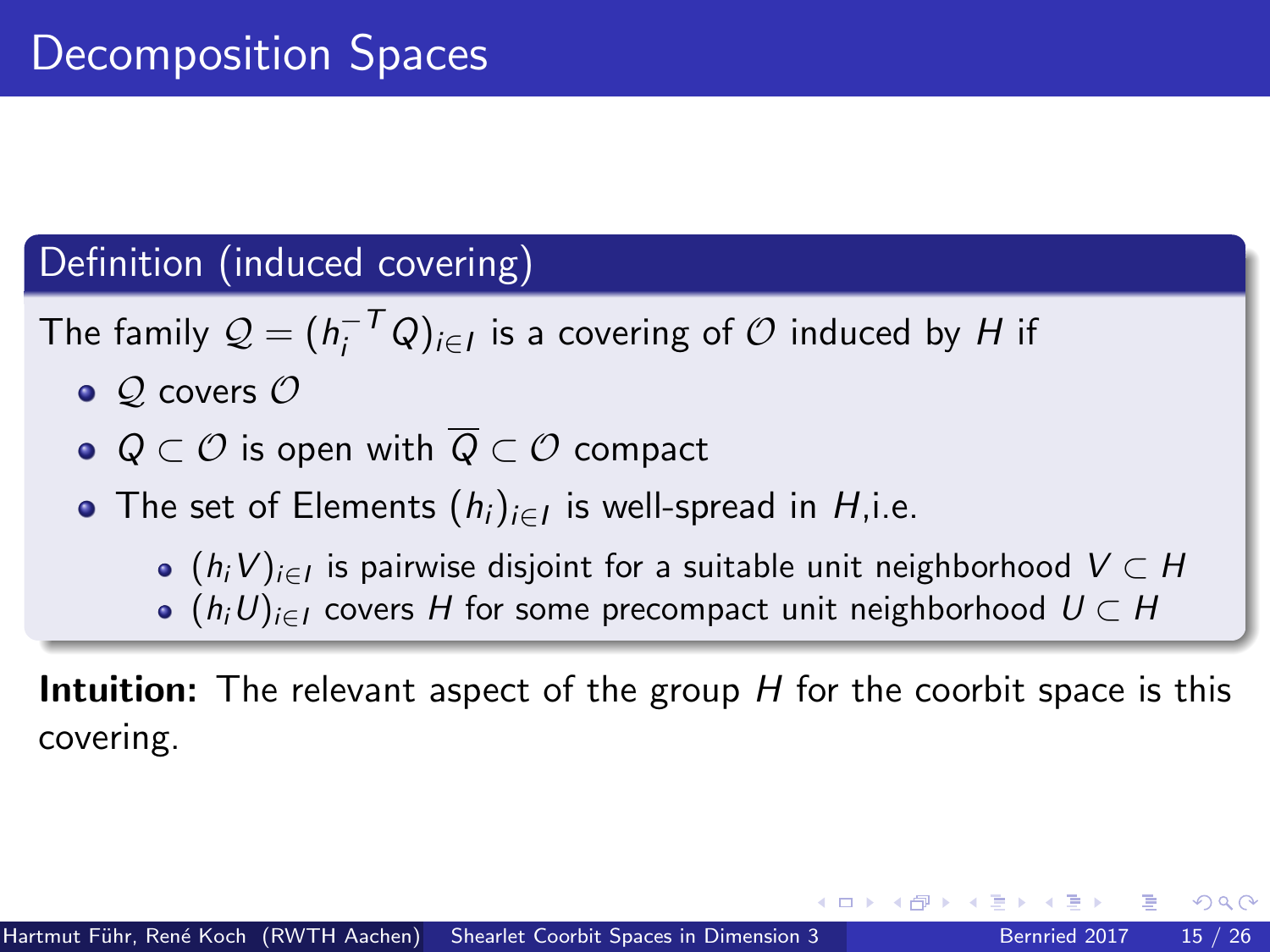Let  $Q$  be a covering induced by  $H$  and define the discrete weight  $u = (u_i)_{i \in I}$  by

$$
u_i := |\det(h_i)|^{\frac{1}{2}-\frac{1}{q}}v(h_i) \text{ for } i \in I.
$$

**∢ ⊡**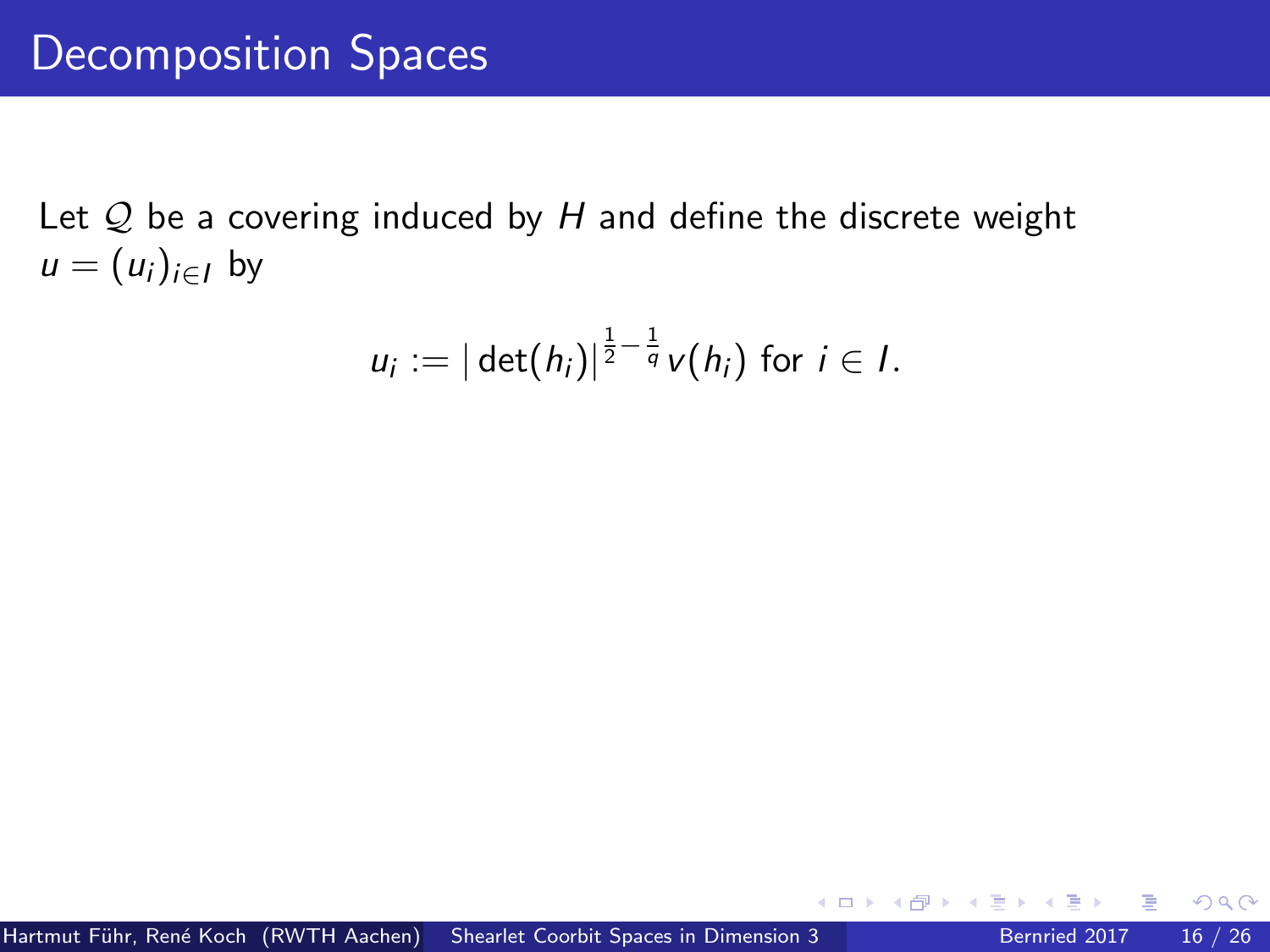Let  $Q$  be a covering induced by H and define the discrete weight  $u = (u_i)_{i \in I}$  by

$$
u_i := |\det(h_i)|^{\frac{1}{2} - \frac{1}{q}} v(h_i) \text{ for } i \in I.
$$

## Theorem (Führ, Voigtlaender)

The Fourier transform

$$
\mathcal{F}: {\rm Co}(L^{p,q}_v(G)) \to \mathcal{D}(\mathcal{Q}, L^p, \ell^q_u)
$$

is an isomorphism of (quasi) Banach spaces.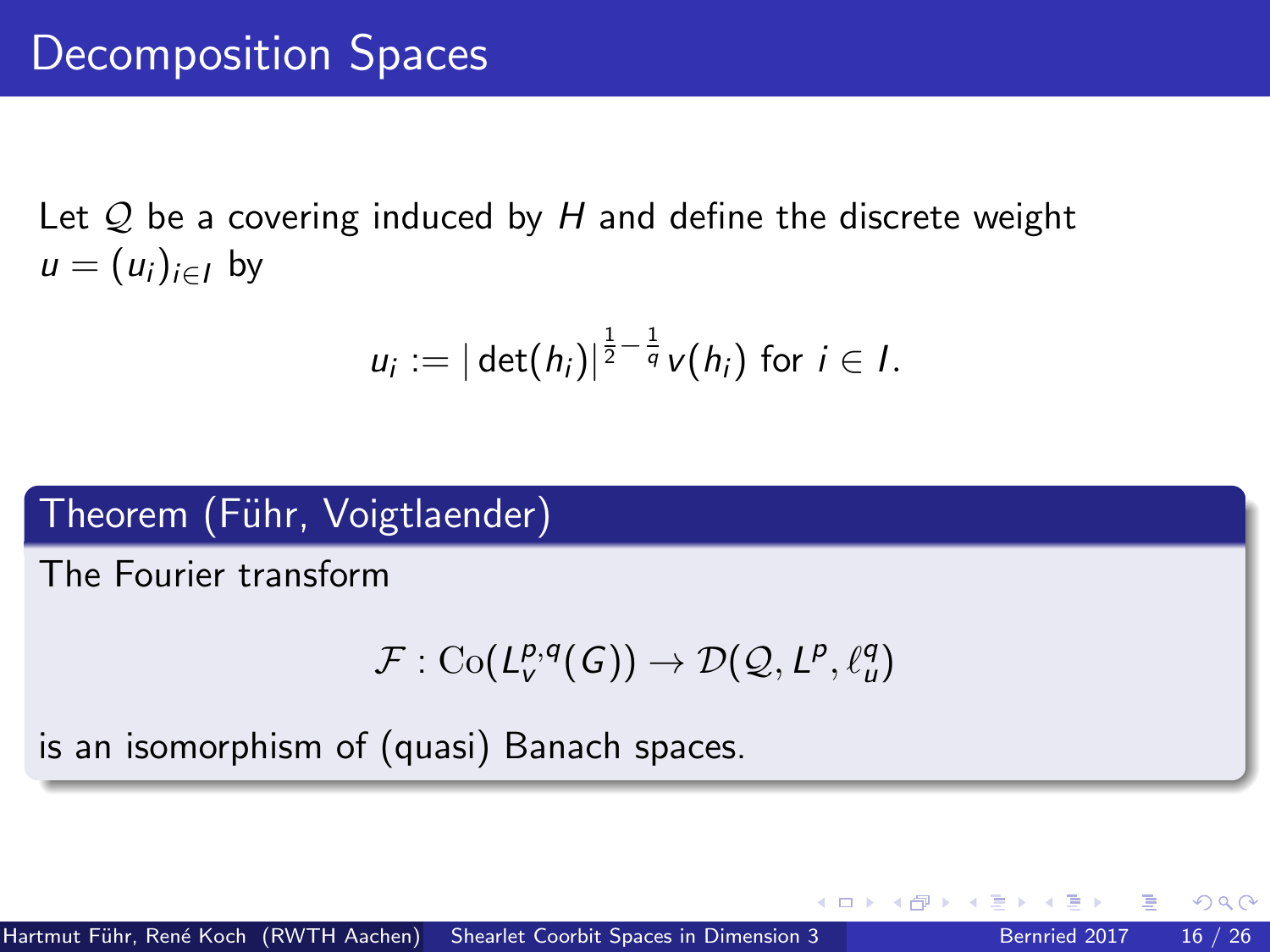# <span id="page-49-0"></span>**[Introduction](#page-2-0)**

- **[Shearlets in Dimension 3](#page-17-0)**
- [Decomposition Spaces](#page-32-0)
- 4 [Rigidity of Decomposition Spaces](#page-49-0)
	- 5 [Comparison of Shearlet Coorbit Spaces in Dimension 3](#page-59-0)

 $\leftarrow$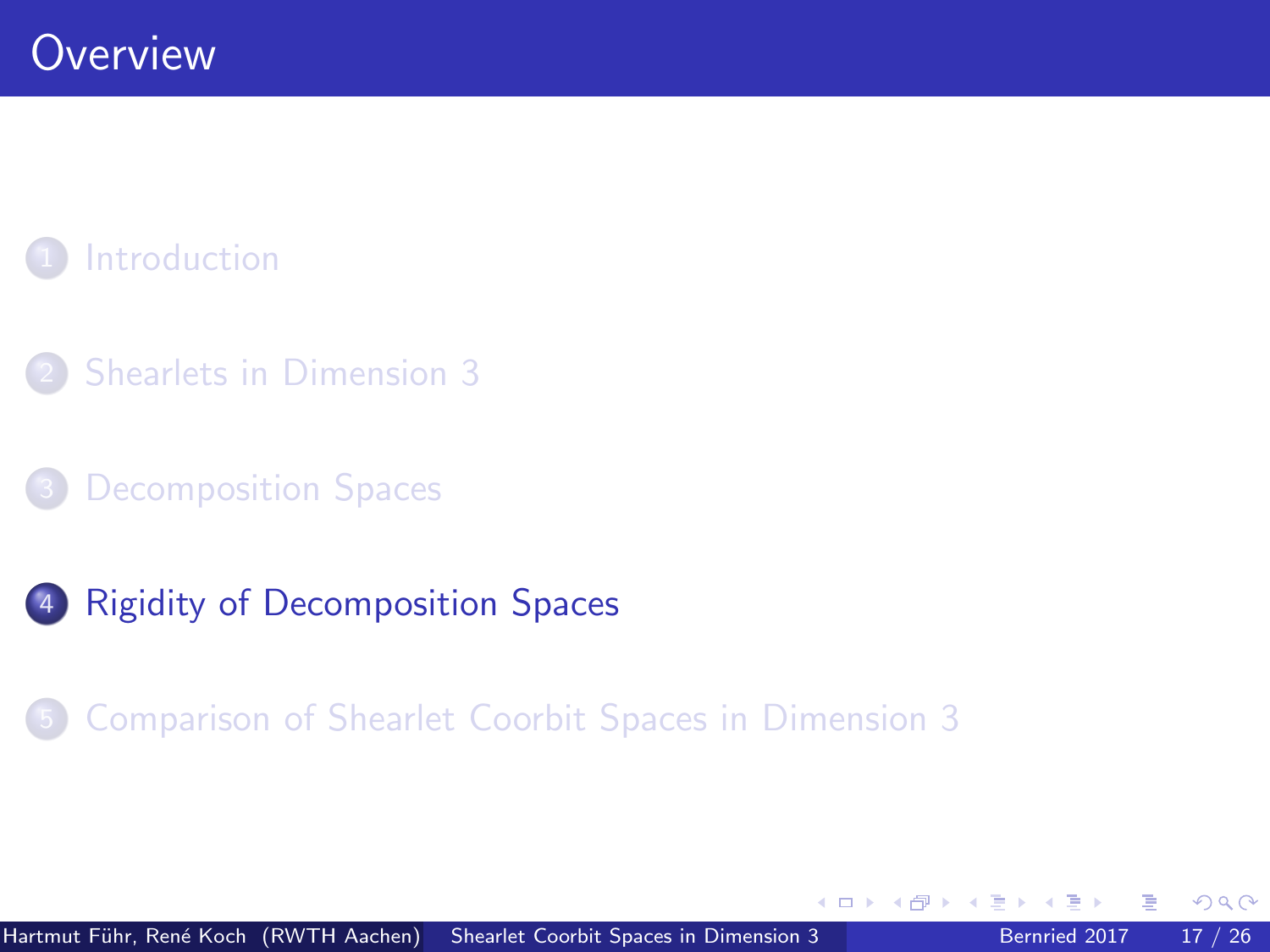Let  $\mathcal{Q} = (Q_i)_{i \in I}$  and  $\mathcal{P} = (P_i)_{i \in J}$  be two induced coverings (**potentially** induced by different groups!).

つひひ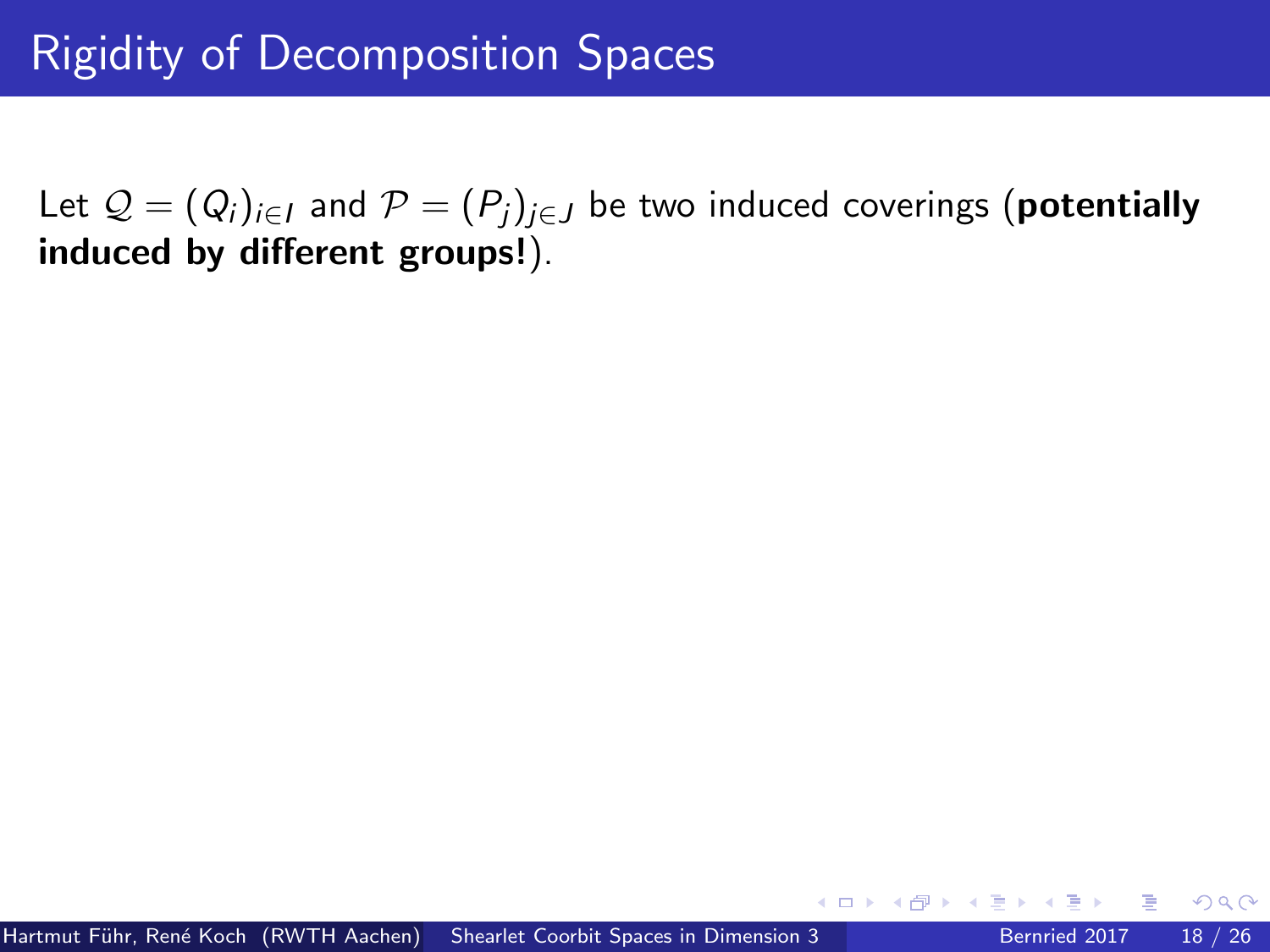Let  $\mathcal{Q} = (Q_i)_{i \in I}$  and  $\mathcal{P} = (P_i)_{i \in J}$  be two induced coverings (**potentially** induced by different groups!).

#### Definition (Intersection Sets)

Define the intersection sets of Q and P for  $i \in I$  and  $j \in J$  by

$$
I_j := \{i \in I : Q_i \cap P_j \neq \emptyset\} \text{ and } J_i := \{j \in J : Q_i \cap P_j \neq \emptyset\}.
$$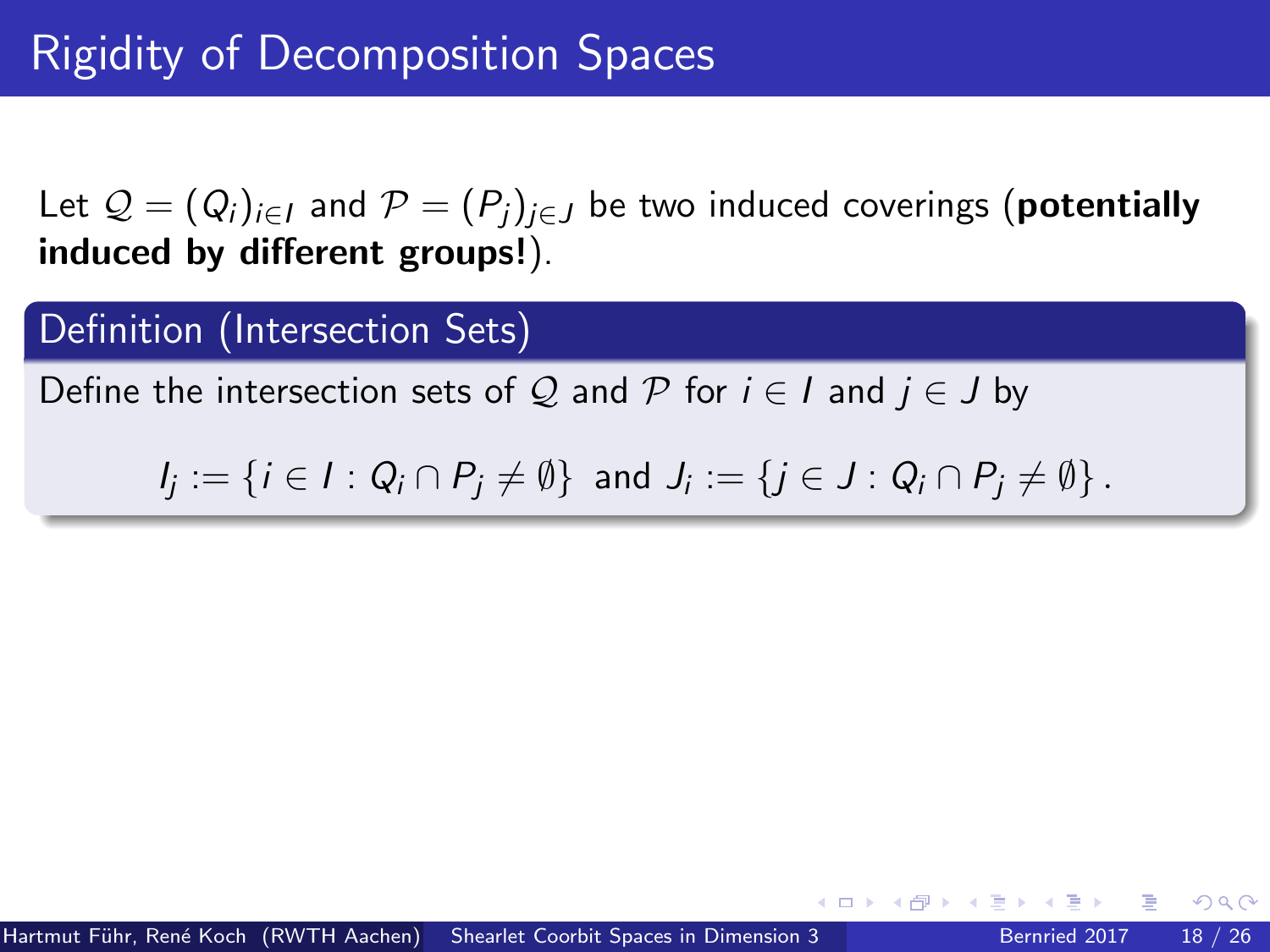Let  $\mathcal{Q} = (Q_i)_{i \in I}$  and  $\mathcal{P} = (P_i)_{i \in J}$  be two induced coverings (**potentially** induced by different groups!).

### Definition (Intersection Sets)

Define the intersection sets of Q and P for  $i \in I$  and  $j \in J$  by

 $I_j:=\{i\in I: Q_i\cap P_j\neq\emptyset\}$  and  $J_i:=\{j\in J: Q_i\cap P_j\neq\emptyset\}$ .

### Definition (Weak Equivalence)

We call the coverings  $Q$  and  $P$  weakly equivalent if

$$
\sup_{j\in J}|I_j|<\infty \text{ and } \sup_{i\in I}|J_i|<\infty.
$$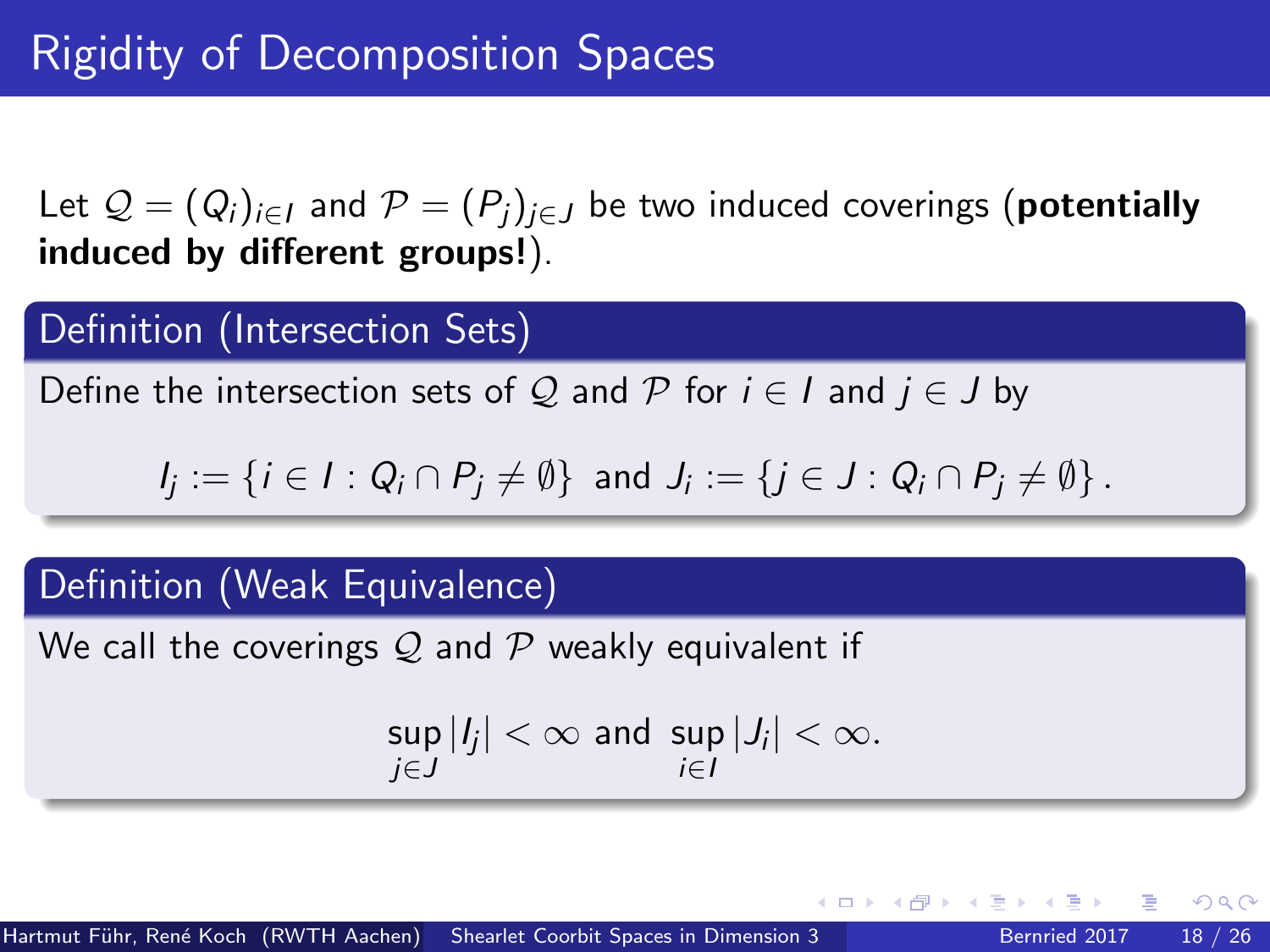Let  $\mathcal{Q} = (Q_i)_{i \in I}$  and  $\mathcal{P} = (P_i)_{i \in J}$  be induced coverings,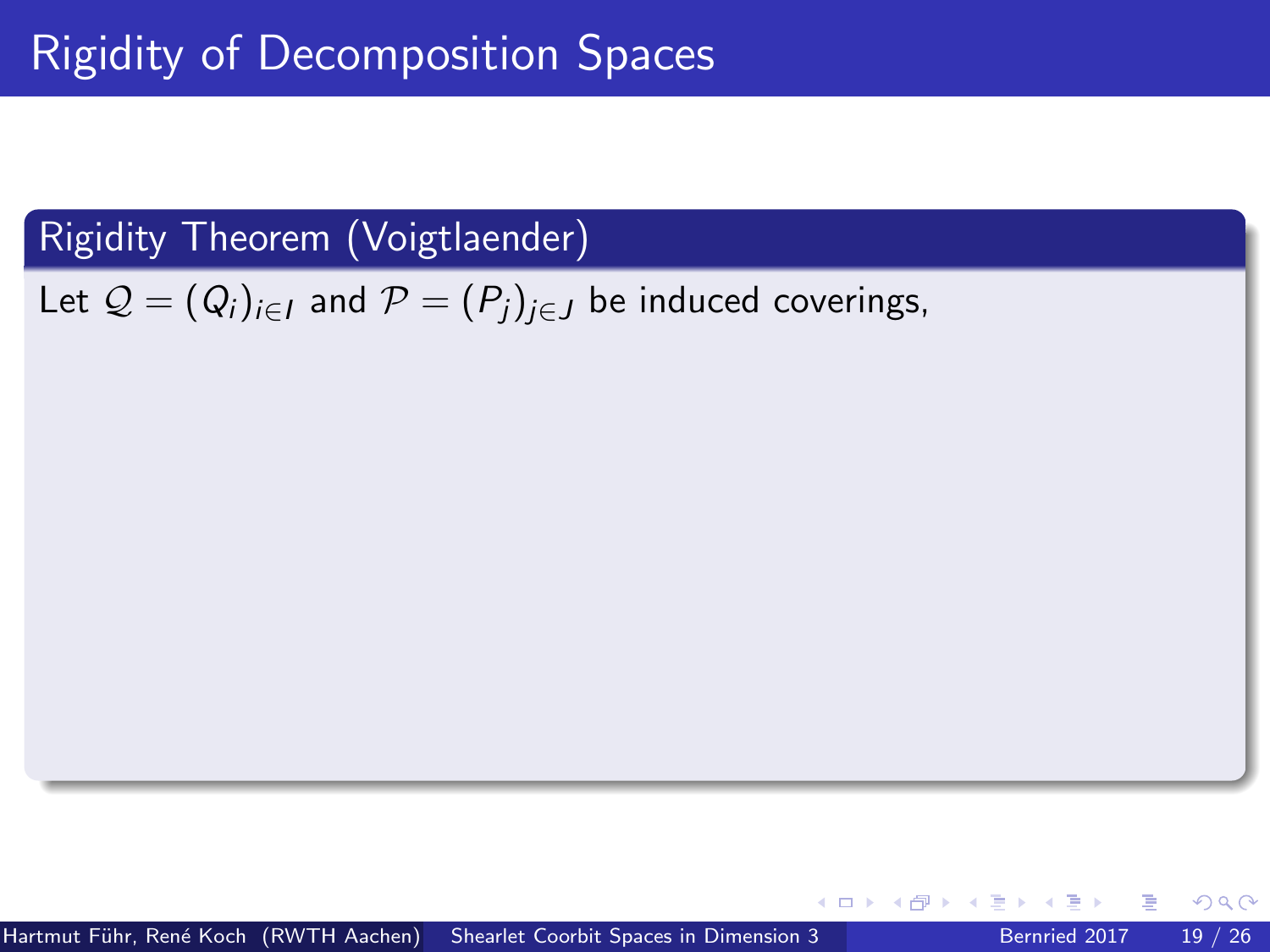Let  $\mathcal{Q} = (Q_i)_{i \in I}$  and  $\mathcal{P} = (P_i)_{i \in J}$  be induced coverings,  $p_1,p_2,q_1,q_2\in(0,\infty)$  and  $u=(u_i)_{i\in I},$   $u'=(u'_j)_{j\in J}$  discrete weights.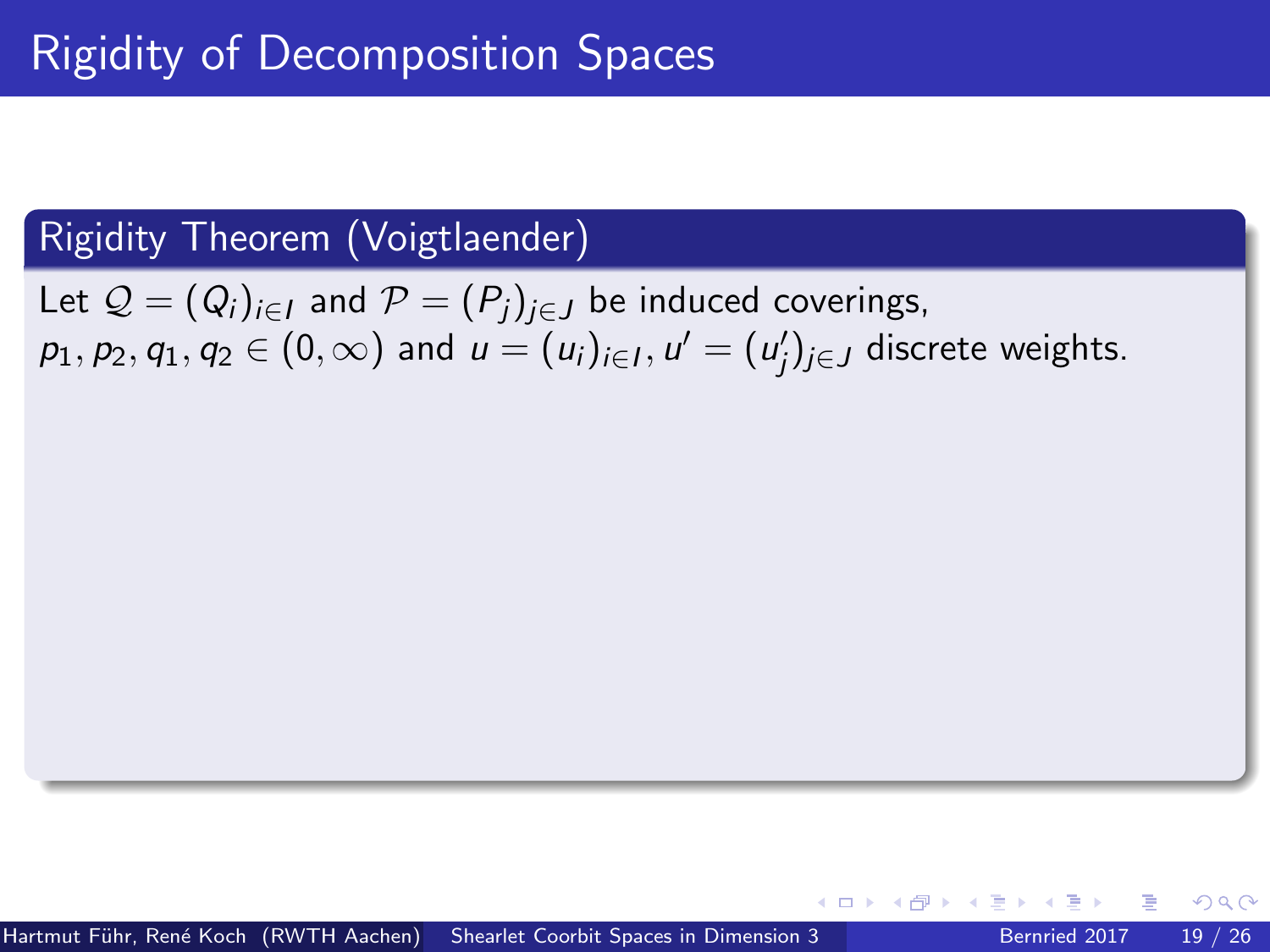Let  $\mathcal{Q} = (Q_i)_{i \in I}$  and  $\mathcal{P} = (P_i)_{i \in J}$  be induced coverings,  $p_1,p_2,q_1,q_2\in(0,\infty)$  and  $u=(u_i)_{i\in I},$   $u'=(u'_j)_{j\in J}$  discrete weights. If

$$
\mathcal{D}\left(\mathcal{Q},L^{p_1},\ell^{q_1}_u\right)=\mathcal{D}\left(\mathcal{P},L^{p_2},\ell^{q_2}_{u'}\right),
$$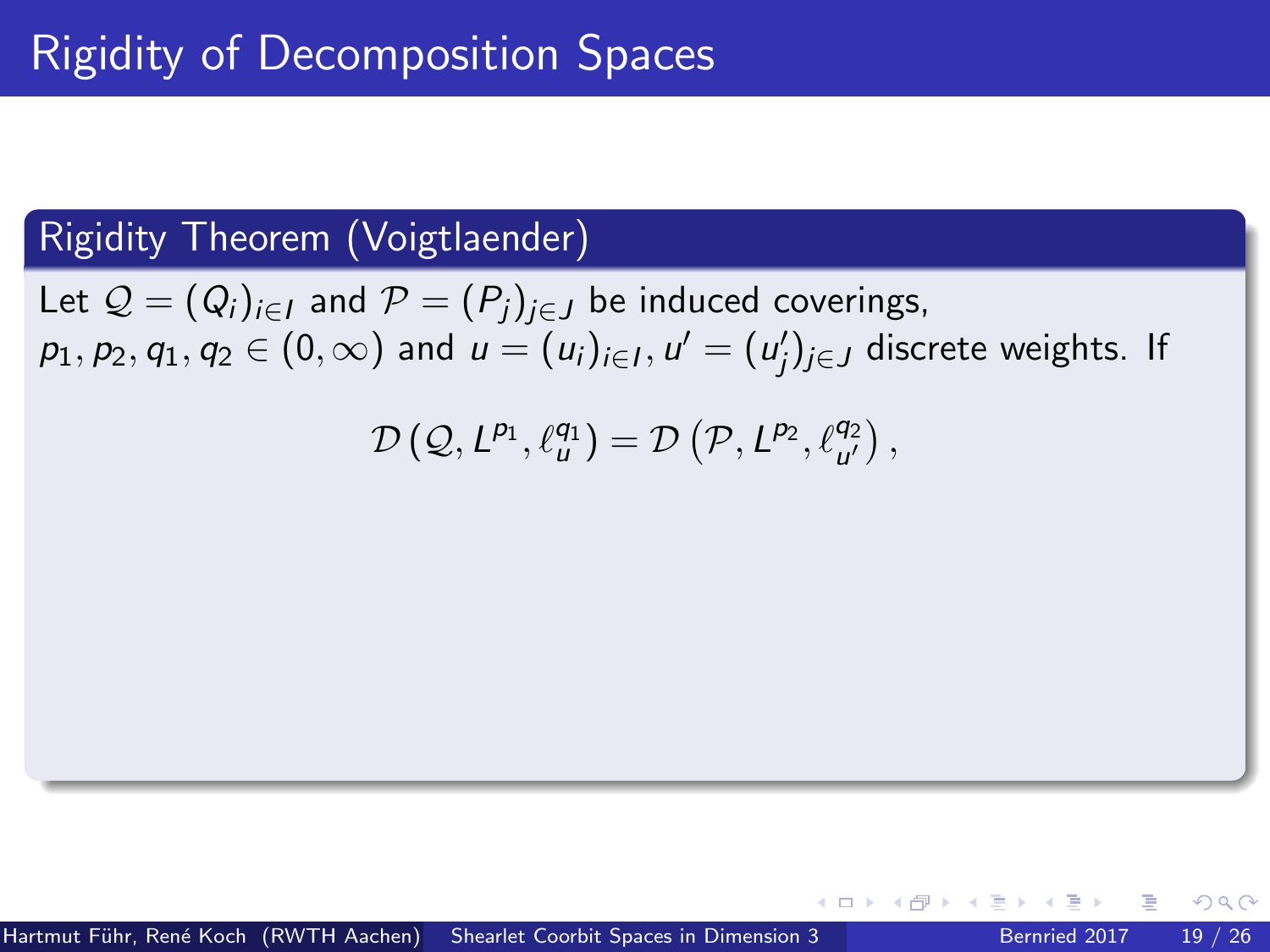Let  $\mathcal{Q} = (Q_i)_{i \in I}$  and  $\mathcal{P} = (P_i)_{i \in J}$  be induced coverings,  $p_1,p_2,q_1,q_2\in(0,\infty)$  and  $u=(u_i)_{i\in I},$   $u'=(u'_j)_{j\in J}$  discrete weights. If

$$
\mathcal{D}\left(\mathcal{Q},L^{p_1},\ell^{q_1}_u\right)=\mathcal{D}\left(\mathcal{P},L^{p_2},\ell^{q_2}_{u'}\right),
$$

then

i)  $p_1 = p_2$  and  $q_1 = q_2$ ,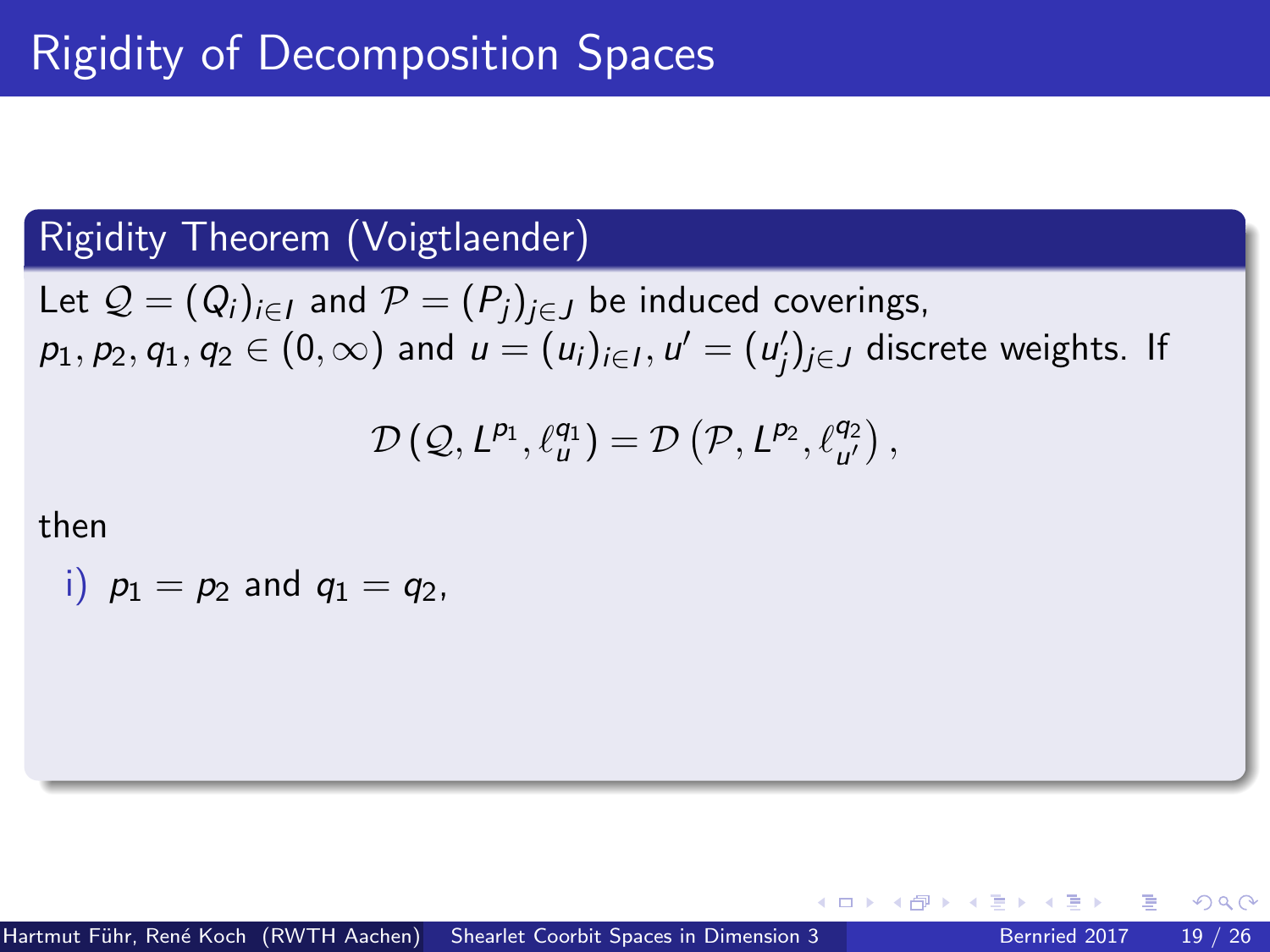Let  $\mathcal{Q} = (Q_i)_{i \in I}$  and  $\mathcal{P} = (P_i)_{i \in J}$  be induced coverings,  $p_1,p_2,q_1,q_2\in(0,\infty)$  and  $u=(u_i)_{i\in I},$   $u'=(u'_j)_{j\in J}$  discrete weights. If

$$
\mathcal{D}\left(\mathcal{Q},L^{p_1},\ell^{q_1}_u\right)=\mathcal{D}\left(\mathcal{P},L^{p_2},\ell^{q_2}_{u'}\right),
$$

then

\n- i) 
$$
p_1 = p_2
$$
 and  $q_1 = q_2$ ,
\n- ii) there is  $C > 0$  with  $C^{-1}u_i \le u'_j \le Cu_i$  for all  $i \in I, j \in J$  such that  $Q_i \cap P_j \neq \emptyset$ ,
\n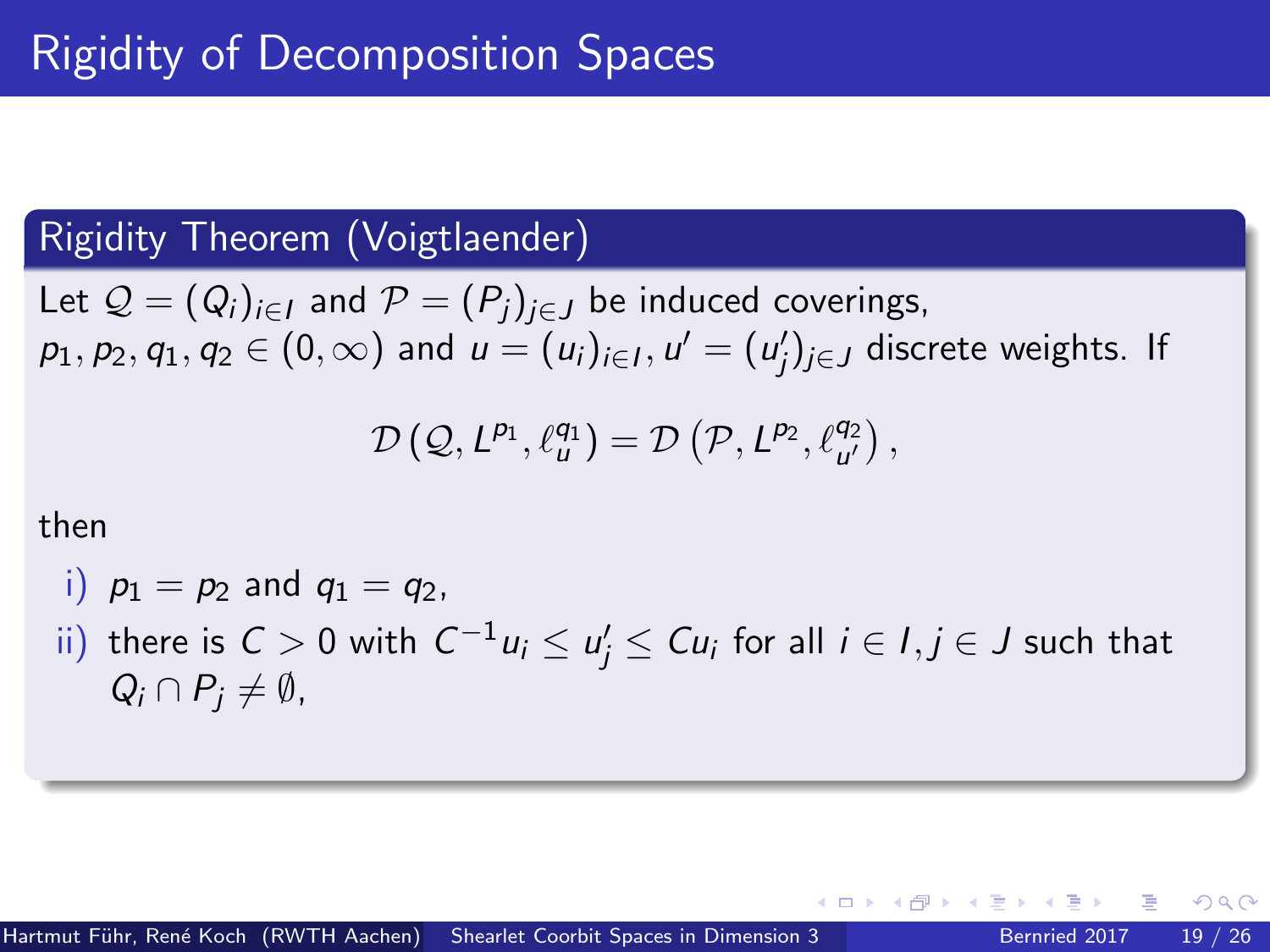Let  $\mathcal{Q} = (Q_i)_{i \in I}$  and  $\mathcal{P} = (P_i)_{i \in J}$  be induced coverings,  $p_1,p_2,q_1,q_2\in(0,\infty)$  and  $u=(u_i)_{i\in I},$   $u'=(u'_j)_{j\in J}$  discrete weights. If

$$
\mathcal{D}\left(\mathcal{Q},L^{p_1},\ell^{q_1}_u\right)=\mathcal{D}\left(\mathcal{P},L^{p_2},\ell^{q_2}_{u'}\right),
$$

then

i) 
$$
p_1 = p_2
$$
 and  $q_1 = q_2$ ,

 $\tilde{\mu}$  there is  $C>0$  with  $C^{-1}u_i\leq u'_j\leq Cu_i$  for all  $i\in I, j\in J$  such that  $Q_i \cap P_i \neq \emptyset$ ,

iii) in the case  $(p_1, q_1) \neq (2, 2)$  the coverings  $\mathcal{Q}, \mathcal{P}$  are weakly equivalent.

つへへ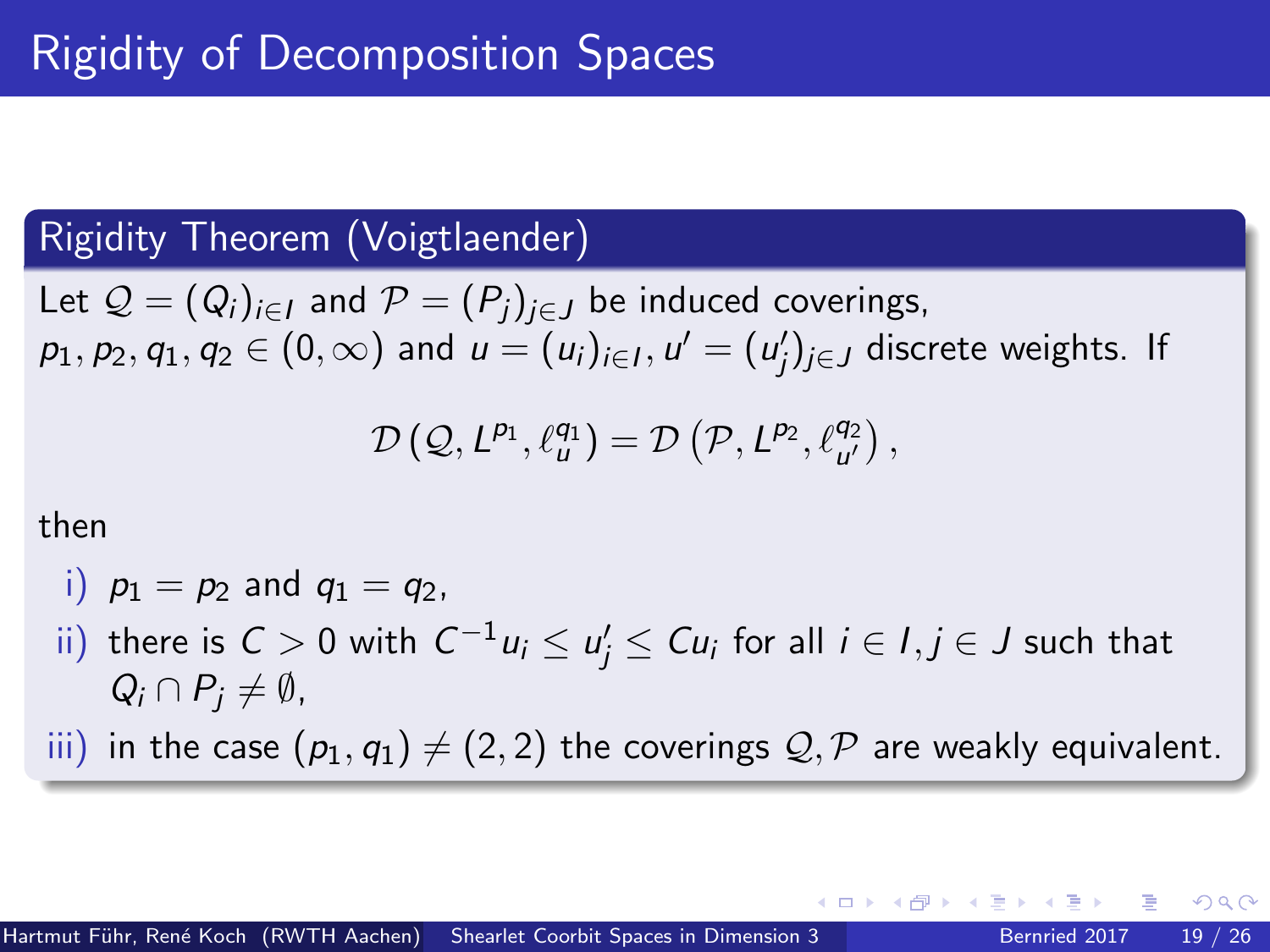# <span id="page-59-0"></span>**[Introduction](#page-2-0)**

- **[Shearlets in Dimension 3](#page-17-0)**
- [Decomposition Spaces](#page-32-0)
- **[Rigidity of Decomposition Spaces](#page-49-0)**

## 5 [Comparison of Shearlet Coorbit Spaces in Dimension 3](#page-59-0)

 $\leftarrow$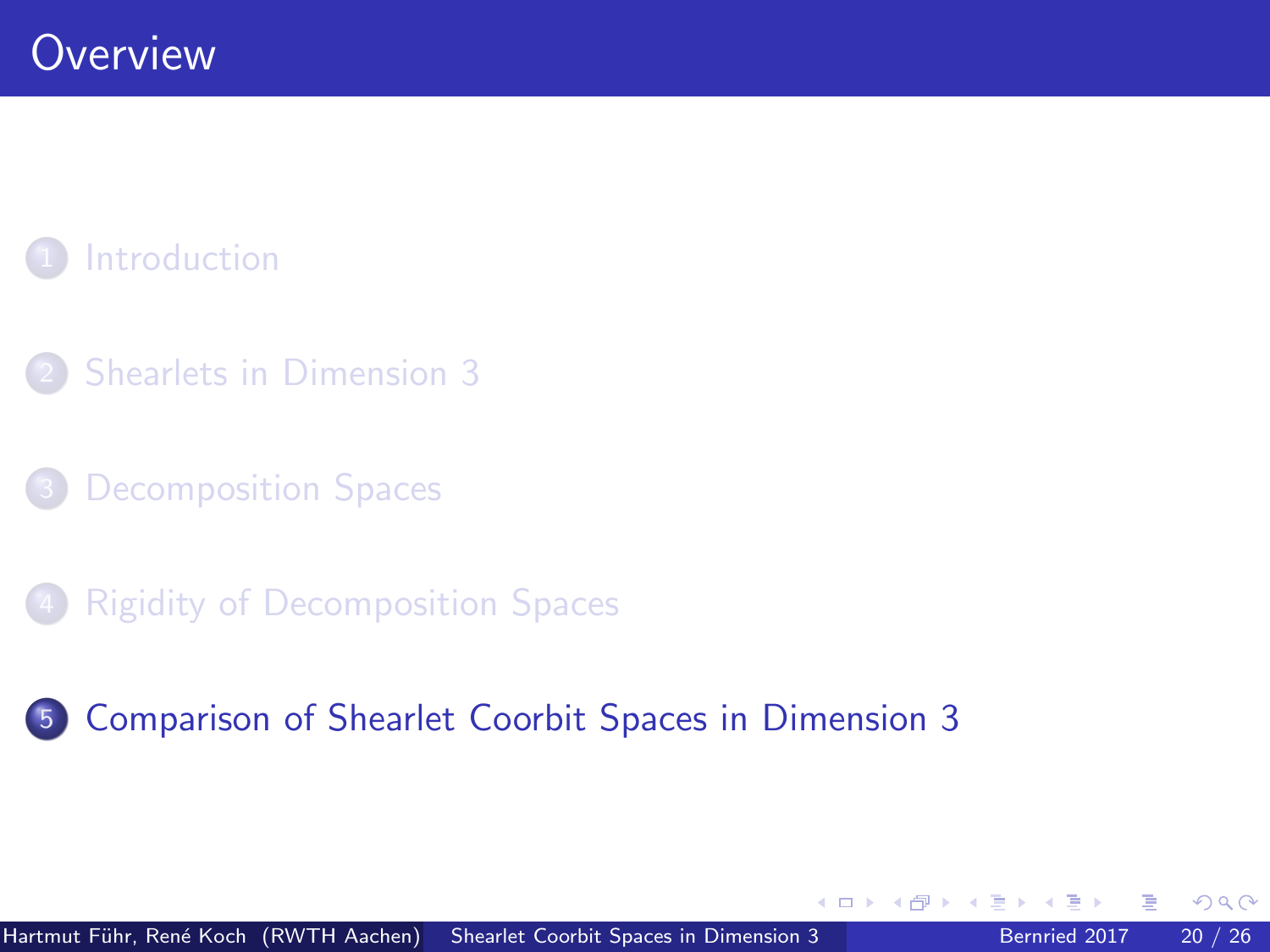Do different shearlet groups induce different shearlet coorbit spaces?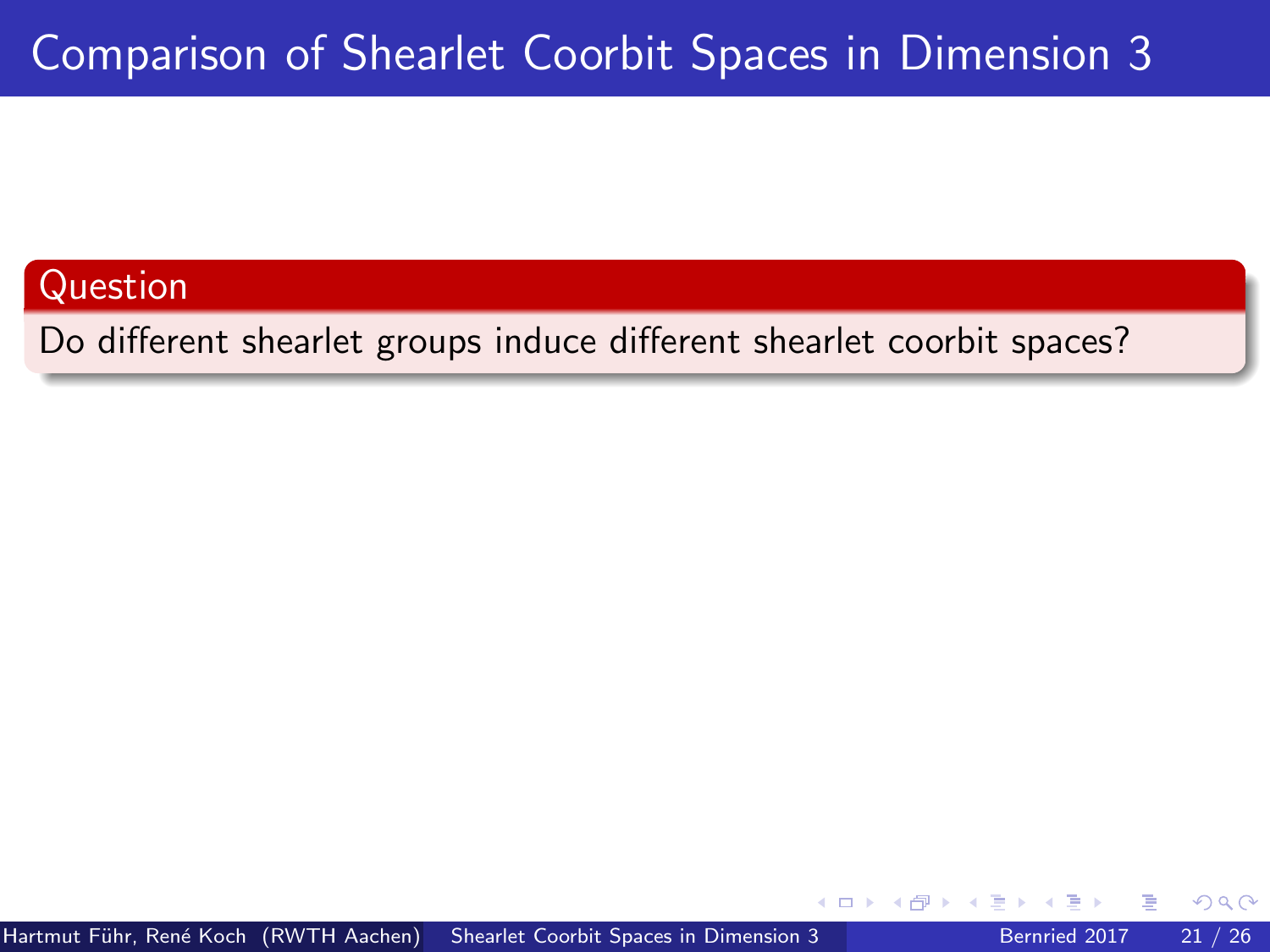Do different shearlet groups induce different shearlet coorbit spaces?

## **Strategy**

In order to answer this question, we

find a well-spread family in  $H^\delta$  and  $H^{\lambda_1,\lambda_2}$ ,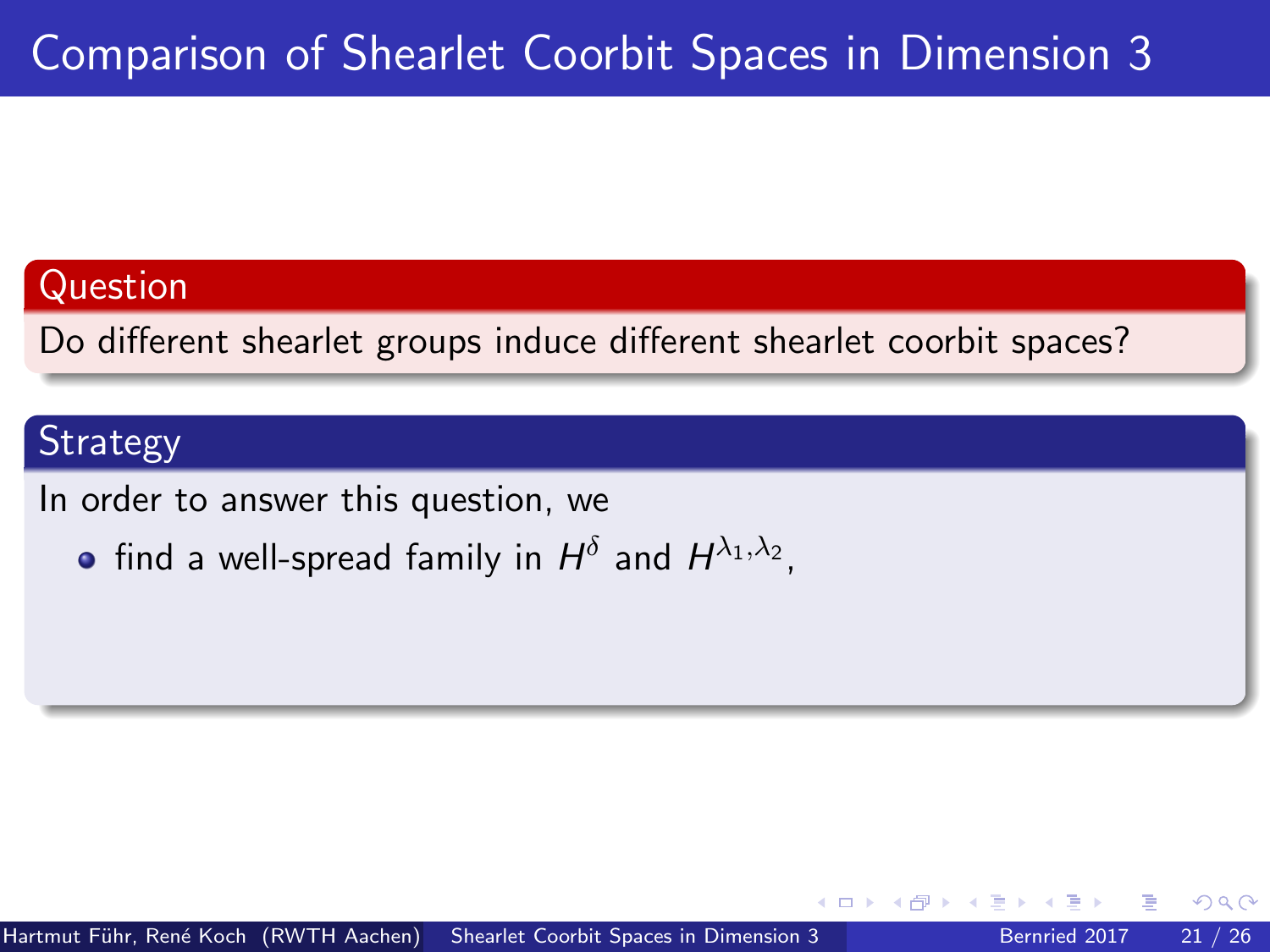Do different shearlet groups induce different shearlet coorbit spaces?

## **Strategy**

In order to answer this question, we

- find a well-spread family in  $H^\delta$  and  $H^{\lambda_1,\lambda_2}$ ,
- compute the induced coverings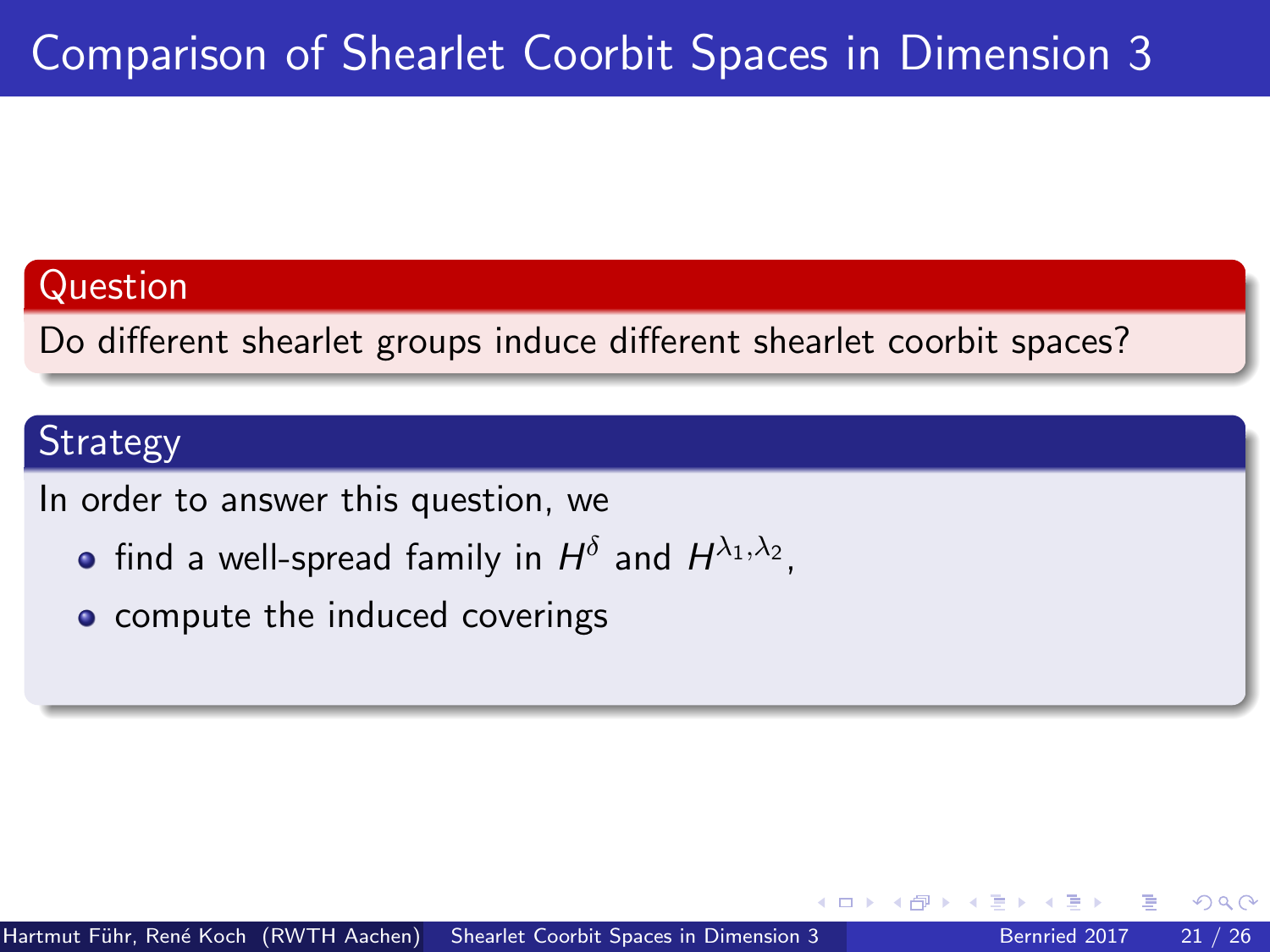Do different shearlet groups induce different shearlet coorbit spaces?

## **Strategy**

In order to answer this question, we

- find a well-spread family in  $H^\delta$  and  $H^{\lambda_1,\lambda_2}$ ,
- compute the induced coverings and
- **o** check whether they are weakly equivalent.

つひひ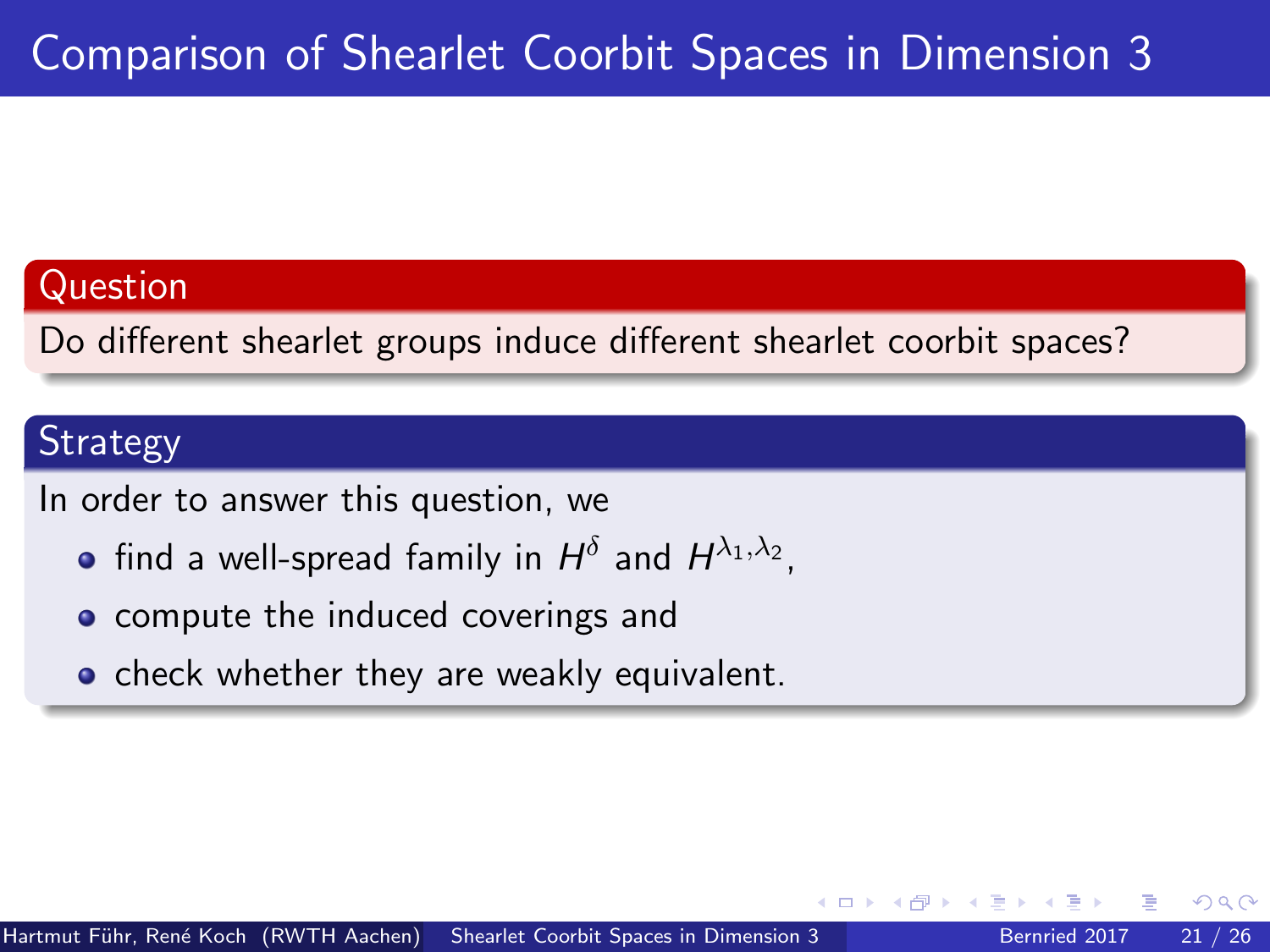For definiteness we will focus on the class of groups

$$
H^{\lambda_1,\lambda_2}:=\left\{\pm\begin{pmatrix}a & ab & ac\\0 & a^{\lambda_1} & 0\\0 & 0 & a^{\lambda_2}\end{pmatrix}\middle|\begin{array}{c}a>0,\\b,c\in\mathbb{R}\end{array}\right\}
$$

for  $\lambda_1, \lambda_2 \in \mathbb{R}$ .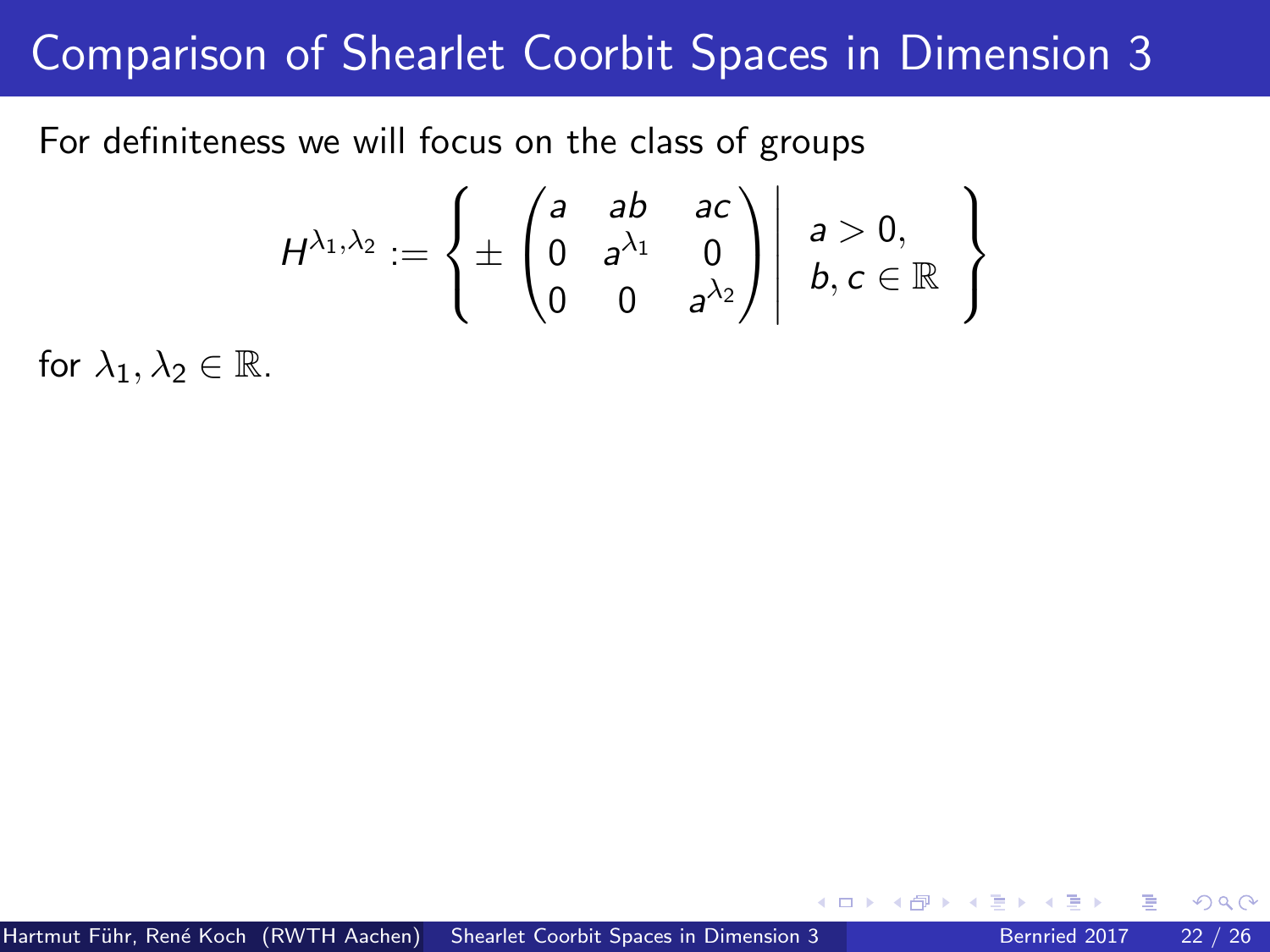For definiteness we will focus on the class of groups

$$
H^{\lambda_1,\lambda_2}:=\left\{\pm\begin{pmatrix}a & ab & ac\\0 & a^{\lambda_1} & 0\\0 & 0 & a^{\lambda_2}\end{pmatrix}\middle|\begin{array}{c}a>0,\\b,c\in\mathbb{R}\end{array}\right\}
$$

for  $\lambda_1, \lambda_2 \in \mathbb{R}$ .

# Well-spread set in  $H^{\lambda_1,\lambda_2}$

For  $n, m_1, m_2 \in \mathbb{Z}$  and  $\varepsilon \in \{\pm 1\}$  define

$$
B_{n,m_1,m_2,\varepsilon}^{\lambda_1,\lambda_2} := \varepsilon \begin{pmatrix} 2^n & 2^n m_1 & 2^n m_2 \\ 0 & 2^{n\lambda_1} & 0 \\ 0 & 0 & 2^{n\lambda_2} \end{pmatrix}.
$$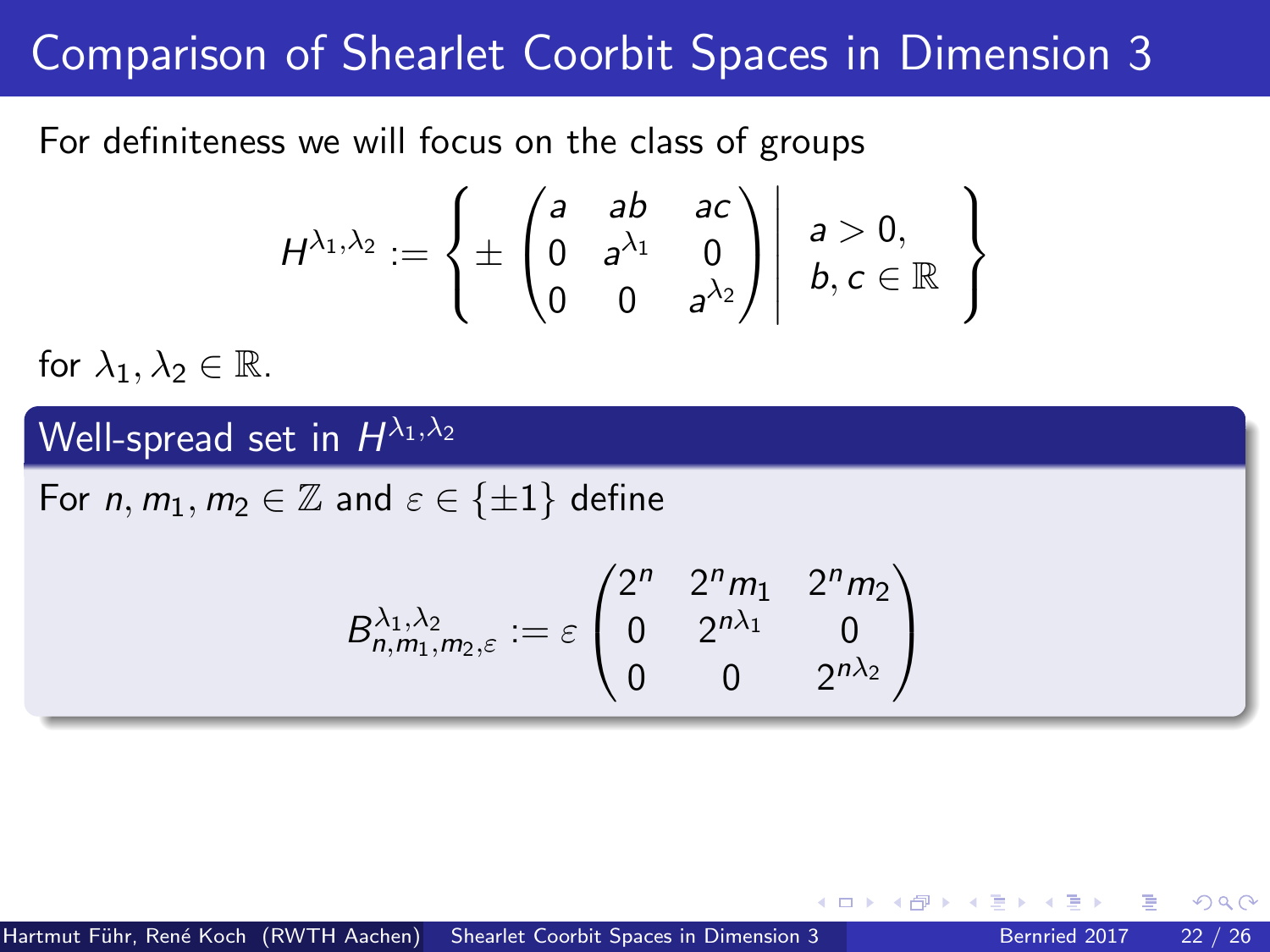For definiteness we will focus on the class of groups

$$
H^{\lambda_1,\lambda_2}:=\left\{\pm\begin{pmatrix}a & ab & ac\\0 & a^{\lambda_1} & 0\\0 & 0 & a^{\lambda_2}\end{pmatrix}\middle|\begin{array}{c}a>0,\\b,c\in\mathbb{R}\end{array}\right\}
$$

for  $\lambda_1, \lambda_2 \in \mathbb{R}$ .

# Well-spread set in  $H^{\lambda_1,\lambda_2}$

For  $n, m_1, m_2 \in \mathbb{Z}$  and  $\varepsilon \in \{\pm 1\}$  define

$$
B_{n,m_1,m_2,\varepsilon}^{\lambda_1,\lambda_2} := \varepsilon \begin{pmatrix} 2^n & 2^n m_1 & 2^n m_2 \\ 0 & 2^{n\lambda_1} & 0 \\ 0 & 0 & 2^{n\lambda_2} \end{pmatrix}
$$

Since  $Q = (h_i^{-T}Q)_{i \in I}$ ,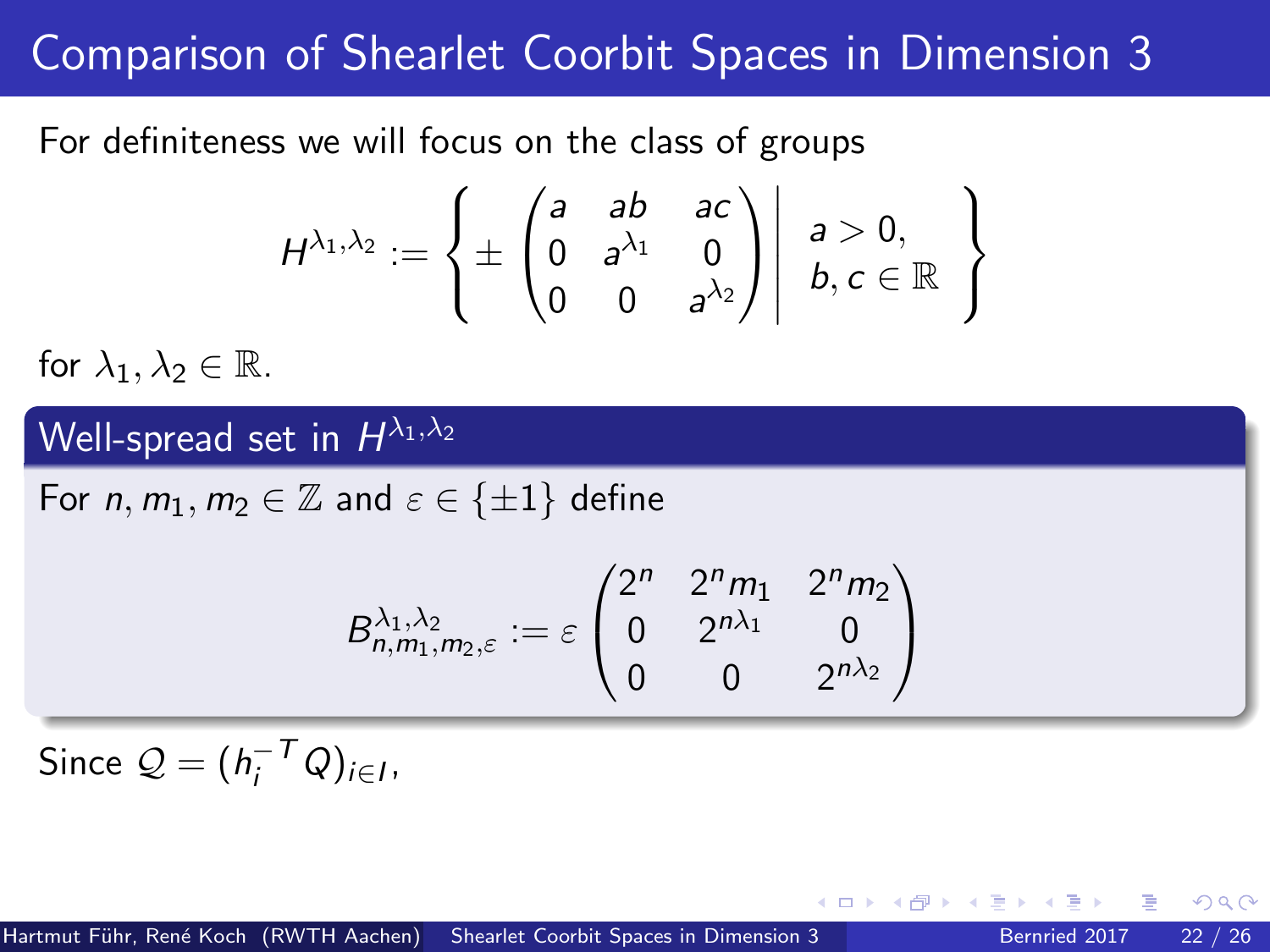For definiteness we will focus on the class of groups

$$
H^{\lambda_1,\lambda_2}:=\left\{\pm\begin{pmatrix}a & ab & ac\\0 & a^{\lambda_1} & 0\\0 & 0 & a^{\lambda_2}\end{pmatrix}\middle|\begin{array}{c}a>0,\\b,c\in\mathbb{R}\end{array}\right\}
$$

for  $\lambda_1, \lambda_2 \in \mathbb{R}$ .

# Well-spread set in  $H^{\lambda_1,\lambda_2}$

For  $n, m_1, m_2 \in \mathbb{Z}$  and  $\varepsilon \in {\pm 1}$  define

$$
B_{n,m_1,m_2,\varepsilon}^{\lambda_1,\lambda_2} := \varepsilon \begin{pmatrix} 2^n & 2^n m_1 & 2^n m_2 \\ 0 & 2^{n\lambda_1} & 0 \\ 0 & 0 & 2^{n\lambda_2} \end{pmatrix}
$$

Since  $\mathcal{Q} = (h_i^{-\mathcal{T}} Q)_{i \in I}$ , more important is

$$
A_{n,m_1,m_2,\epsilon}^{\lambda_1,\lambda_2}:=\left(B_{-n,-m_1,-m_2,\varepsilon}^{\lambda_1,\lambda_2}\right)^{-\mathcal{T}}=\left(B_{n,m_1,m_2,\varepsilon}^{\lambda_1,\lambda_2}\right)^{\mathcal{T}}
$$

つひひ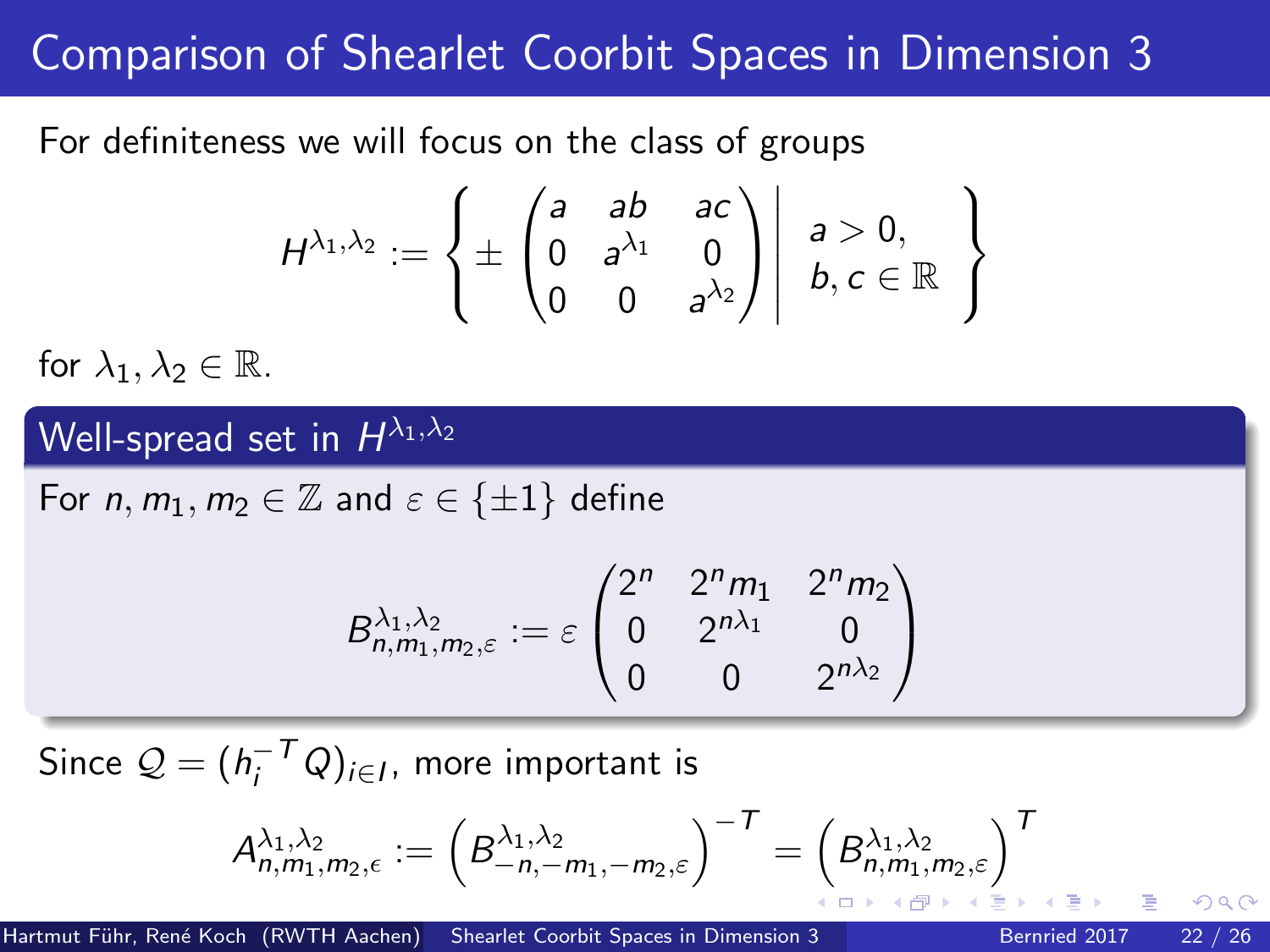# Induced Covering

For

$$
Q:=\Big\{(x,y,z)^{\mathcal{T}}\in\mathbb{R}^3: x\in (1/2,2) \text{ and } y/x, z/x\in (-1,1)\Big\}
$$

 $\leftarrow$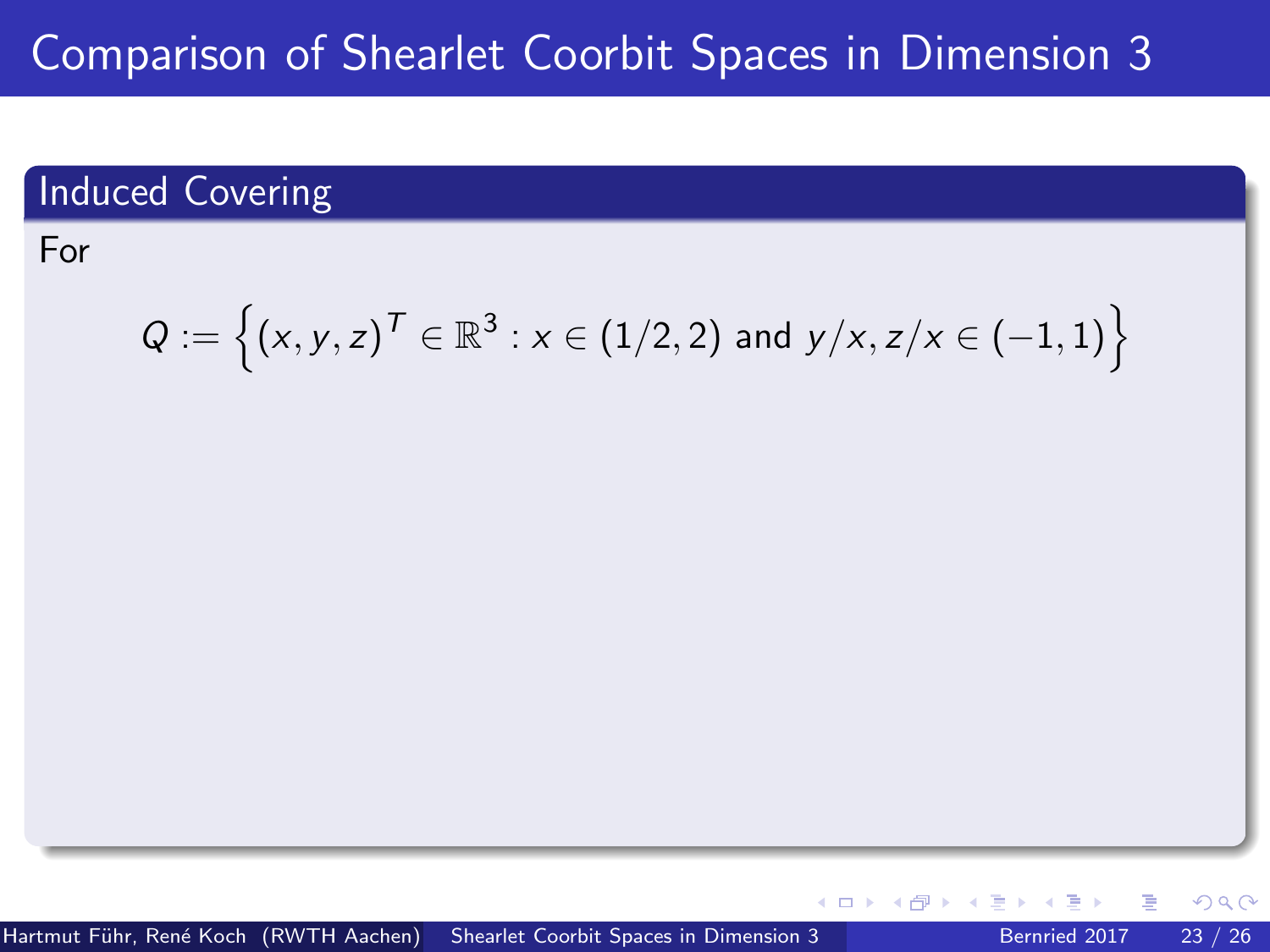## Induced Covering

For

$$
Q:=\Big\{(x,y,z)^{\mathcal{T}}\in\mathbb{R}^3: x\in (1/2,2) \text{ and } y/x, z/x\in (-1,1)\Big\}
$$

an induced covering of  $\mathcal{O}=\mathbb{R}^*\times\mathbb{R}^2$  induced by  $H^{\lambda_1,\lambda_2}$  is given by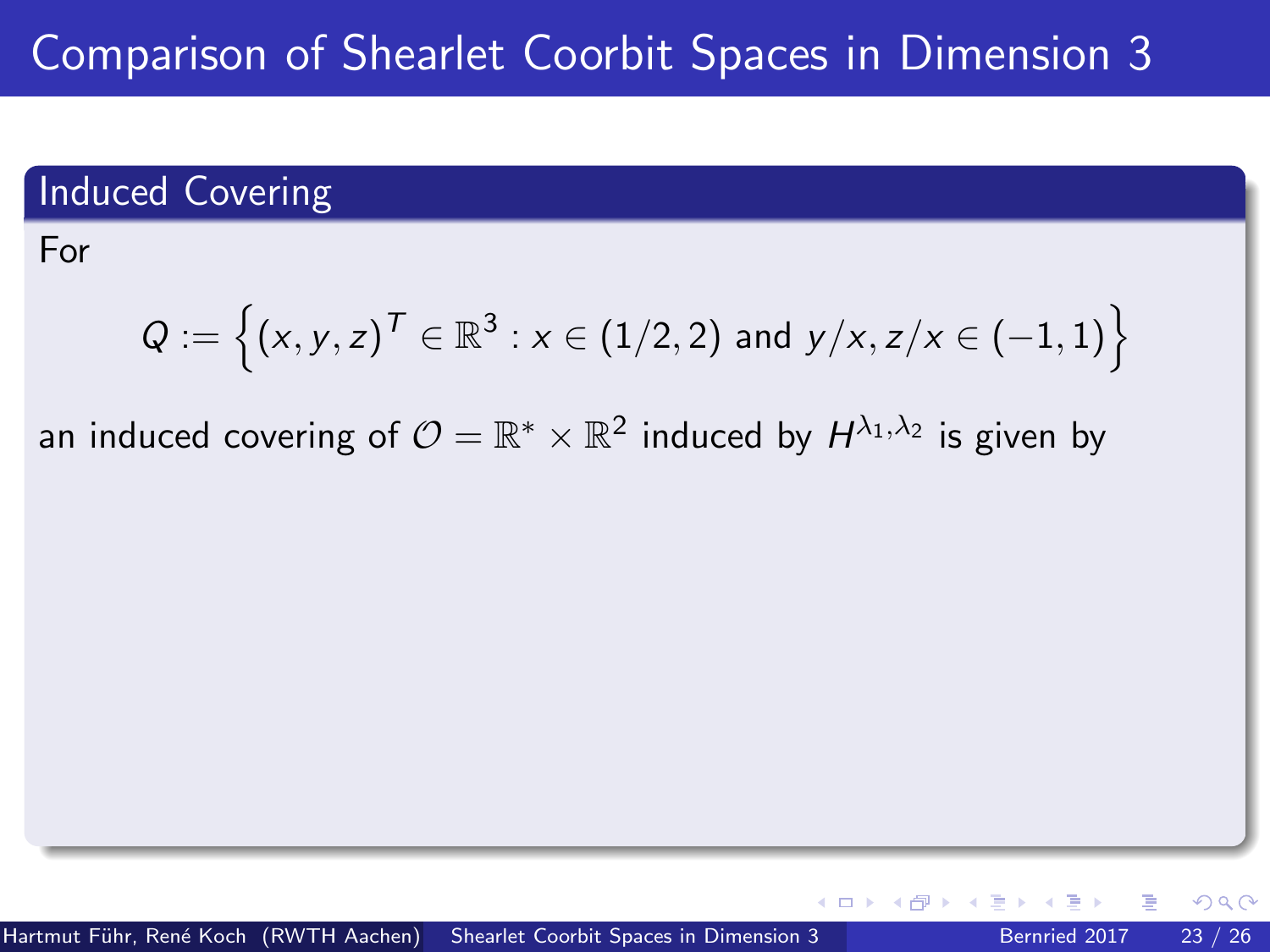## Induced Covering

For

$$
Q:=\Big\{(x,y,z)^{\mathcal{T}}\in\mathbb{R}^3: x\in (1/2,2) \text{ and } y/x, z/x\in (-1,1)\Big\}
$$

an induced covering of  $\mathcal{O}=\mathbb{R}^*\times\mathbb{R}^2$  induced by  $H^{\lambda_1,\lambda_2}$  is given by

$$
\mathcal{Q}^{\lambda_1,\lambda_2}:=\left(Q_{n,m_1,m_2,\varepsilon}^{\lambda_1,\lambda_2}\right)_{(n,m_1,m_2,\varepsilon)\in\mathbb{Z}^3\times\{\pm 1\}}
$$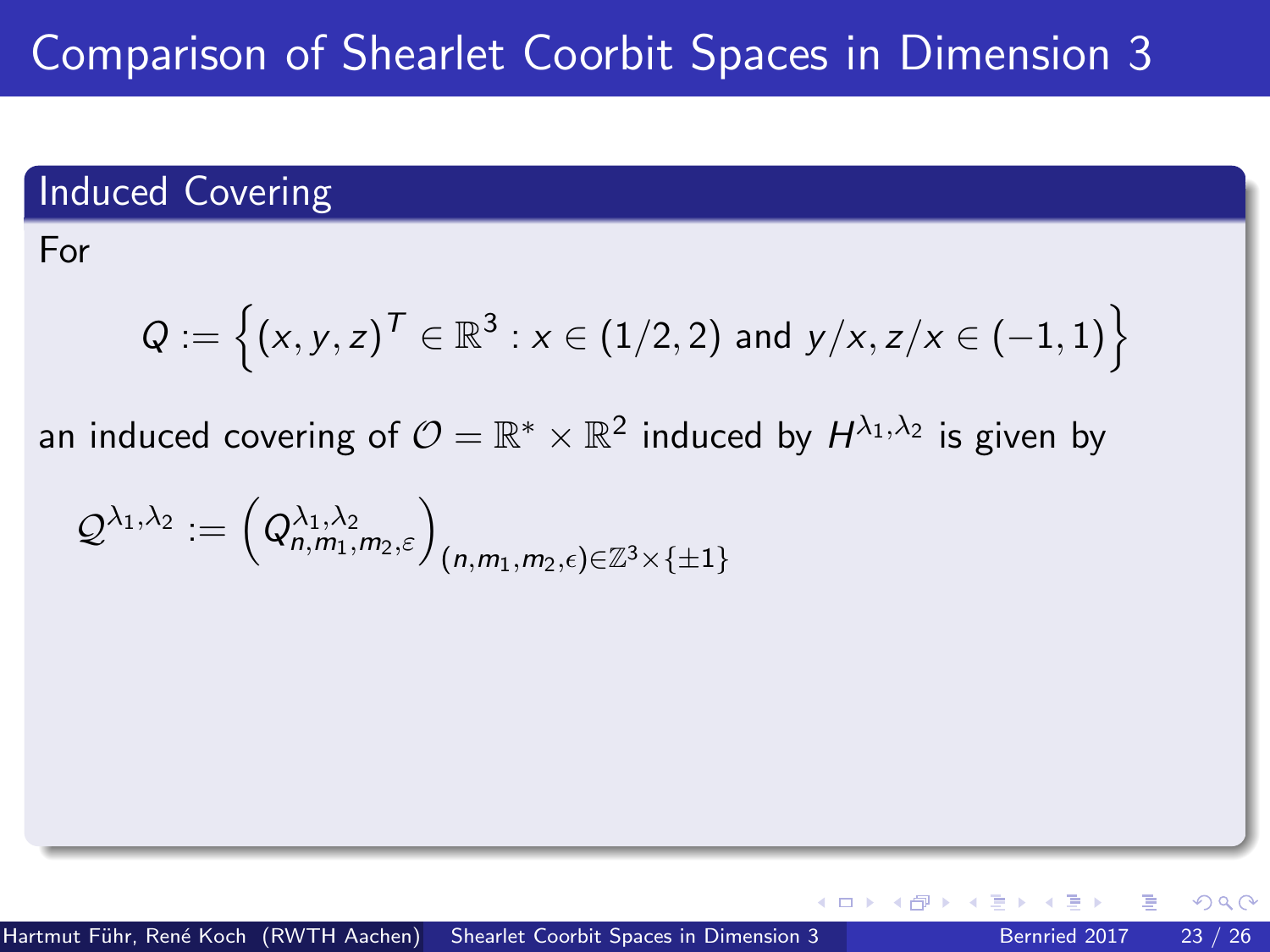## Induced Covering

For

$$
Q:=\Big\{(x,y,z)^{\mathcal{T}}\in\mathbb{R}^3: x\in (1/2,2) \text{ and } y/x, z/x\in (-1,1)\Big\}
$$

an induced covering of  $\mathcal{O}=\mathbb{R}^*\times\mathbb{R}^2$  induced by  $H^{\lambda_1,\lambda_2}$  is given by

$$
\mathcal{Q}^{\lambda_1,\lambda_2} := \left(Q^{\lambda_1,\lambda_2}_{n,m_1,m_2,\varepsilon}\right)_{(n,m_1,m_2,\varepsilon)\in\mathbb{Z}^3\times\{\pm 1\}}\\:= \left(A^{\lambda_1,\lambda_2}_{n,m_1,m_2,\varepsilon}Q\right)_{(n,m_1,m_2,\varepsilon)\in\mathbb{Z}^3\times\{\pm 1\}}
$$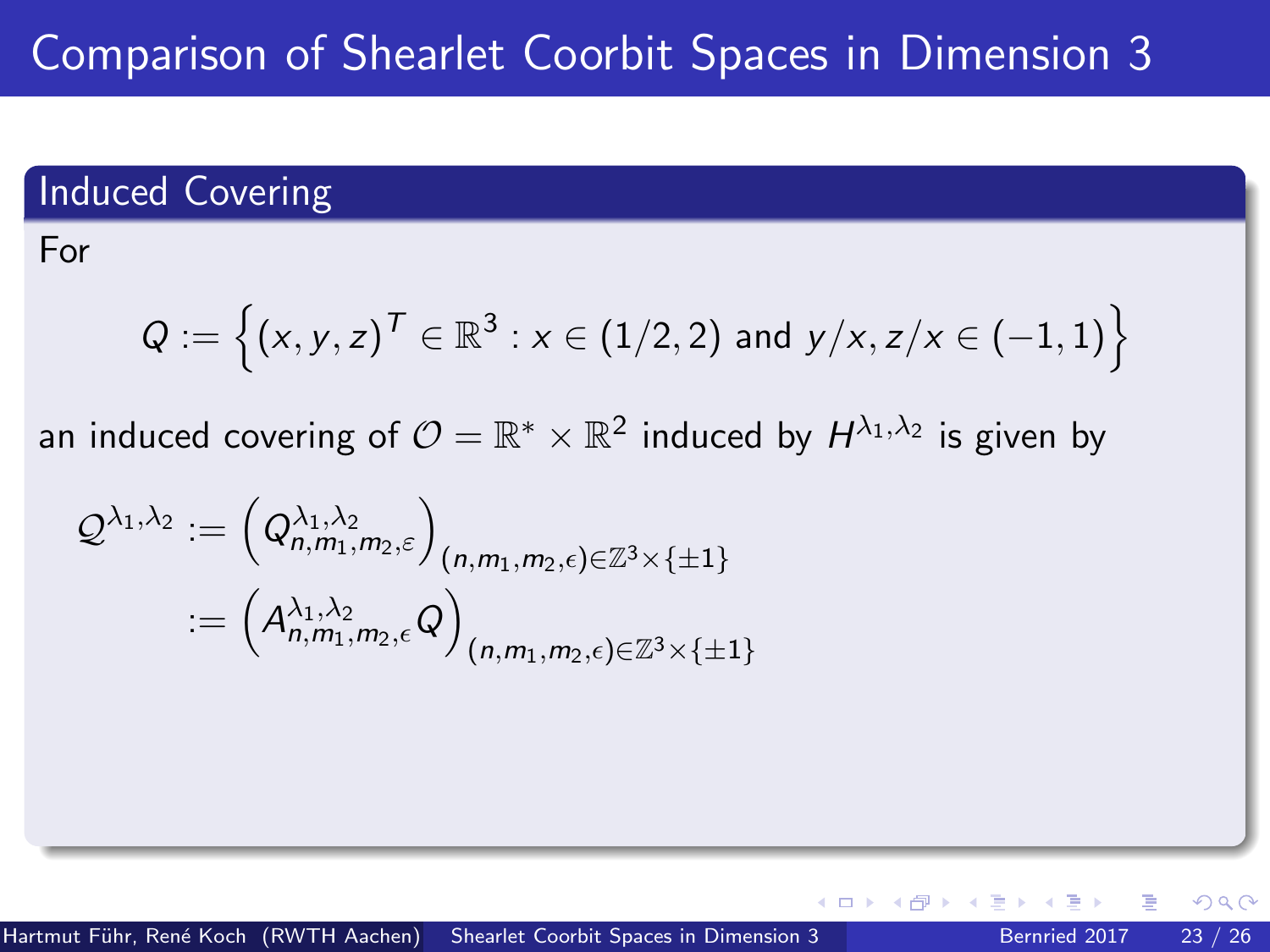## <span id="page-72-0"></span>Induced Covering

For

$$
Q:=\Big\{(x,y,z)^{\mathcal{T}}\in\mathbb{R}^3: x\in (1/2,2) \text{ and } y/x, z/x\in (-1,1)\Big\}
$$

an induced covering of  $\mathcal{O}=\mathbb{R}^*\times\mathbb{R}^2$  induced by  $H^{\lambda_1,\lambda_2}$  is given by

$$
\mathcal{Q}^{\lambda_1,\lambda_2} := (\mathcal{Q}_{n,m_1,m_2,\varepsilon}^{\lambda_1,\lambda_2})_{(n,m_1,m_2,\varepsilon)\in\mathbb{Z}^3\times\{\pm 1\}}
$$
  
\n
$$
:= (\mathcal{A}_{n,m_1,m_2,\varepsilon}^{\lambda_1,\lambda_2}\mathcal{Q})_{(n,m_1,m_2,\varepsilon)\in\mathbb{Z}^3\times\{\pm 1\}}
$$
  
\n
$$
= (\left\{\varepsilon\begin{pmatrix}x\\y\\z\end{pmatrix}: y/x \in 2^{n(\lambda_1-1)}[m_1+(-1,1)]\\ z/x \in 2^{n(\lambda_2-1)}[m_2+(-1,1)]\end{pmatrix}\right)_{(n,m_1,m_2,\varepsilon)}
$$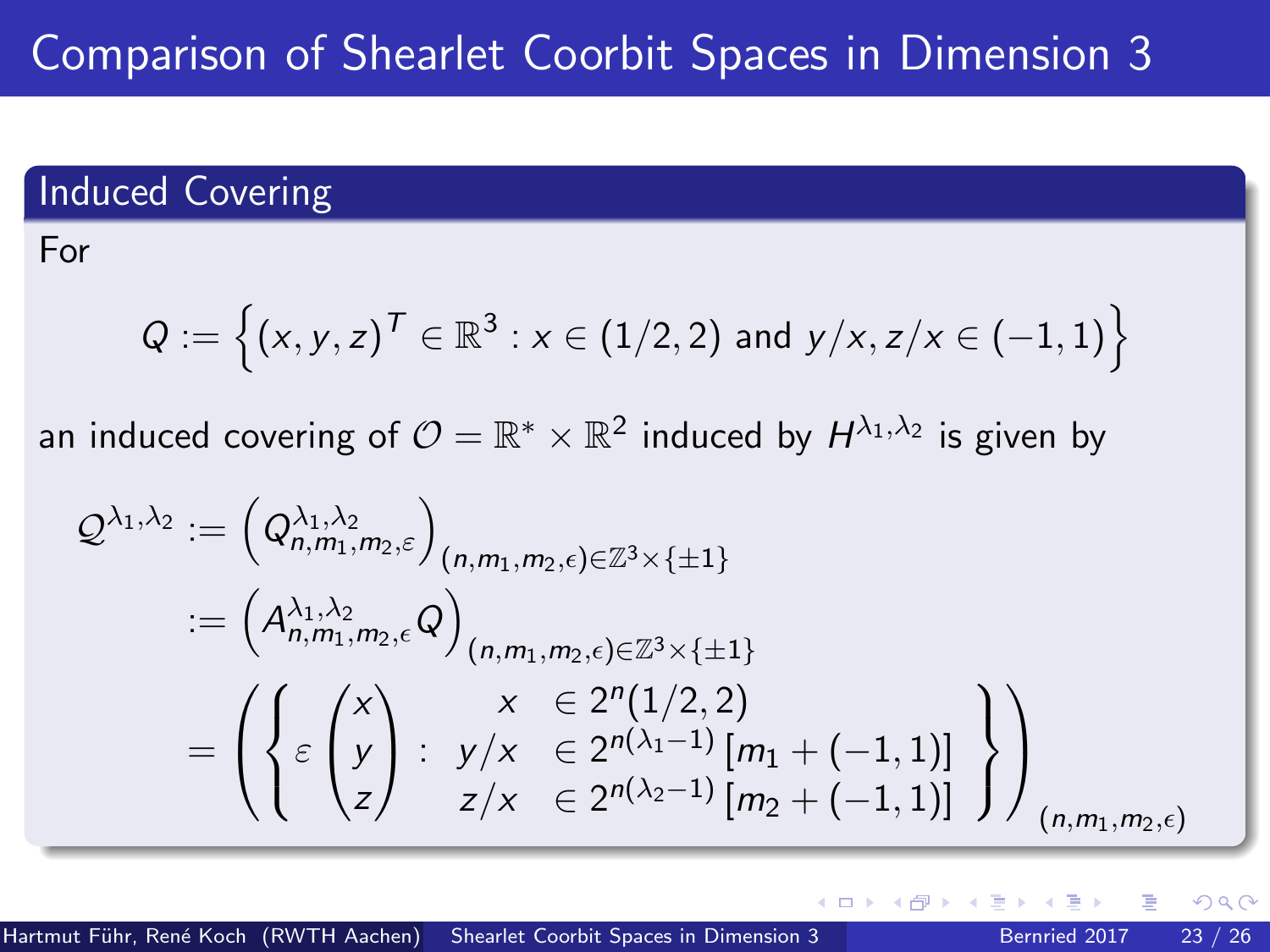#### <span id="page-73-0"></span>Theorem

Shearlet coorbit spaces with respect to different shearlet groups in dimension three give rise to different coorbit spaces (for  $(p, q) \neq (2, 2)$ ).

つひひ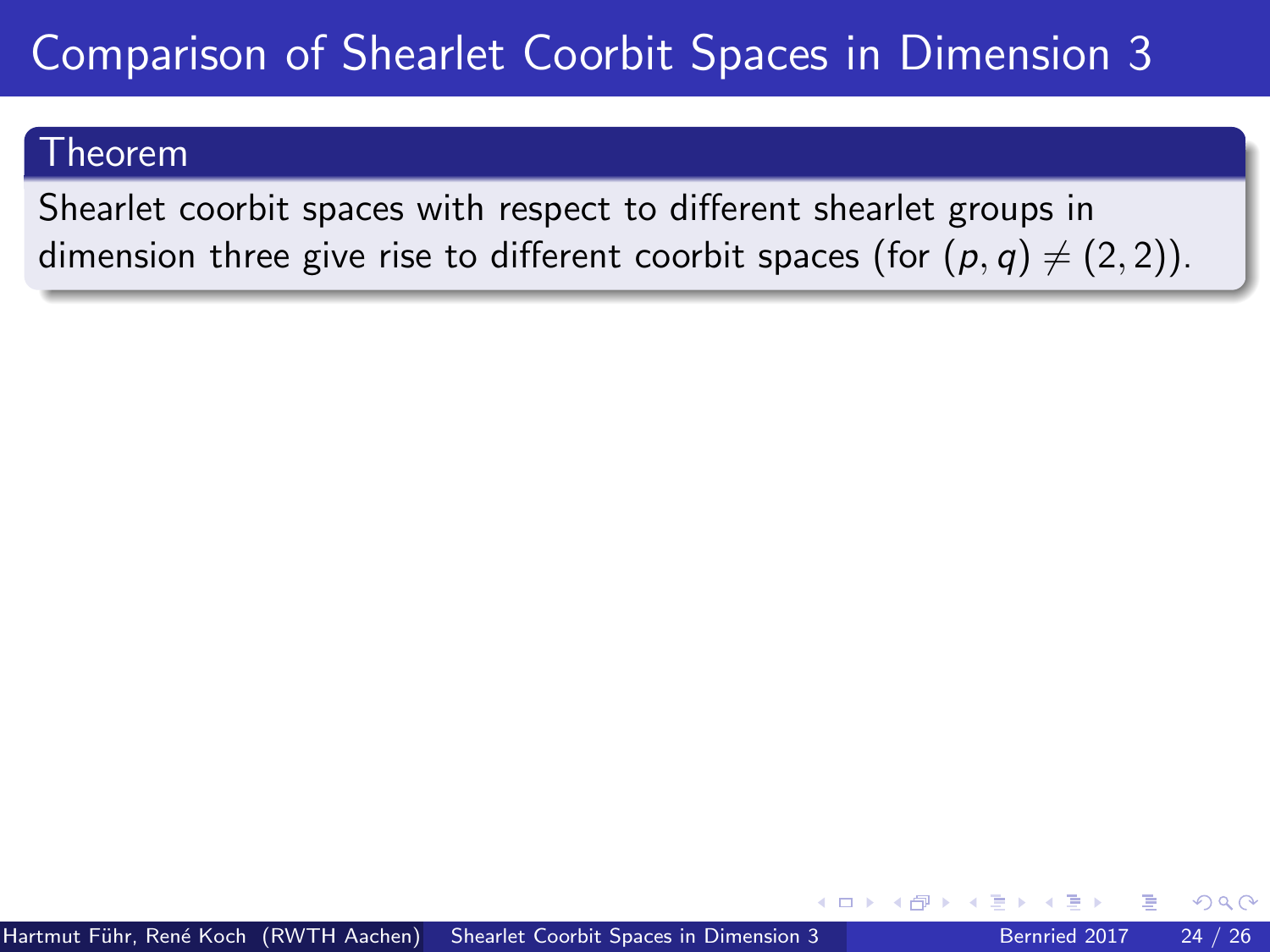#### Theorem

Shearlet coorbit spaces with respect to different shearlet groups in dimension three give rise to different coorbit spaces (for  $(p, q) \neq (2, 2)$ ).

## Sketch of Proof:

 $\bullet$  We identify the coorbit spaces associated to the groups  $H^{\lambda_1,\lambda_2}$  and  $H^{\lambda'_1,\lambda'_2}$  with certain decomposition spaces.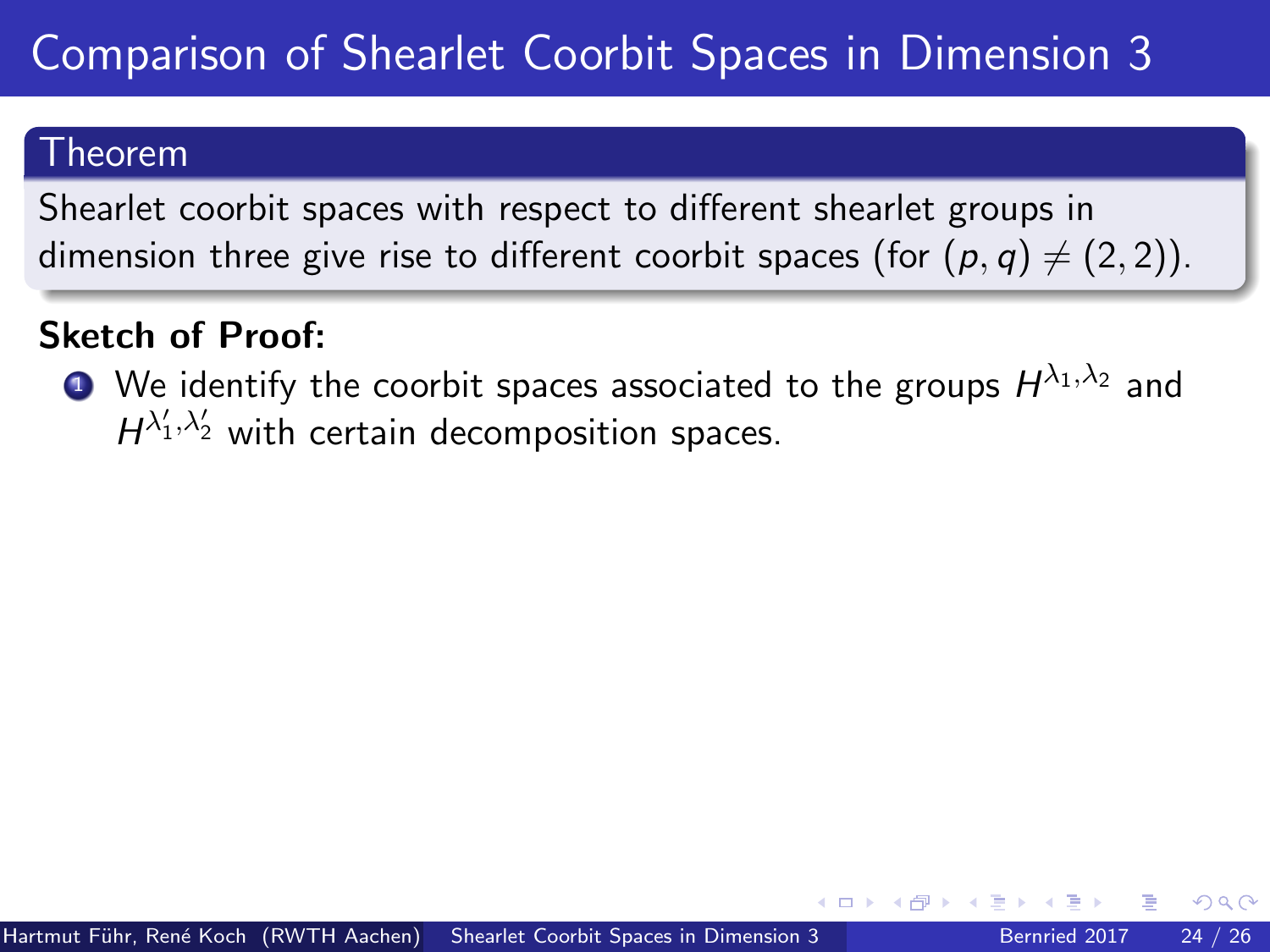#### Theorem

Shearlet coorbit spaces with respect to different shearlet groups in dimension three give rise to different coorbit spaces (for  $(p, q) \neq (2, 2)$ ).

### Sketch of Proof:

- $\bullet$  We identify the coorbit spaces associated to the groups  $H^{\lambda_1,\lambda_2}$  and  $H^{\lambda'_1,\lambda'_2}$  with certain decomposition spaces.
- 2 Because of the rigidity theorem it suffices to show that coverings induced by different shearlet groups are not weakly equivalent.

つひひ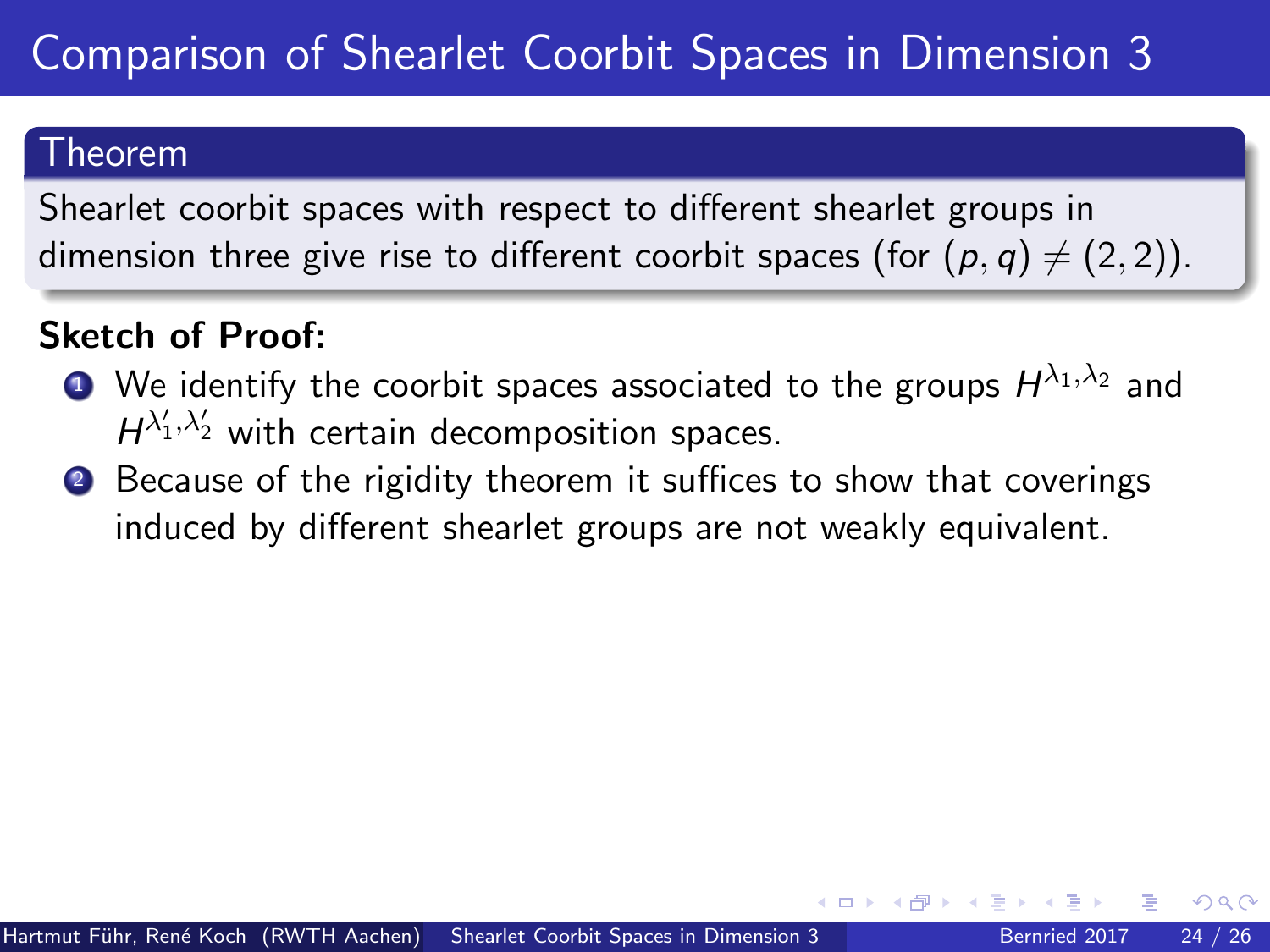#### Theorem

Shearlet coorbit spaces with respect to different shearlet groups in dimension three give rise to different coorbit spaces (for  $(p, q) \neq (2, 2)$ ).

### Sketch of Proof:

- $\bullet$  We identify the coorbit spaces associated to the groups  $H^{\lambda_1,\lambda_2}$  and  $H^{\lambda'_1,\lambda'_2}$  with certain decomposition spaces.
- 2 Because of the rigidity theorem it suffices to show that coverings induced by different shearlet groups are not weakly equivalent.
- In order to achieve this we determine conditions that ensure

$$
Q_{n,m_1,m_2,\varepsilon}^{\lambda_1,\lambda_2} \cap Q_{n',m_1',m_2',\varepsilon'}^{\lambda_1',\lambda_2'} \neq \emptyset.
$$

つひひ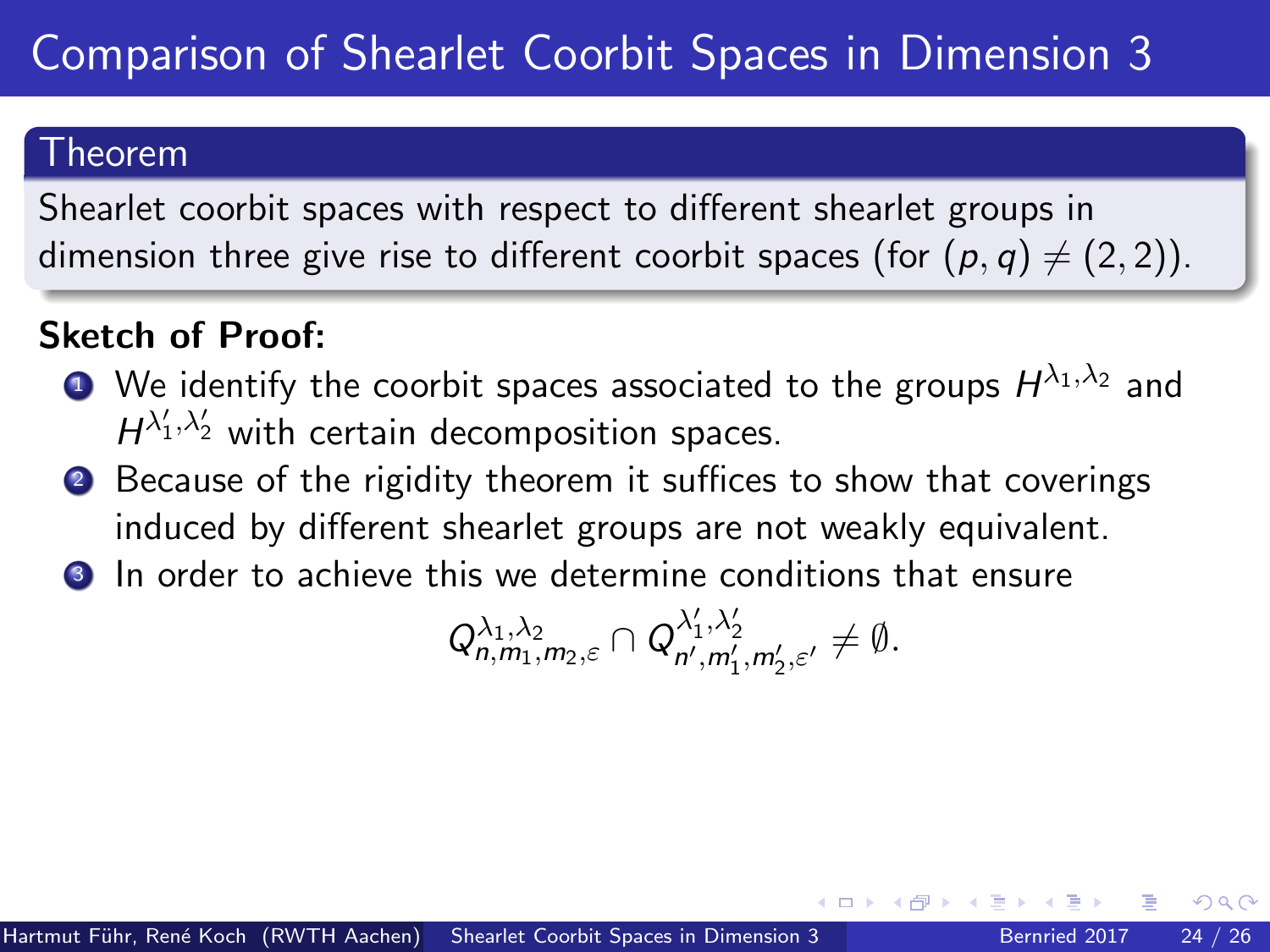#### <span id="page-77-0"></span>Theorem

Shearlet coorbit spaces with respect to different shearlet groups in dimension three give rise to different coorbit spaces (for  $(p, q) \neq (2, 2)$ ).

## Sketch of Proof:

- $\bullet$  We identify the coorbit spaces associated to the groups  $H^{\lambda_1,\lambda_2}$  and  $H^{\lambda'_1,\lambda'_2}$  with certain decomposition spaces.
- 2 Because of the rigidity theorem it suffices to show that coverings induced by different shearlet groups are not weakly equivalent.
- **3** In order to achieve this we determine conditions that ensure

$$
Q_{n,m_1,m_2,\varepsilon}^{\lambda_1,\lambda_2} \cap Q_{n',m_1',m_2',\varepsilon'}^{\lambda_1',\lambda_2'} \neq \emptyset.
$$

**4** These conditions allow the construction of a sequence  $(j(k))_{k \in \mathbb{N}} \in \mathbb{Z}^3 \times \{ \pm 1 \}$  such that  $\begin{array}{c} \n\end{array}$  $\left\{(n, m_1, m_2, \varepsilon): Q_{n,m_1,m_2,\varepsilon}^{\lambda_1,\lambda_2} \cap Q_{j(k)}^{\lambda'_1,\lambda'_2} \neq \emptyset \right\}$ −−−[→](#page-58-0) [k](#page-78-0)[→](#page-59-0)[∞](#page-80-0) [∞](#page-59-0)[.](#page-80-0)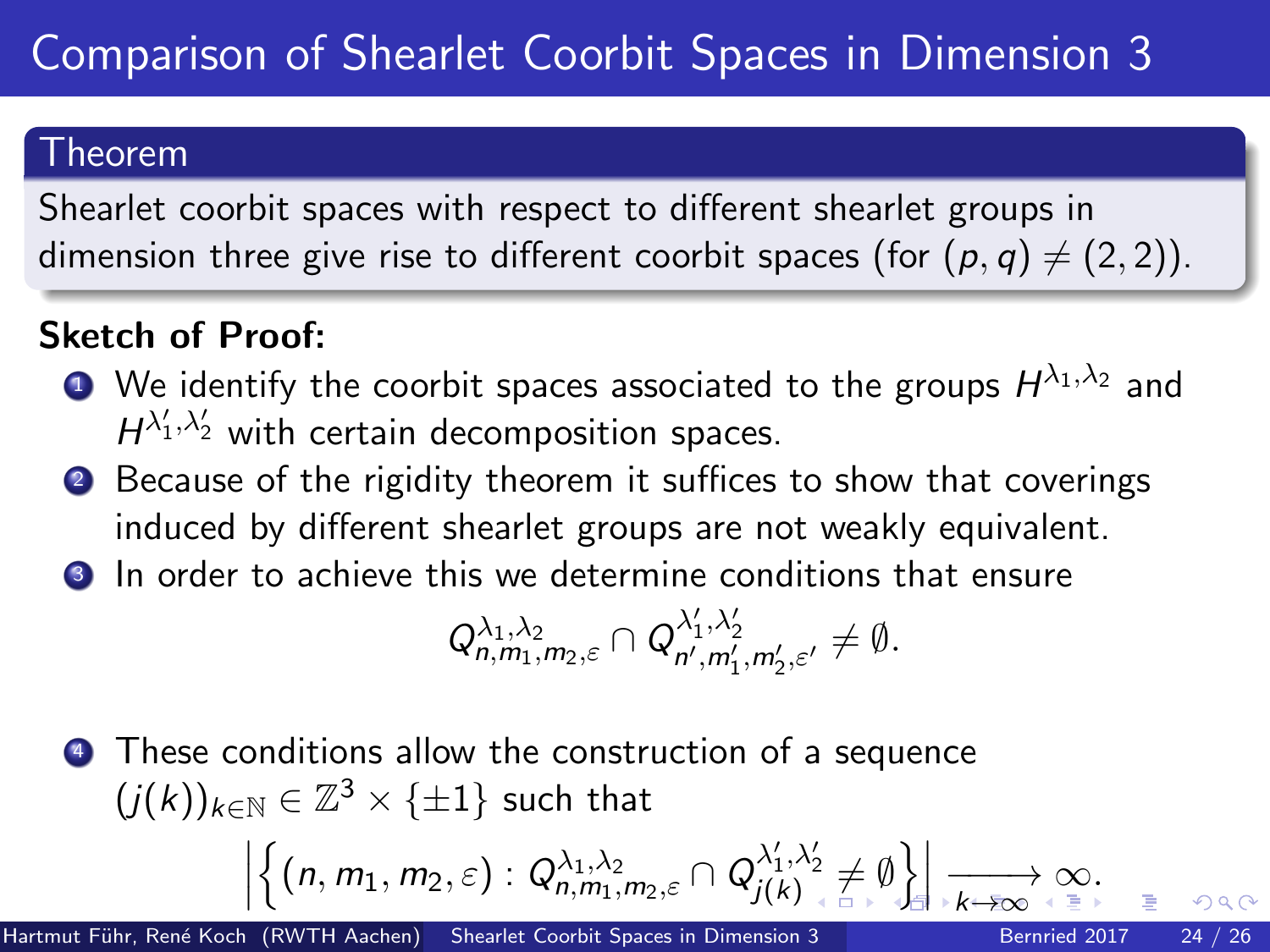<span id="page-78-0"></span>Similar reasoning can be used for the comparison of the groups  $H^{\lambda_1,\lambda_2}$  and  $H^{\delta}$ .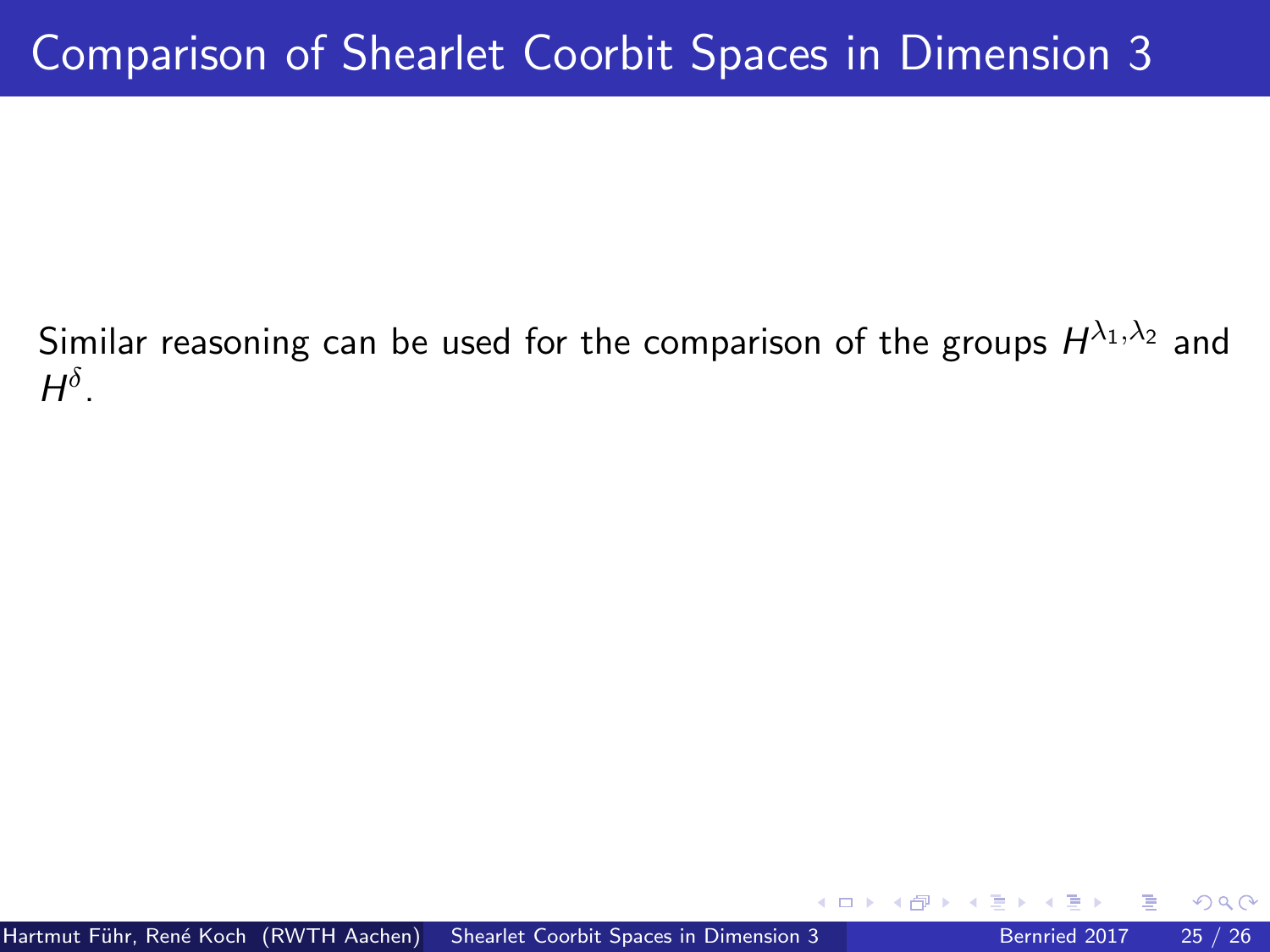Similar reasoning can be used for the comparison of the groups  $H^{\lambda_1,\lambda_2}$  and  $H^{\delta}$ .

### Main point

Different shearlet groups lead to an essentially different covering of the dual orbit through the dual action.